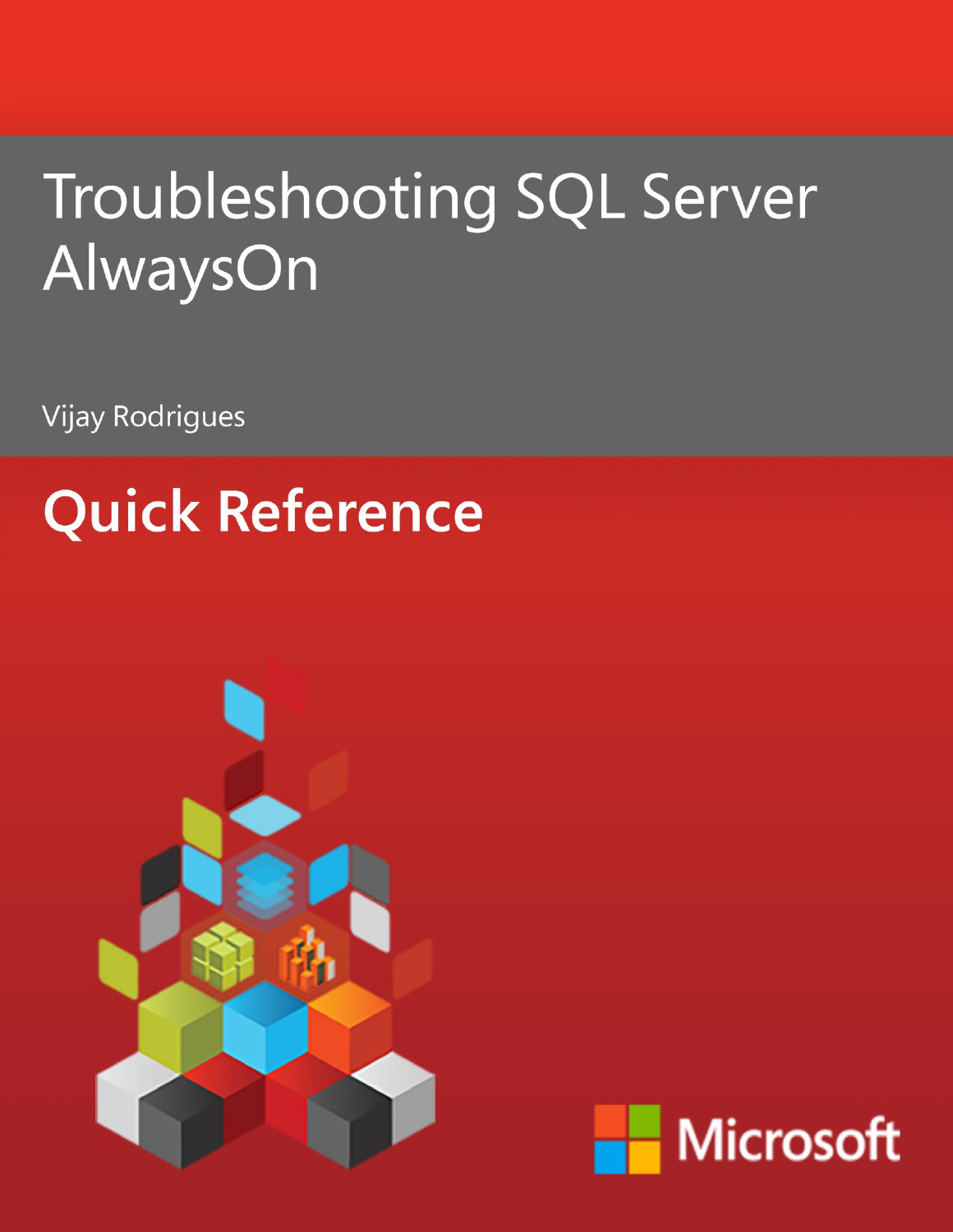## **Troubleshooting SQL Server AlwaysOn**

Vijay Rodrigues

**Summary**: SQL Server AlwaysOn is the latest High Availability (HADR) offering in Microsoft SQL Server. SQL Server AlwaysOn has been introduced in SQL 2012. This document is meant as a quick reference. This document has common troubleshooting information that may be have been encountered either by me or by my colleagues, with troubleshooting steps/commands that are publicly available in SQL Server Books Online (BOL) on MSDN. Rather than having this information in multiple blogs posts (there are already quite a few on the internet), I just felt a combined document may make this information more readable to a user, as a quick reference guide.

**Category:** Quick Reference **Applies to**: SQL Server 2012, SQL Server 2014 **E-book publication date**: February 2014

For more titles, visit the [E-Book Gallery for Microsoft Technologies.](http://social.technet.microsoft.com/wiki/contents/articles/11608.e-book-gallery-for-microsoft-technologies.aspx)

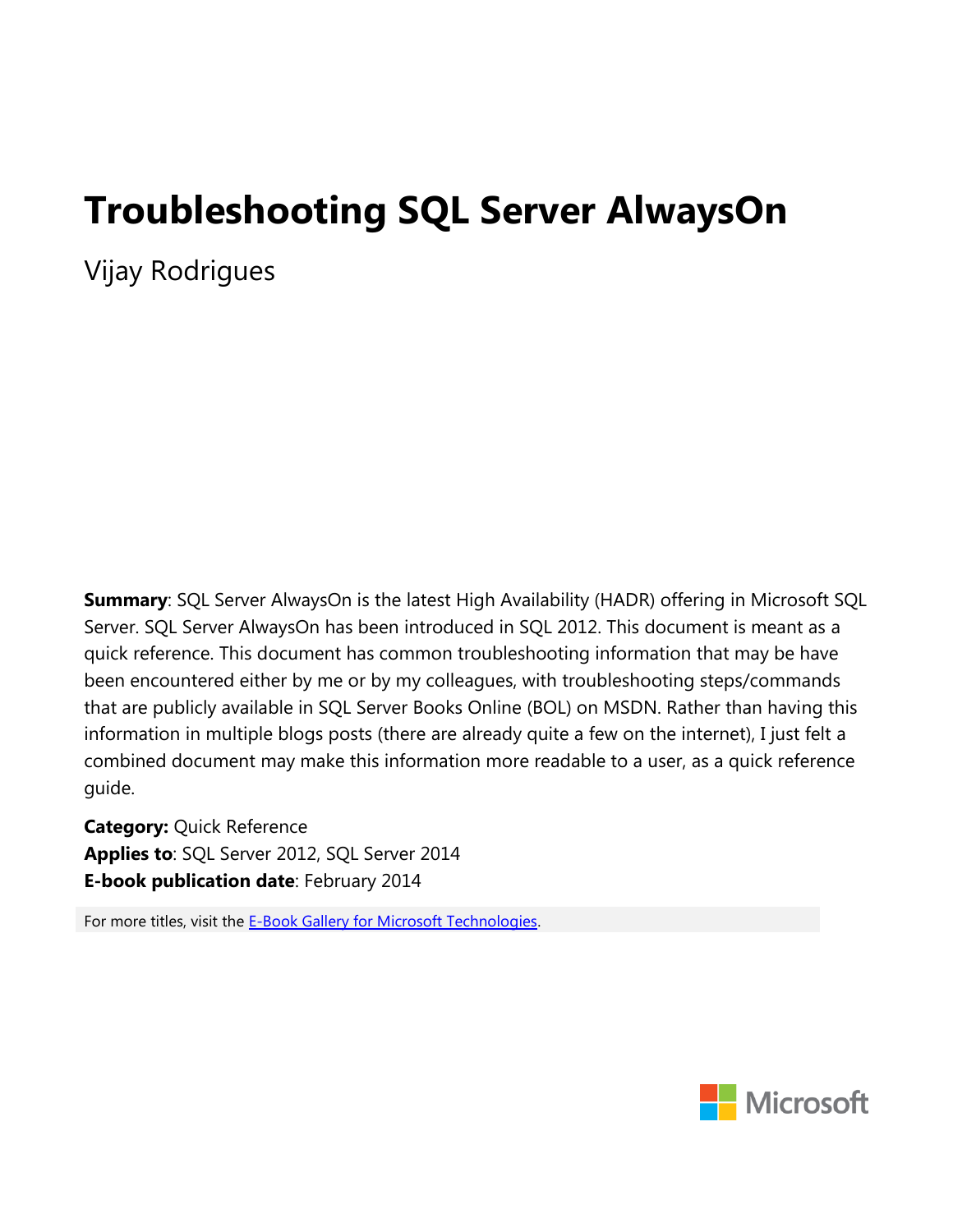Copyright © 2014 by Microsoft Corporation

All rights reserved. No part of the contents of this book may be reproduced or transmitted in any form or by any means without the written permission of the publisher.

Microsoft and the trademarks listed at http://www.microsoft.com/about/legal/en/us/IntellectualProperty/Trademarks/EN-US.aspx are trademarks of the Microsoft group of companies. All other marks are property of their respective owners.

The example companies, organizations, products, domain names, email addresses, logos, people, places, and events depicted herein are fictitious. No association with any real company, organization, product, domain name, email address, logo, person, place, or event is intended or should be inferred.

This book expresses the author's views and opinions. The information contained in this book is provided without any express, statutory, or implied warranties. Neither the authors, Microsoft Corporation, nor its resellers, or distributors will be held liable for any damages caused or alleged to be caused either directly or indirectly by this book.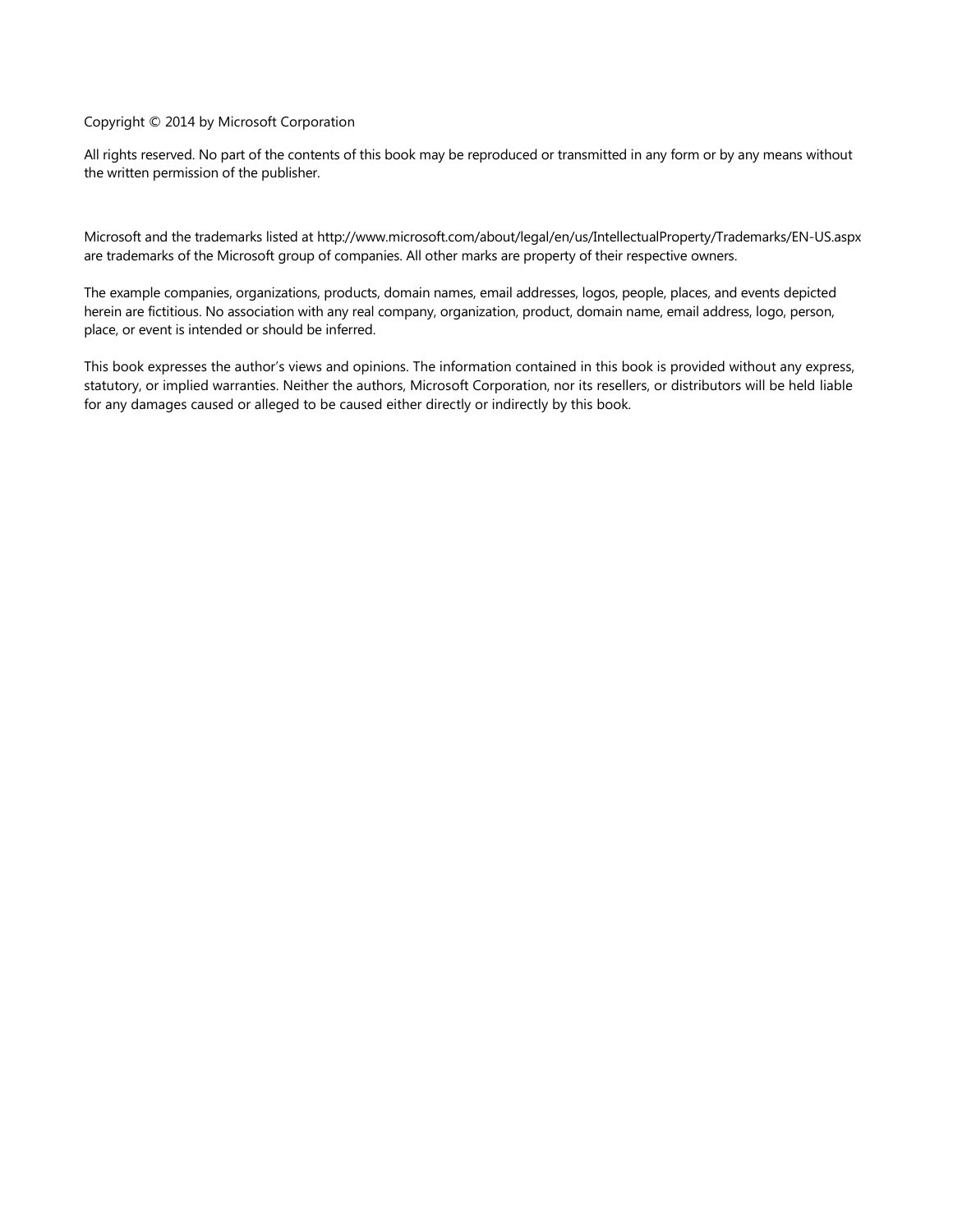## Introduction

SQL Server AlwaysOn is the latest High Availability (HADR) offering in Microsoft SQL Server. SQL Server AlwaysOn has been introduced in SQL 2012. This document is meant as a quick reference. This document has common troubleshooting information that may be have been encountered either by me or by my colleagues, with troubleshooting steps/commands that are publicly available in SQL Server Books Online (BOL) on MSDN. Rather than having this information in multiple blog posts (there are already quite a few on the internet), I just felt a combined document may make this information more readable to a user, as a quick reference guide. This is an evolving product, so hopefully I will also have future versions of this document. This document is for troubleshooting issues related to SQL Server AlwaysOn. For benefits, pre-requisites, and configuration, please refer below documents. Ideally the latest SQL 2012 SP/CU should be ensured after appropriate testing, since these may have fixes for known issues mentioned later in this document:

- <http://technet.microsoft.com/en-us/library/hh510230.aspx#Benefits> (Benefits)
- <http://technet.microsoft.com/en-us/library/ff878487.aspx> (Prerequisites, Restrictions, and Recommendations for AlwaysOn Availability Groups (SQL Server))
- <http://technet.microsoft.com/en-us/library/ff878265.aspx> (Creation and Configuration of Availability Groups (SQL Server))

**Tips to search** this document: Try searching on error number, or on part of error message, or on performance issue like "hang", wait type like "HADR\_SYNC\_COMMIT", or on database state like "RECOVERY\_PENDING" or "RESOLVING" (without quotes).

Disclaimer: This document is provided "AS IS" with no warranties, and confers no rights. This is purely for informational purposes. The purpose is merely to provide the basic knowledge for own personal and noncommercial use, and is not meant for advice. Use with appropriate testing.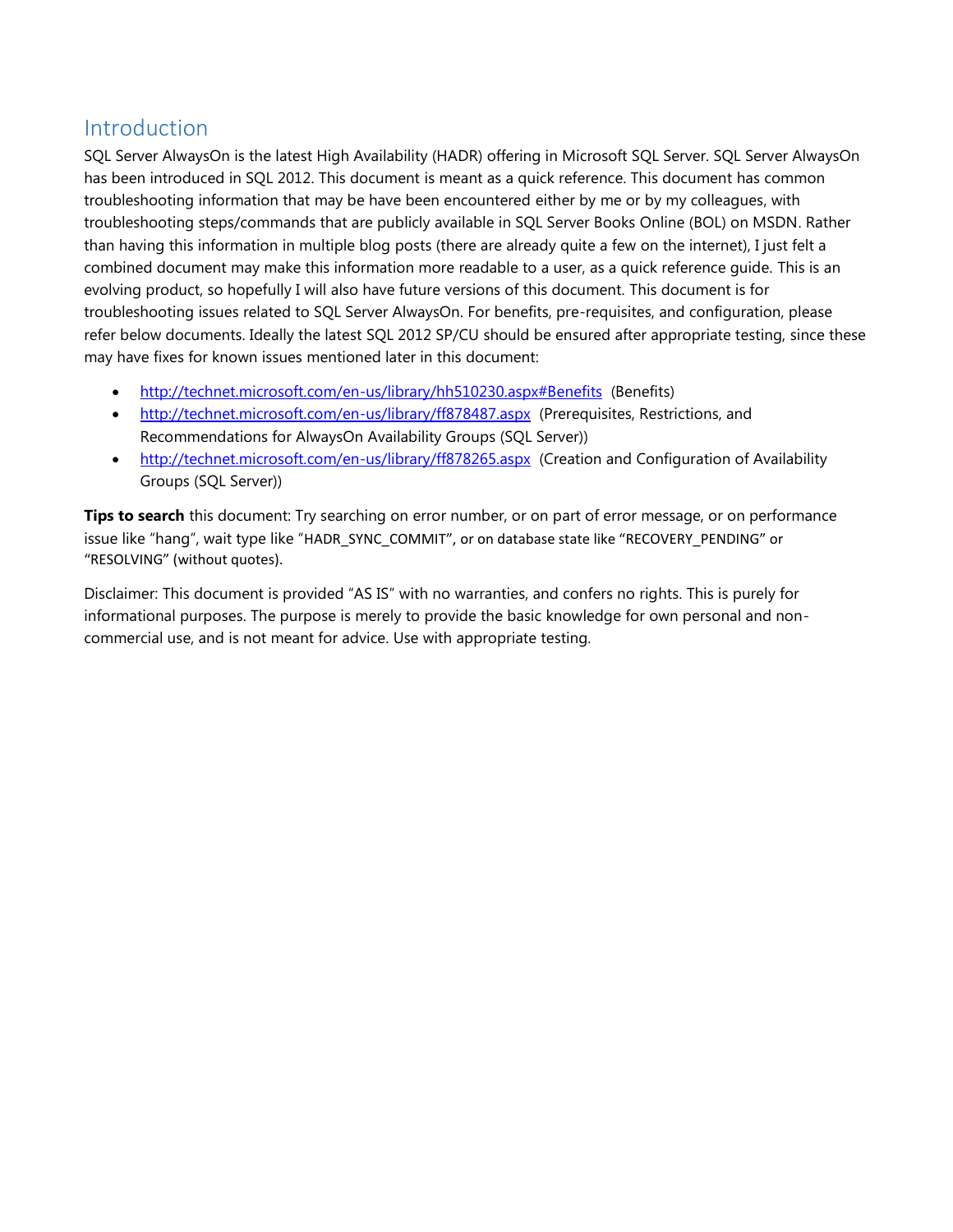## Section a - Troubleshooting Applications

#### Application connectivity introduction.

Applications should use MultiSubnetFailover as indicated in <http://support.microsoft.com/kb/2792139> (Time-out error and you cannot connect to a SQL Server 2012 AlwaysOn availability group listener in a multisubnet environment). Additional application connectivity links mentioned for reference.

<http://technet.microsoft.com/en-us/library/gg471494.aspx> (SQL Server Native Client Support for High Availability, Disaster Recovery)

<http://technet.microsoft.com/en-us/library/hh213417.aspx> (Availability Group Listeners, Client Connectivity, and Application Failover (SQL Server))

<http://technet.microsoft.com/en-us/library/gg558121.aspx> (JDBC Driver Support for High Availability, Disaster Recovery)

Application connection string.

Connection string should use ODBC or SQL OLE DB in SNAC (application intent=readonly is optional and depends on whether read only connections are supported):

To use SQL Native Client SQL OLEDB, change your connection string to this (this one is using integrated security): provider=sqlncli11;data source= tcp:AGListener,1633;database=ag;integrated security=sspi;application intent=readonly;MultiSubnetFailover=True

To use .Net SQLClient: data source= tcp: AGListener,1633;database=ag;user=sa;password=Password2;applicationintent=read only

Finally, to use SOL Native Client ODBC, connection string can be like below: driver={SQL Server Native Client 11.0};server= tcp: AGListener,1633;database= CGFData;trusted connection=yes;applicationintent=readonly;MultiSubnetFailover =True

 Application reconnects takes 1mins and 30 seconds, even though Failover of database takes 6 to 10 seconds.

Filter driver (like anti-virus etc.) may be causing the slowness in connection. Check if anti-virus is up to date, and if SQL files are excluded as indicated in [http://support.microsoft.com/kb/309422.](http://support.microsoft.com/kb/309422)

 Application/osql using AlwaysOn database gets disconnected when executing a failover of the Availability Group.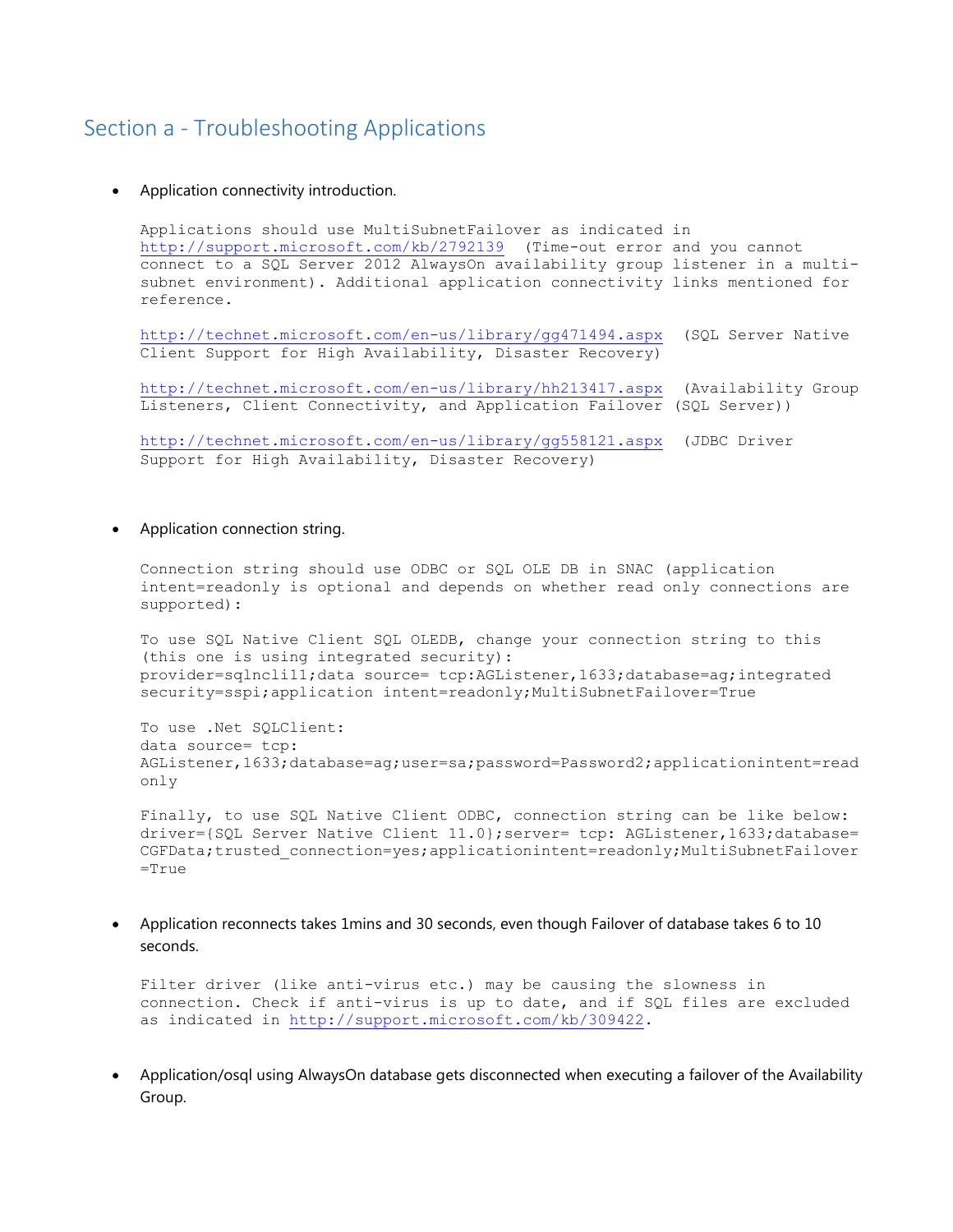This is expected. Application should have connection retry logic.

Application hang after AlwaysOn group failover.

If Java based application, then Java does not have command timeout (be default, it is not limited). But .net has 30 sec default command timeout, that's why .NET has no issue. Set commandtimeout in Java.

 Application connects to primary replica every time even when the parameter Connection Intent =Read Only is specified in the connection string.

Check if Routing URL is defined for each server, and if Routing List was also not defined.

If the database part is omitted (in connection string that has AG listener), readonly routing does not work

Intermittent timeout only for some applications. These applications are hosted on Linux/Unix.

Install SQL Server ODBC driver for Linux and check if issue reproduces with a string like "SQLCMD –SAGListenerFQDN.com –M" with appropriate credentials. This driver is available at [http://www.microsoft.com/en](http://www.microsoft.com/en-us/download/details.aspx?id=28160)[us/download/details.aspx?id=28160](http://www.microsoft.com/en-us/download/details.aspx?id=28160) .

If issue does not occur with SQLCMD, then an option is to create a sample application (so that production apps are not impacted by this data capture attempt, since they can keep connecting directly to the SQL instance as currently done) on any one app server (or in different server in same subnet/datacenter) that attempts connection AGL say every 30 seconds. If this too encounters the issue, once every about 15 minutes, then we may have a repro. This too should not impact production.

If sample application too does not reproduce intermittent issue, then only other way to reproduce issue is to point application to AGL.

If we have a repro, then a simultaneous Wireshark capture can be made from application box and SQL active node so as to capture trace during issue occurrence (and noting issue time). The capture should be saved in .cap format to aid analysis. Based on this, additional traces may be required. Wireshark is third-party and runs on Windows/Linux/Unix as documented in their site<http://www.wireshark.org/faq.html#q1.1> .

 Always on Availability Group. Application is using SQL Login to access the databases. The application is not able access the database after the database is failed over to the secondary.

Security identifier (SID) of login may be different for the user in both instances. So a login with same SID (same as on primary) has to be created on secondary. TSQL: SELECT name, sid FROM sys.database principals;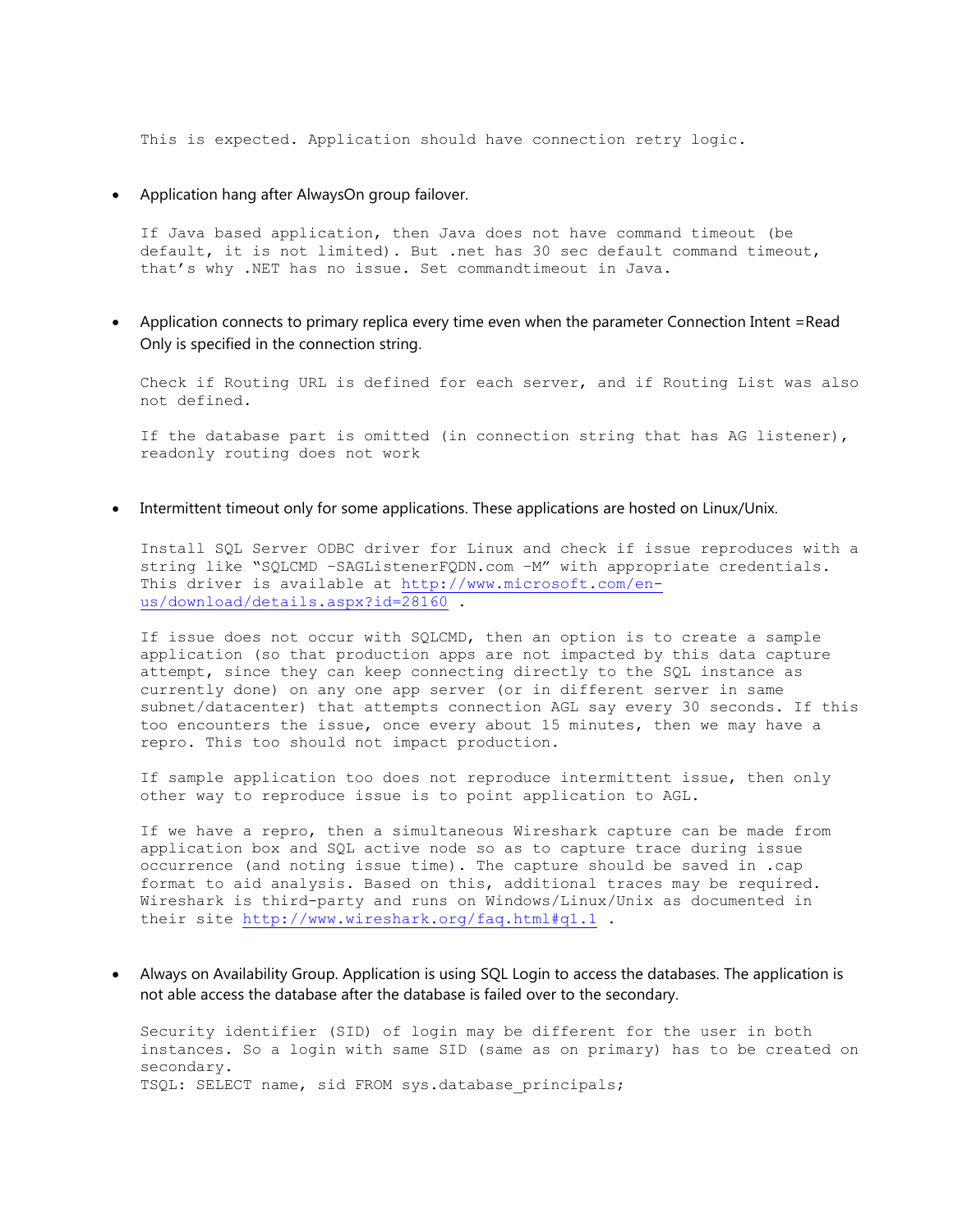TSQL: CREATE LOGIN [LLL] WITH PASSWORD='dddd', DEFAULT\_DATABASE=[master], DEFAULT\_LANGUAGE=[us\_english], CHECK\_EXPIRATION=OFF, CHECK POLICY=OFF, SID=0xABC;

 Application encounters ODBC error after AlwaysOn group is failed over to secondary. Works fine when AlwaysOn group is on primary. [Microsoft][ODBC SQL Server Driver][SQL Server]The EXECUTE permission was denied on the object 'FN\_ADJUSTED\_DATE', database 'MyDB', schema 'dbo'.

SQL Native Client 11.x does support the new connection parameters. Older versions of SQL Native Client do NOT support ApplicationIntent parameter. Upgrade/install SQL Native client on the client application server. This will upgrade ODBC etc. components on application server.

 After fail over of Availability Group from one subnet to another, the ping command (to listener) from the remote client is not resolving to newly current active IP. DNS entry for the Listener network name shows IPs of both subnets.

If value of RegisterAllProvidersIP is set to 1 (default) for the listener on cluster nodes, then change to 0. Value change requires the cluster service to be cycled or for the listener network name (client access point, CAP) resources to be restarted. This generally occurs when CAP/listener is created using Failover Cluster Manager (FCM), rather than from SSMS (suggested).

Powershell: Import-Module FailoverClusters Get-ClusterResource yourListenerName|Set-ClusterParameter RegisterAllProvidersIP 0

Cluster.exe: cluster /cluster:<ClusterName> res <NetworkNameResource> /priv RegisterAllProvidersIP=0

 HostRecordTTL is set to 60, RegisterAllProvidersIP is set to 0, but ping to listener is still returning wrong IP (after Availability Group failover to different subnet) for over a minute.

From client/application system, open administrator command prompt and try "ipconfig /flushdns".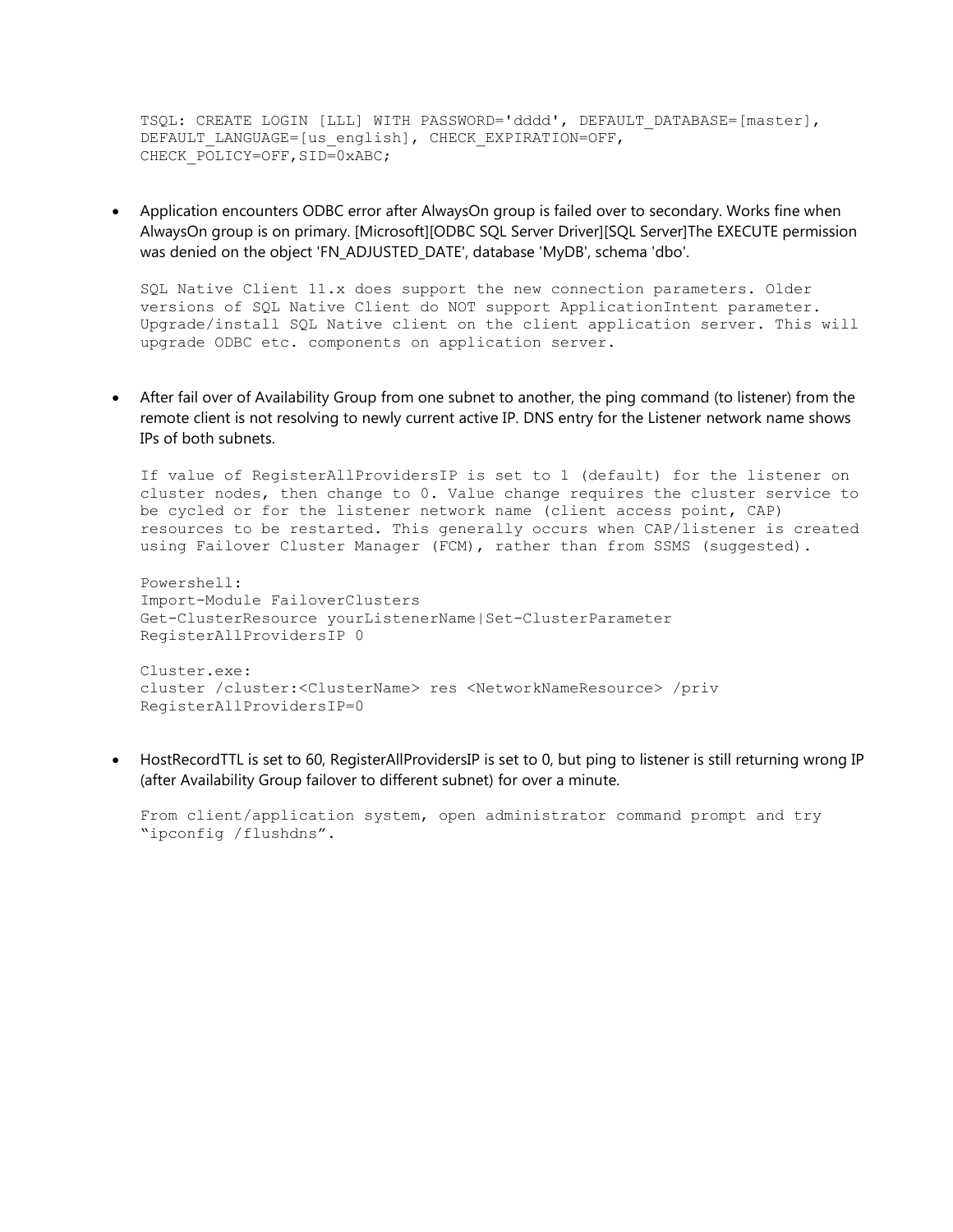## Section b - Troubleshooting Network

 Error – "TCP Provider, error: 0 - An operation on a socket could not be performed because the system lacked sufficient buffer space or because a queue was full".

NetStat output may show hundreds of entries in TIME\_WAIT state leading to buffer/port exhaustion

Add registry setting for **MaxUserPort** <http://support.microsoft.com/kb/196271>

Add registry setting for TCPTIMEWAITDELAY.

App/IIS restart, machine reboot are additional options.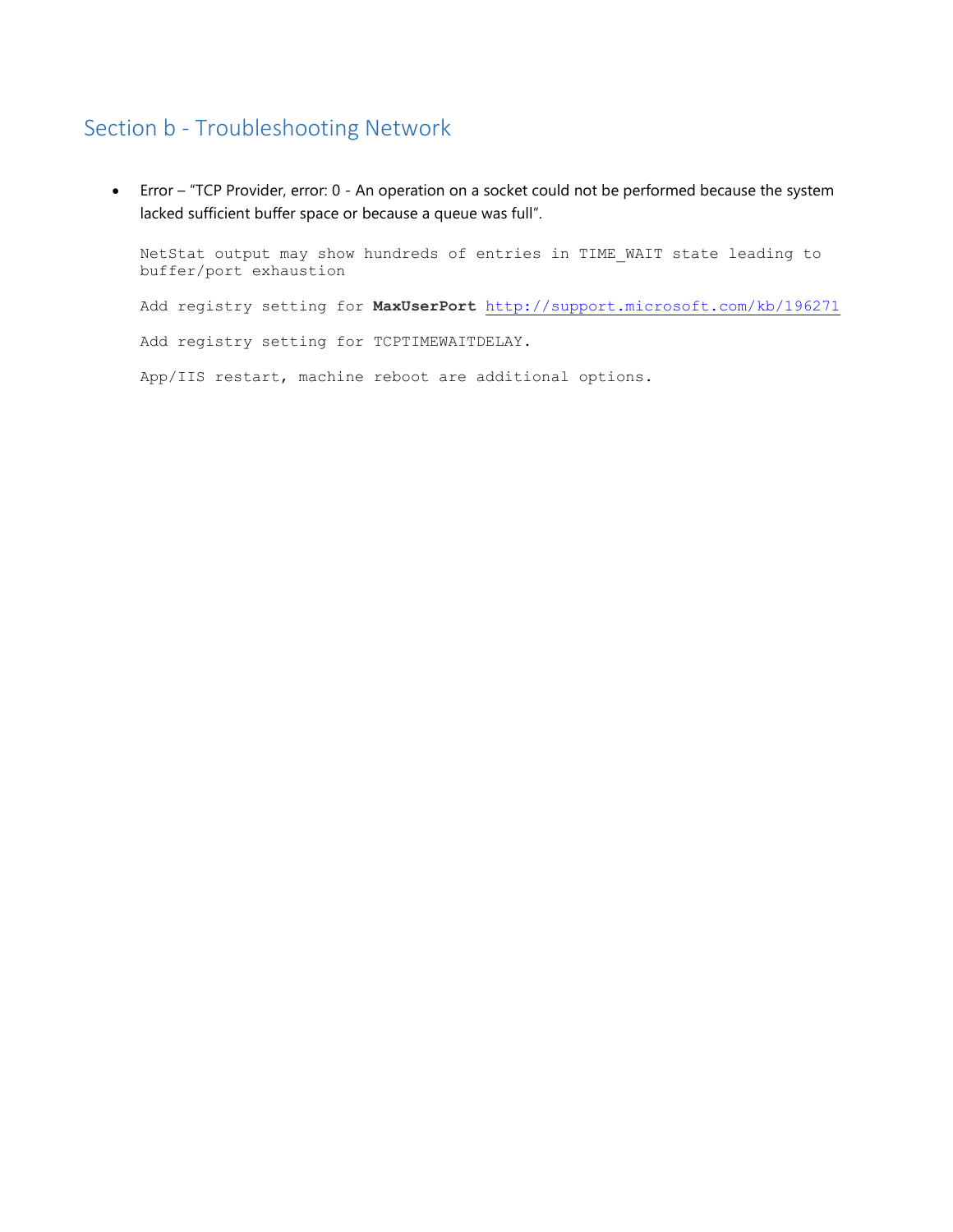## Section c - Troubleshooting Performance

• Frequently Asked Questions (FAQs).

Please refer 'AlwaysOn Availability Groups - FAQ Part 1 and Part 2' site links mentioned below, since they have a lot of good questions. Please note this is a third party site and not an MS site. As indicated in the links, these are questions and answers when discussing with an MS Program Manager of AlwaysOn.

[http://communities.quest.com/community/data](http://communities.quest.com/community/data-protection/blog/2012/08/23/alwayson-availability-groups--common-questions-faq)[protection/blog/2012/08/23/alwayson-availability-groups--common-questions-faq](http://communities.quest.com/community/data-protection/blog/2012/08/23/alwayson-availability-groups--common-questions-faq)

[http://communities.quest.com/community/data](http://communities.quest.com/community/data-protection/blog/2012/11/21/alwayson-availability-groups--faq-part-2)[protection/blog/2012/11/21/alwayson-availability-groups--faq-part-2](http://communities.quest.com/community/data-protection/blog/2012/11/21/alwayson-availability-groups--faq-part-2)

 Want to increase number of SQL's default health monitor files. This is useful for maintaining history, especially where multiple failovers may be involved.

```
-- Below to change size/number of default system health sessions
(\LOG\system_health_*.xel). -- Applicable for all systems, including 
standalone. 
-- Does not require session to be stopped.
ALTER EVENT SESSION [system health] ON SERVER DROP TARGET package0.event file
ALTER EVENT SESSION [system_health] ON SERVER ADD TARGET 
package0.event_file(SET 
filename=N'system_health.xel',max_file_size=(5),max_rollover_files=(4))
-- Below to change size/number of default AlwaysOn session 
(\LOG\AlwaysOn_health_*.xel).
-- Application for system that have SQL availability groups.
-- Does not require session to be stopped.
ALTER EVENT SESSION [AlwaysOn_health] ON SERVER DROP TARGET 
package0.event_file;
ALTER EVENT SESSION [AlwaysOn_health] ON SERVER ADD TARGET 
package0.event_file (SET 
filename=N'AlwaysOn health.xel',max file size=(5),max rollover files=(4));
-- Below to change size/number of default FCI logs (\LOG\* SOLDIAG *.xel).
-- Applicable only for SQL FCI (Failover Cluster Instance).
ALTER SERVER CONFIGURATION SET DIAGNOSTICS LOG MAX_SIZE = 10 MB;
ALTER SERVER CONFIGURATION SET DIAGNOSTICS LOG MAX_FILES = DEFAULT;
-- Below to change number of ERRORLOG files.
-- Applicable for all systems.
-- SSMS > Management > right click SQL Server Logs > Configure > Check box 
"Limit the number of error log files before they are recycled" > increase the 
number from 6 to 99, or to an appropriate number.
```
Disks are not detected if there is only one node at the secondary site.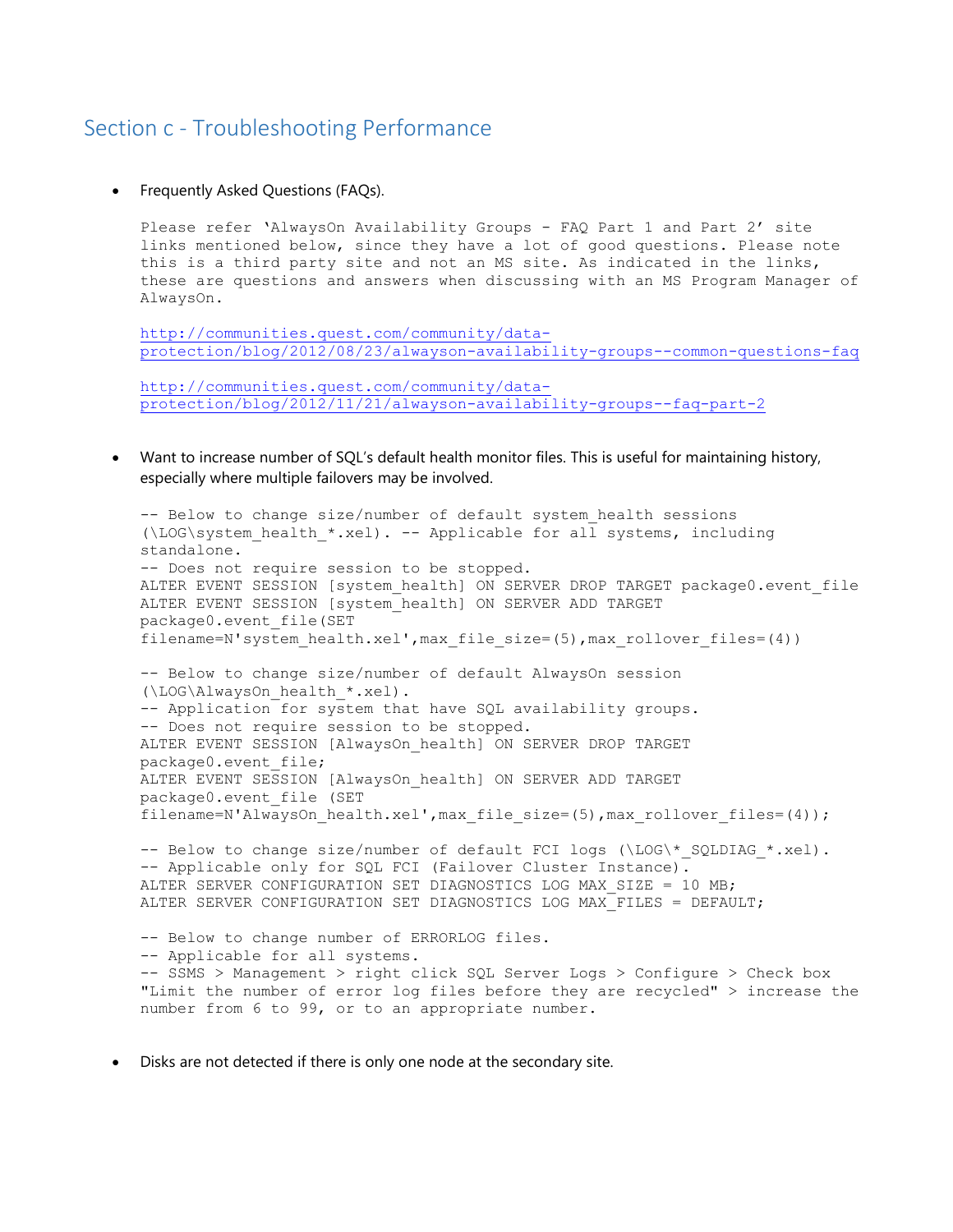This is a limitation of Windows 2008 R2 cluster. This issue does not occur in Windows 2012. PowerShell can be used in Windows 2008 R2 to add the disk and it will work. Will need to modify the Possible Owners for the resource, as by default it will have all nodes checked.

Add-ClusterResource -Group "Available Storage" - Cluster "myclustername" - Name "diskname" -ResourceType "Physical Disk" Get-ClusterResource "diskname" -Cluster "myclustername" | setclusterparameter DiskPath "F:" # In above, F: is the drive letter assigned in disk management for the disk.

• Slow synchronization. Waittime for HADR\_SYNC\_COMMIT grows anywhere from 500ms to 900ms (compared to less than 15-20 ms).

If KB2723814 not applied, then try the KB workaround of suspend secondary replica and then resume, so that AlwaysOn knows that availability mode has changed back to synchronous commit.

SQL Server Agent Jobs do not automatically failover, when participating in AlwaysOn.

This is by design. Suggestion is to create the job at both Primary and Secondary and enable them. Include logic in job step that checks the role desc in sys.dm hadr availability replica states of the database. If role desc is primary then execute the job, and if role desc is secondary then exit the job.

TSQL: select role desc from sys.dm hadr availability replica states where is local=1 and role=1;

 Reason why the secondary replica becomes unavailable when SQL Server service is stopped on primary node.

OR AlwaysOn failback is not working.

This is as expected. Increment "the maximum number of failures during this period" count. Its default value on n node cluster is n-1.

The secondary connects to the Primary and not the other way around. If secondary is trying to connect to the primary, and primary is down, the state will be RESOLVING. For example, if the SAN was taken offline that hosted the AlwaysOn database on the primary, the secondary was no longer able to connect to that database, so was not synchronized and could not come online. This is an expected behavior (By Design).

Primary replica database becoming unresponsive

While checking root cause, ensure latest SQL/Windows fixes and can set the following on availability groups so they are not adversely effected by any non-yielding events temporarily.

Set the availability group FAILURE CONDITION LEVEL to 1 which will reduce the SQL Server symptoms that can result in health detection failure alert.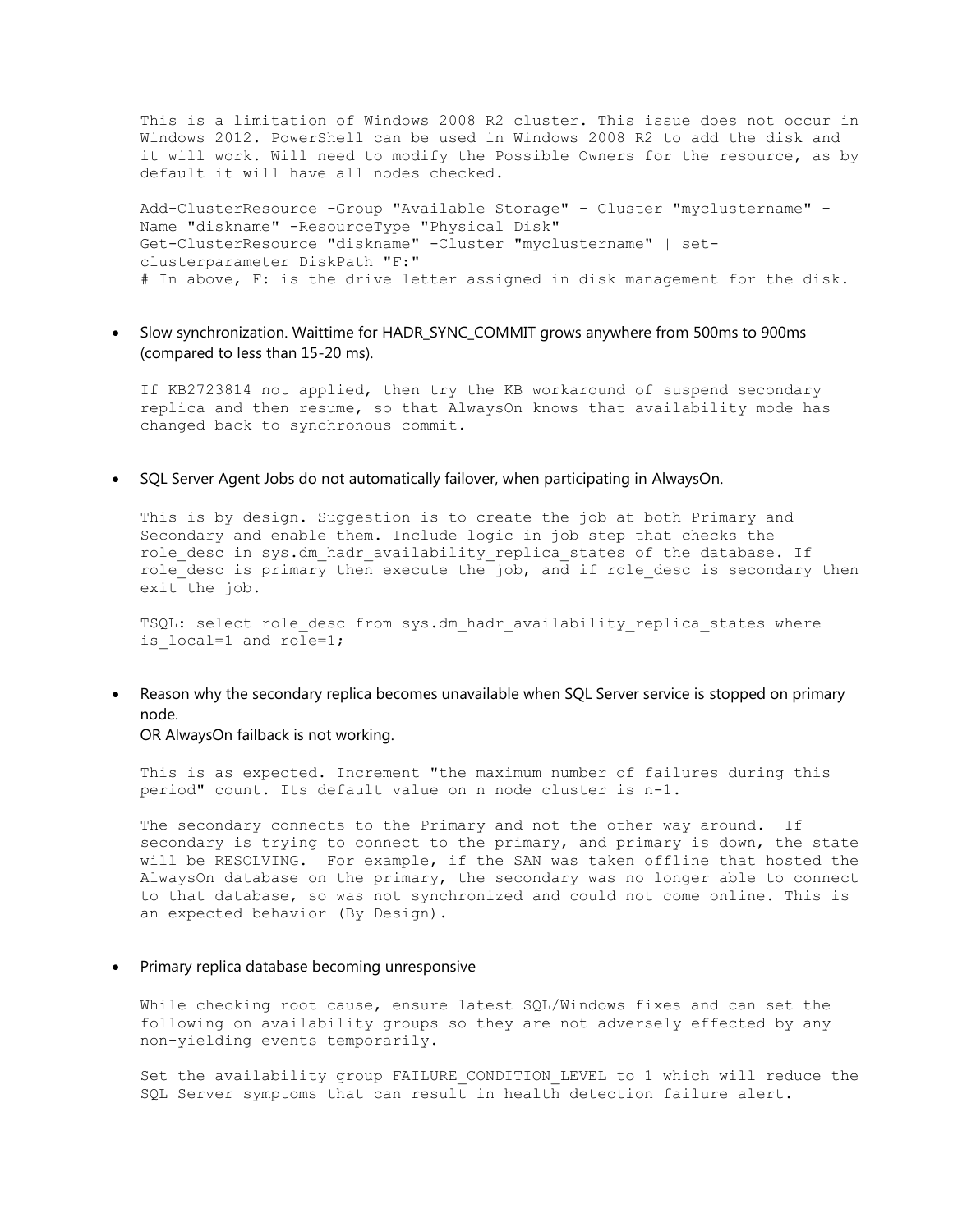To specifically address the lease timeout, increase the availability group HEALTH CHECK TIMEOUT setting from default 30 seconds to a higher setting (e.g. 90 seconds). The signal interval for the lease is 1/3 the HEALTH CHECK TIMEOUT, so a 10 sec gap can result in lease expiration.

 Questions on secondary replicas. The function sys.fn\_hadr\_backup\_is\_preferred\_replica returns 0 no matter what the backup preference is set to.

Check if @@SERVERNAME returns correct value on that server.

TSQL: SELECT @@SERVERNAME;

Linked server configuration with AlwaysOn listener.

TSQL: EXEC master.dbo.sp\_addlinkedserver @server = N'MYLISTENER', @srvproduct=N'SQL2012', @provider=N'SQLNCLI11', @datasrc=N'MYLISTENER', @provstr=N'Provider=SQLNCLI11.1; Data Source=myListener;ApplicationIntent=READONLY', @catalog=N'DB1'

As in the previous version in order to use the SQL Server Native Client (11.x) in SQL Server 2012, Feature Pack 2012 must be installed. Microsoft® SQL Server® 2012 Feature Pack is available at [http://www.microsoft.com/en](http://www.microsoft.com/en-us/download/details.aspx?id=29065)[us/download/details.aspx?id=29065.](http://www.microsoft.com/en-us/download/details.aspx?id=29065)

SQL Native Client (SNAC) can also be installed on application server by running SQL Setup and installing 'Client Tools Connectivity.' Client Tools includes components for communication between clients and servers, including network libraries for DB-Library, OLEDB for OLAP, ODBC, ADODB, and ADOMD+.

To verify, SQL Native Client DLL is available "C:\Windows\System32\sqlncli11.dll"

SQL ERRORLOG indicates stack dump with expression "pcbActualData <= cbRemainingBuffer".

\*\*\*Stack Dump being sent to E:\MSSQL11.MSSQLSERVER\MSSQL\LOG\SQLDump0007.txt \* BEGIN STACK DUMP:

- \* Location: HadrAvailabilityGroupReplica.cpp:943
- \* Expression: \*pcbActualData <= cbRemainingBuffer

Check if memory messages in SQL ERRORLOG which indicates possible memory pressure. If such messages exist, then ensure sp configure 'max server memory' is set. Point to note is that CLR is part of SQL buffer pool memory in SQL 2012. If you're using CLR, it should be accommodated within Max Server Memory. If memory messages present and if LogPool memory appears to be high, are the replicas connected through a fast network? Also, it is possible that it is so heavily transactional that the number of log records generated is high and with the amount of databases it pushes this memory above the roof. As such, you may want to consider increasing the memory/RAM on the box.

• FAIL PAGE ALLOCATION 1 in SQL ERRORLOG when using AlwaysOn Functionality.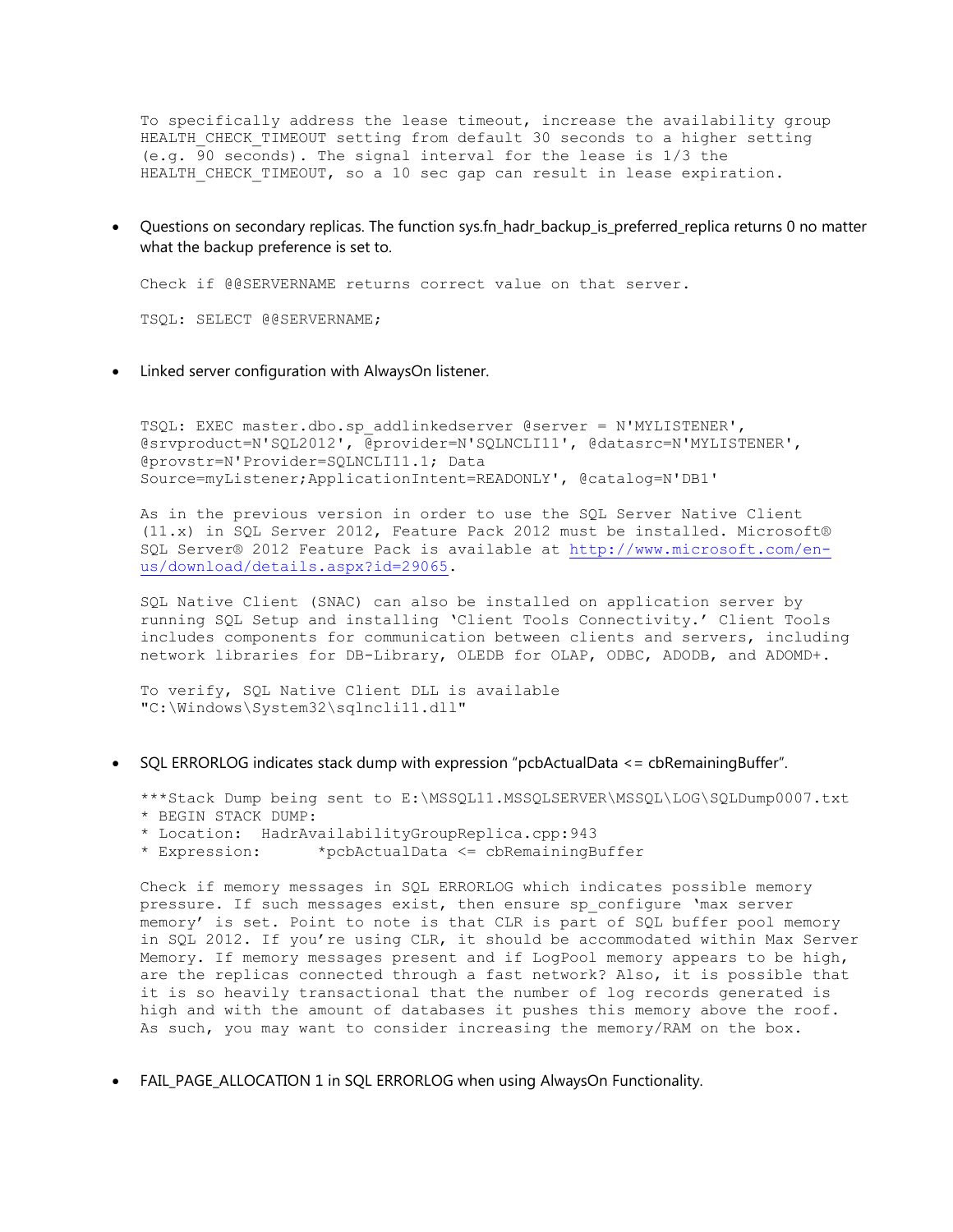Check the max and min server memory correctly.

TSQL: EXEC sp\_configure 'max server memory';

#### Slow commit performance problem for replica in synchronous commit mode.

Check perfmon counters 'Replica:Transaction Delay counter', 'Replica:Log Send Queue'.

#### • High HADR\_WORK\_QUEUE wait.

This wait indicates AlwaysOn Availability Groups background worker thread waiting for new work to be assigned. This is an expected wait when there are ready workers waiting for new work, which is the normal state.

#### • High HADR\_LOGCAPTURE\_WAIT wait.

Check perfmon counters average log bytes flushed / sec, log bytes received /sec. If log bytes received /sec is much higher, then this may indicate that the log scan could be a bottleneck.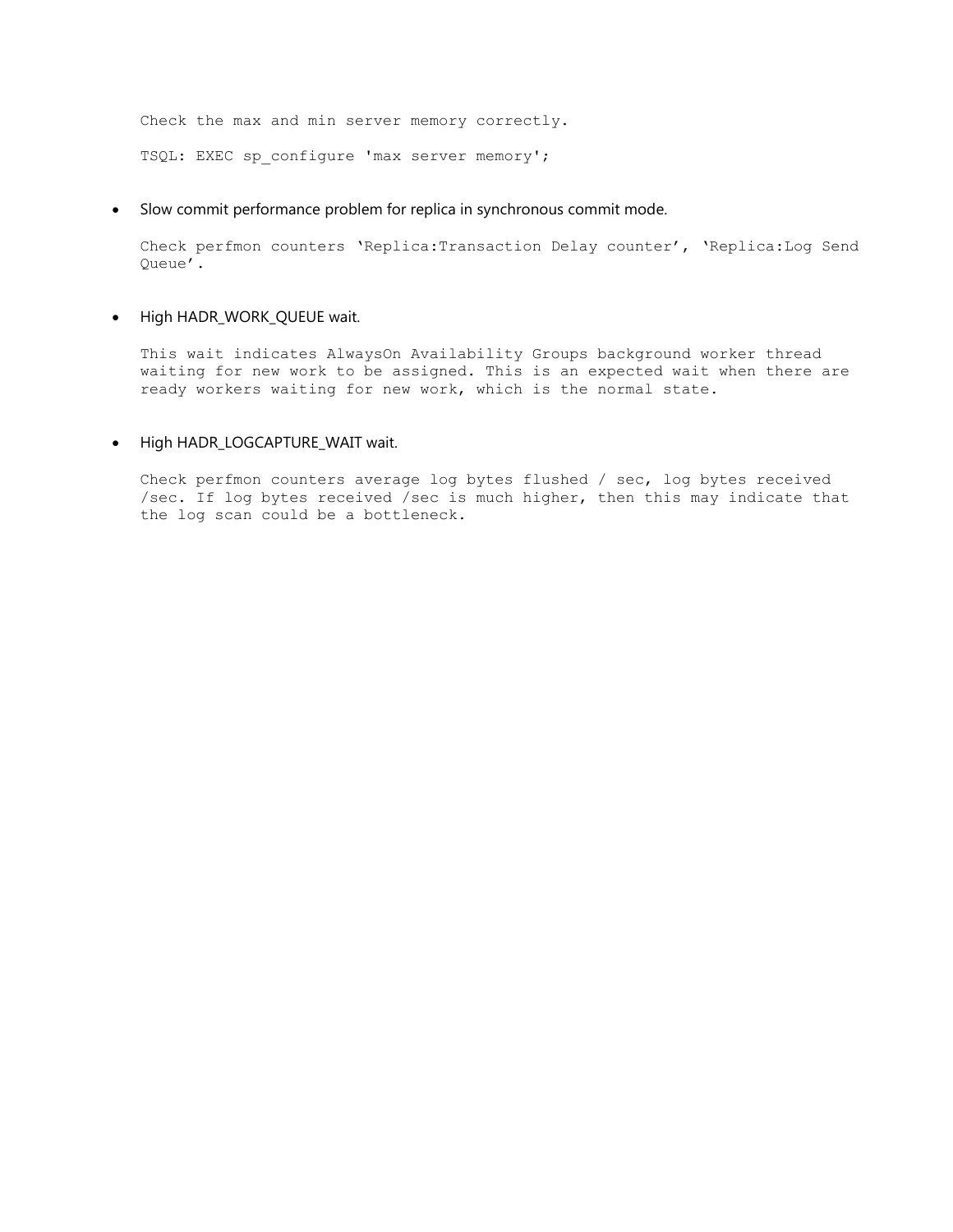## Section d - Patching/updates

Availability Group(s) with replicas on standalone instances.

Patching steps:

- 1. Patch the secondary replica (B)
- 2. Bring the secondary replica online (will be new version)
- 3. Log the original synchronization configurations for each replica. Change the secondary replica and primary replica to "Synchronous Commit" mode, waiting for the secondary replica (B) to be "synchronized."
	- a. This will ensure there is no data loss during failover.
	- b. You can check dashboard or dmv: dm hadr database replica states for the status.
- 4. Issue a failover through SSMS or T-SQL to failover the AG to the
- secondary replica. So now the new primary is B, the new secondary is A. 5. Patch the original primary replica (A)
- 6. Bring the original primary replica (A) online (will be new version )
- 7. Wait for A to become "Synchronized"
- 8. Failover the AG back to A
- 9. Change each replica's synchronization mode to the original configurations you logged in step3.

Caveat list:

- 1. Before patching, can still keep automatic/manual failover setting with no change. Just a reminder: if during patching time, primary is down, automatic failover may fail even if the secondary hasn't completed the patching.
- 2. If primary and secondary replicas are in multi-subnet, clients may experience a little bit longer time of disconnection or timeout during failover.
- 3. Please do remember to switch back to original synchronization mode.
- Availability Group(s) with replica(s) on FCIs (Failover Cluster Instances).

Example environment:

- o Primary replica (A): FCI1 Node1 is active, Node2 is passive.
- o Secondary replica (B): FCI2 Node3 is active, Node4 is passive.

Choose between one of the following two options.

Longer downtime, less steps (FCI rolling patching). Patching steps (basic):

- 1. Patch Node4
- 2. Move FCI2 from Node3 to Node4
- 3. Patch Node3
- 4. Move FCI2 from Node4 to Node3
- 5. Patch Node2
- 6. Move FCI1 from Node1 to Node2
- 7. Patch Node1
- 8. Move FCI1 from Node2 to Node1

Optimized downtime, more steps (Leverage AG failover patching). Patching steps (optimized):

1. Patch Node4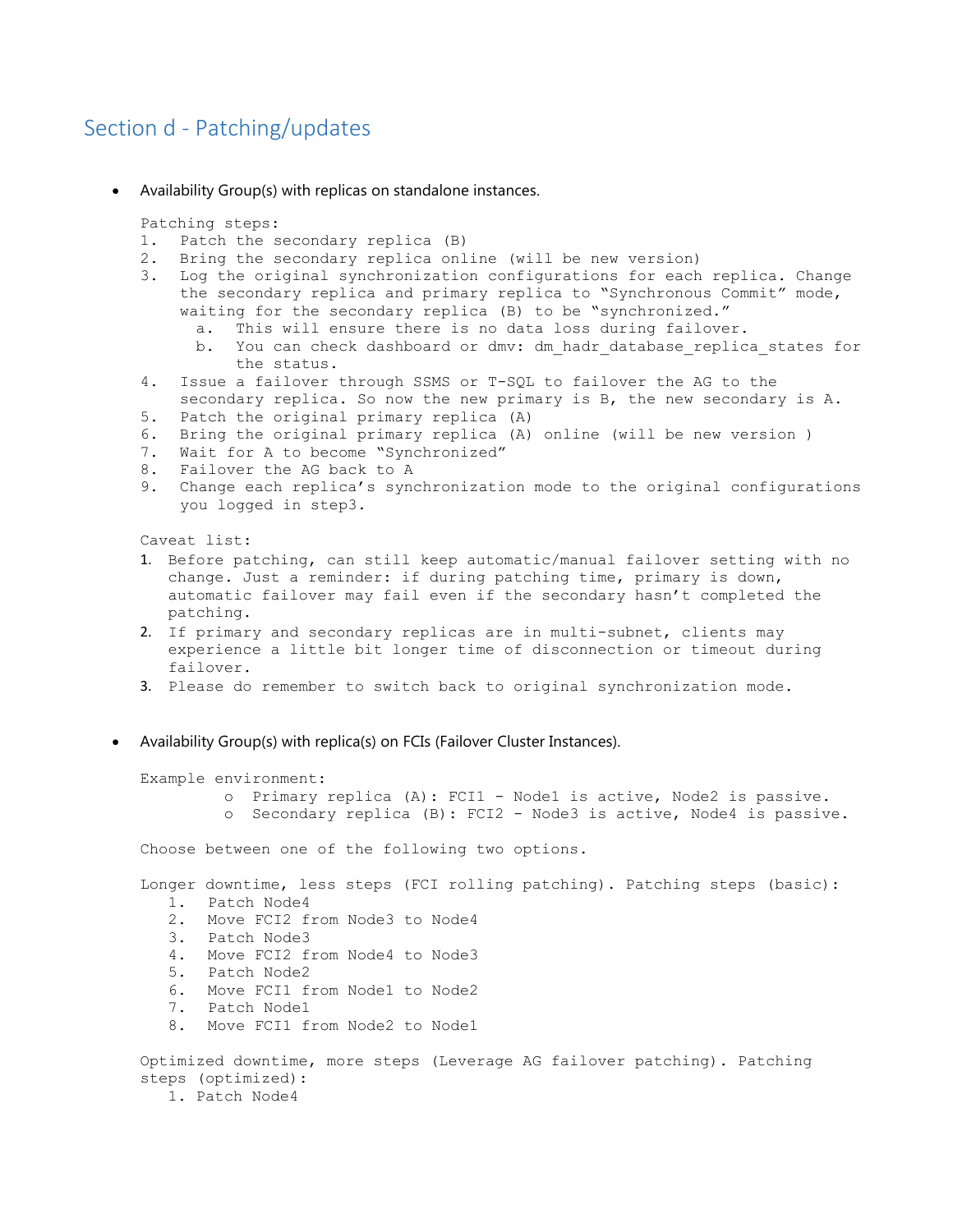- 2. Move FCI2 from Node3 to Node4
- 3. Patch Node3
- 4. Move FCI2 from Node4 to Node3
- 5. Log the original synchronization configurations for each replica. Change the secondary replica and primary replica to "Synchronous Commit" mode, waiting for the secondary replica (B) to be "synchronized".
- 6. Manually failover AG from FCI1 to FCI2 (now the new primary is on FCI2, the new secondary is on FCI1)
- 7. Patch Node2
- 8. Move FCI1 from Node1 to Node2
- 9. Patch Node1
- 10. Move FCI1 from Node2 to Node1
- 11. Manually failover AG from FCI2 back to FCI1
- 12. Change each replica's synchronization mode to the original configurations you logged in step #5.
- Caveat list:
	- 1. \*\* Please use basic patching steps if primary and secondary are on different data centers/subnets \*\*
	- 2. FCI rolling patch guarantees zero data lost
	- 3. Use synchronous commit secondary on a high latency network would impact OLTP performance
	- 4. AG failover cross subnets might cause up to 20 seconds delay on client first connections.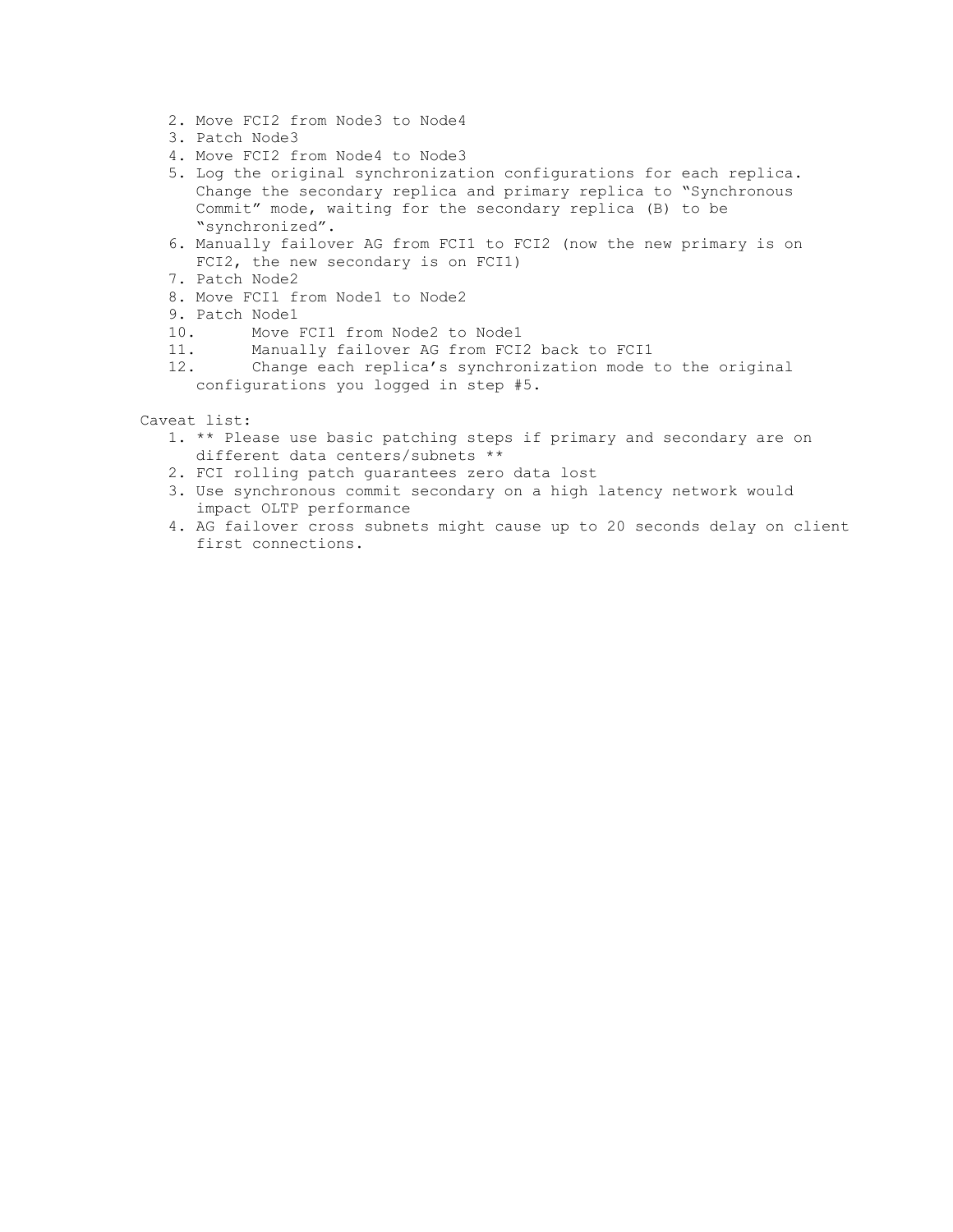## Section e - Hotfixes

 AlwaysOn hotfixes in SQL 2012 - PCUs / CUs (includes latest release cycle of service pack and cumulative updates).

These hotfixes may be directly related to AlwaysOn, and/or may be related to the working of a SQL instance using AlwaysOn.

| Fix / KB article                                           | <b>Update</b> | <b>Build</b><br>(11.00.<br>n) | <b>Release</b><br>date | <b>Remarks/KB</b>        |
|------------------------------------------------------------|---------------|-------------------------------|------------------------|--------------------------|
| SQL Server 2012 RTM                                        | <b>RTM</b>    | 2100                          |                        |                          |
| FIX: Error code 20598 when a failover operation occurs     | <b>RTM</b>    | 2316                          | 2012                   |                          |
| during synchronization on a SQL Server 2012 AlwaysOn       | CU1           |                               | Feb                    |                          |
| failover cluster instance                                  |               |                               |                        |                          |
| FIX: Secondary databases in a secondary replica may be     | <b>RTM</b>    |                               |                        |                          |
| in an "unknown" state if you join the secondary replica    | CU1           |                               |                        |                          |
| into availability groups two times in SQL Server 2012      |               |                               |                        |                          |
| FIX: Error 41009 when you try to create multiple           | <b>RTM</b>    | 2325                          | 2012                   | KB 2711145               |
| availability groups in a SQL Server 2012 AlwaysOn          | CU2           |                               | Apr                    |                          |
| failover clustering environment                            |               |                               |                        |                          |
| FIX: Availability group failover takes a long time if a    | SP1           | 3000                          | 2012                   |                          |
| database in the availability group contains a FileTable in |               |                               | Nov                    |                          |
| SQL Server 2012                                            |               |                               |                        |                          |
| FIX: New Availability Group Wizard-generated scripts       | SP1           |                               |                        |                          |
| skip the steps for joining a secondary database to an      |               |                               |                        |                          |
| availability group in SQL Server 2012                      |               |                               |                        |                          |
| You experience slow synchronization between primary        | SP1           |                               |                        | KB 2723814               |
| and secondary replicas in SQL Server 2012                  |               |                               |                        |                          |
| FIX: Access violation in the                               | SP1           | 3321                          | 2012                   |                          |
| sqlservr!ReplicaToPrimaryPageCopier::ReadIoCompletio       | CU1           |                               | Oct                    |                          |
| nRoutine function in SQL Server 2008 R2 or in SQL          |               |                               |                        |                          |
| Server 2012                                                |               |                               |                        |                          |
| SQL Server 2012 experiences out-of-memory errors           | SP1           | 3339                          | 2012                   |                          |
|                                                            | CU2           |                               | Dec                    |                          |
| Description of new features in SQL Server 2012 and SQL     | SP1           |                               |                        | KB 2792921. Expands      |
| Server 2008 R2 SP2                                         | CU2           |                               |                        | the supported features   |
|                                                            |               |                               |                        | of SQL Server Sysprep.   |
|                                                            |               |                               |                        | Not directly related to  |
|                                                            |               |                               |                        | AlwaysOn.                |
| Improved Metadata Discovery process performance in         | SP1           | 3349                          | 2013                   | KB 2772525.              |
| SQL Server Native Client for SQL Server 2012               | CU3           |                               | Feb                    | Performance              |
|                                                            |               |                               |                        | improvement in           |
|                                                            |               |                               |                        | sp_describe_first_result |
|                                                            |               |                               |                        | _set.                    |
| FIX: Poor performance in SQL Server 2012 when you          | SP1           |                               |                        | KB 2803529. Memory       |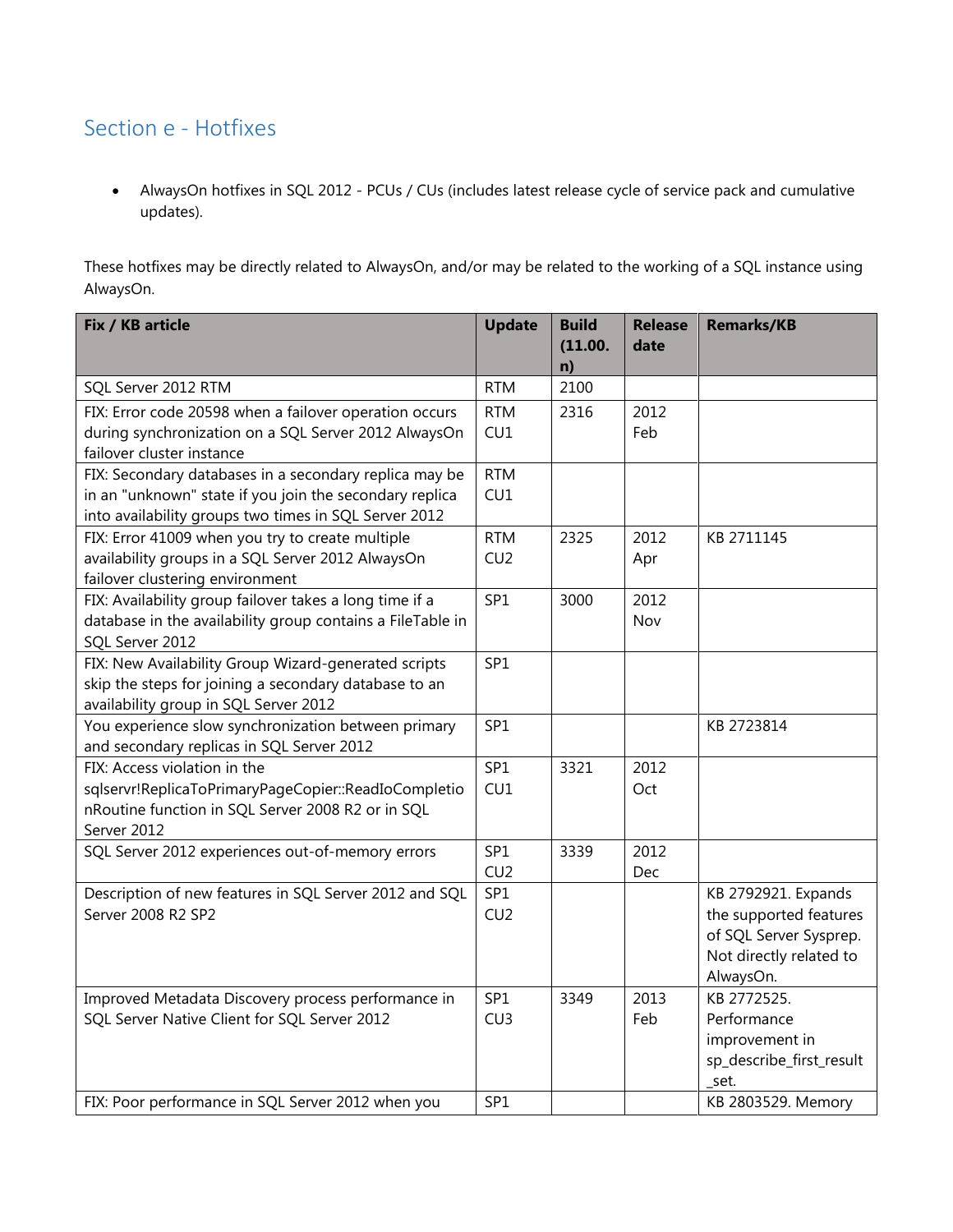| run a SQL Server trace                                  | CU3             |      |      | consumption by SQL     |
|---------------------------------------------------------|-----------------|------|------|------------------------|
|                                                         |                 |      |      | trace                  |
|                                                         |                 |      |      | (sp_TraceGetdata).     |
| FIX: High "log write waits" counter value on a SQL      | SP <sub>1</sub> |      |      |                        |
| Server 2012 node                                        | CU3             |      |      |                        |
| SQL Server 2012 performance issues in NUMA              | SP1             |      |      | KB 2819662. NUMA       |
| environments                                            | CU <sub>3</sub> |      |      | memory enhancement.    |
| FIX: Out-of-memory errors related to a memory clerk in  | SP <sub>1</sub> | 3368 | 2013 |                        |
| SQL Server 2012                                         | CU <sub>4</sub> |      | Mar  |                        |
| An update is available for SQL Server 2012 Memory       | SP1             |      |      | KB 2845380 - "We       |
| Management                                              | CU4             |      |      | recommend that you     |
|                                                         |                 |      |      | install this hotfix as |
|                                                         |                 |      |      | soon as possible".     |
| FIX: Scheduler deadlock on AlwaysOn Availability Group  | SP1             | 3373 | 2013 | KB 2869734.            |
| primary replica in SQL Server 2012                      | CU5             |      | Aug  |                        |
| FIX: Error 14420 when you enable Log Shipping on        | SP1             | 3381 | 2013 | KB 2872854.            |
| databases that are in an AlwaysOn availability group in | CU6             |      | Sep  |                        |
| SQL Server 2012                                         |                 |      |      |                        |
| FIX: A memory leak occurs when you enable AlwaysOn      |                 |      |      | KB 2877100.            |
| Availability Groups or SQL Server failover cluster in   |                 |      |      |                        |
| Microsoft SQL Server 2012                               |                 |      |      |                        |
| FIX: "RESTORE DATABASE is terminating abnormally"       |                 |      |      | KB 2884126.            |
| error when you restore the secondary database in SQL    |                 |      |      |                        |
| Server 2012                                             |                 |      |      |                        |

Related SQL Server, Operating System (OS) and additional fixes.

| Fix / KB article                       | <b>Eligibility</b>  | Release date | <b>Remarks / KB</b> |
|----------------------------------------|---------------------|--------------|---------------------|
| A hotfix is available to let you       | OS 2008/R2 RTM/SP1+ |              | KB 2494036, OS fix  |
| configure a cluster node that does not |                     |              |                     |
| have quorum votes in Windows           |                     |              |                     |
| Server 2008 and in Windows Server      |                     |              |                     |
| 2008 R2                                |                     |              |                     |
| SQL Server 2012 service crashes when   | OS 2008 R2 SP1+     |              | OS fix              |
| a replica SQL Server 2012 instance     |                     |              |                     |
| goes offline on a Windows Server       |                     |              |                     |
| 2008 R2-based failover cluster         |                     |              |                     |
| An update introduces support for the   | .NET 3.5 SP1        | 2012 Jan     | 2654347             |
| AlwaysOn features from SQL Server      |                     |              |                     |
| 2012 to the .NET Framework 3.5 SP1     |                     |              |                     |
| A hotfix that improves the             | OS 2008 R2 SP1+     | 2012 Mar     | KB 2687741, OS fix  |
| performance of the "AlwaysOn           |                     |              |                     |
| Availability Group" feature in SQL     |                     |              |                     |
| Server 2012 is available for Windows   |                     |              |                     |
| Server 2008 R2                         |                     |              |                     |
| A transient communication failure      | OS 2008 R2 RTM/SP1+ |              | KB 2550886          |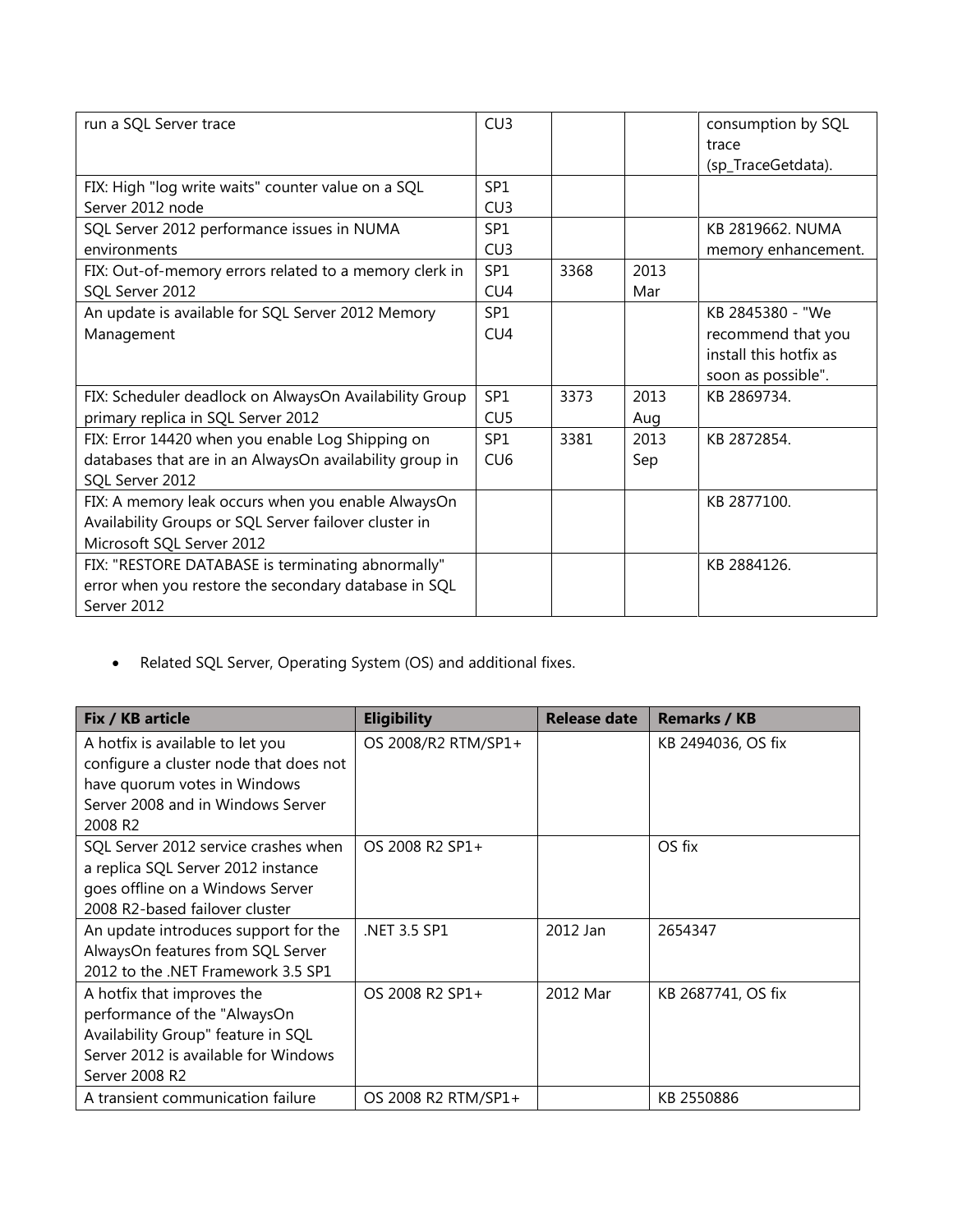| causes a Windows Server 2008 R2         |                      |                        |
|-----------------------------------------|----------------------|------------------------|
| failover cluster to stop working        |                      |                        |
| Cluster node cannot rejoin the cluster  | OS 2008 R2 RTM/SP1+  | KB 2549472             |
| after the node is restarted or removed  |                      |                        |
| from the cluster in Windows Server      |                      |                        |
| 2008 R2                                 |                      |                        |
| Cluster service still uses the default  | OS 2008 R2 RTM/SP1+  | KB 2549448             |
| time-out value after you configure the  |                      |                        |
| regroup time-out setting in Windows     |                      |                        |
| Server 2008 R2                          |                      |                        |
| A Windows Server 2008 R2 failover       | OS 2008 R2 SP1+      | KB 2552040             |
| cluster loses quorum when an            |                      |                        |
| asymmetric communication failure        |                      |                        |
| occurs                                  |                      |                        |
| Time-out error and you cannot           | <b>SQL 2012</b>      | KB 2792139, workaround |
| connect to a SQL Server 2012            |                      |                        |
| AlwaysOn availability group listener in |                      |                        |
| a multi-subnet environment (also has    |                      |                        |
| link to Sharepoint 2010 fix to add      |                      |                        |
| support for MultiSubnetFailover)        |                      |                        |
| Connection times out when you use       | <b>SQL 2012</b>      | KB 2855417, workaround |
| AlwaysOn availability group listener    |                      |                        |
| with MultiSubnetFailover parameter      |                      |                        |
| Cluster service leaks memory when       | OS 2008 SP2, 2008 R2 | KB 2550894             |
| the service handles state change        | RTM/SP1              |                        |
| notifications in Windows Server 2008    |                      |                        |
| R2 or Windows Server 2008               |                      |                        |
| Hotfix to add support for asymmetric    | OS 2008/2008R2 RTM   | KB 976097              |
| storages to the Failover Cluster        |                      |                        |
| Management MMC snap-in for a            |                      |                        |
| failover cluster that is running        |                      |                        |
| Windows Server 2008 or Windows          |                      |                        |
| Server 2008 R2                          |                      |                        |
| Windows Installer starts repeatedly     | SQL2012 SP1          | KB 2793634, CU2        |
| after you install SQL Server 2012 SP1   |                      |                        |
| Can't access VNN FILESTREAM share       | OS 2012              | KB 2835620             |
| when you use the FILESTREAM and         |                      |                        |
| FileTable features on a Windows         |                      |                        |
| Server 2012-based failover cluster      |                      |                        |
| SQL Server 2012 service shuts down      | OS 2008 R2 SP1       | KB 2777201             |
| unexpectedly upon availability group    |                      |                        |
| replica role transition on a Windows    |                      |                        |
| Server 2008 R2-based failover cluster   |                      |                        |

• Pre-requisite fixes.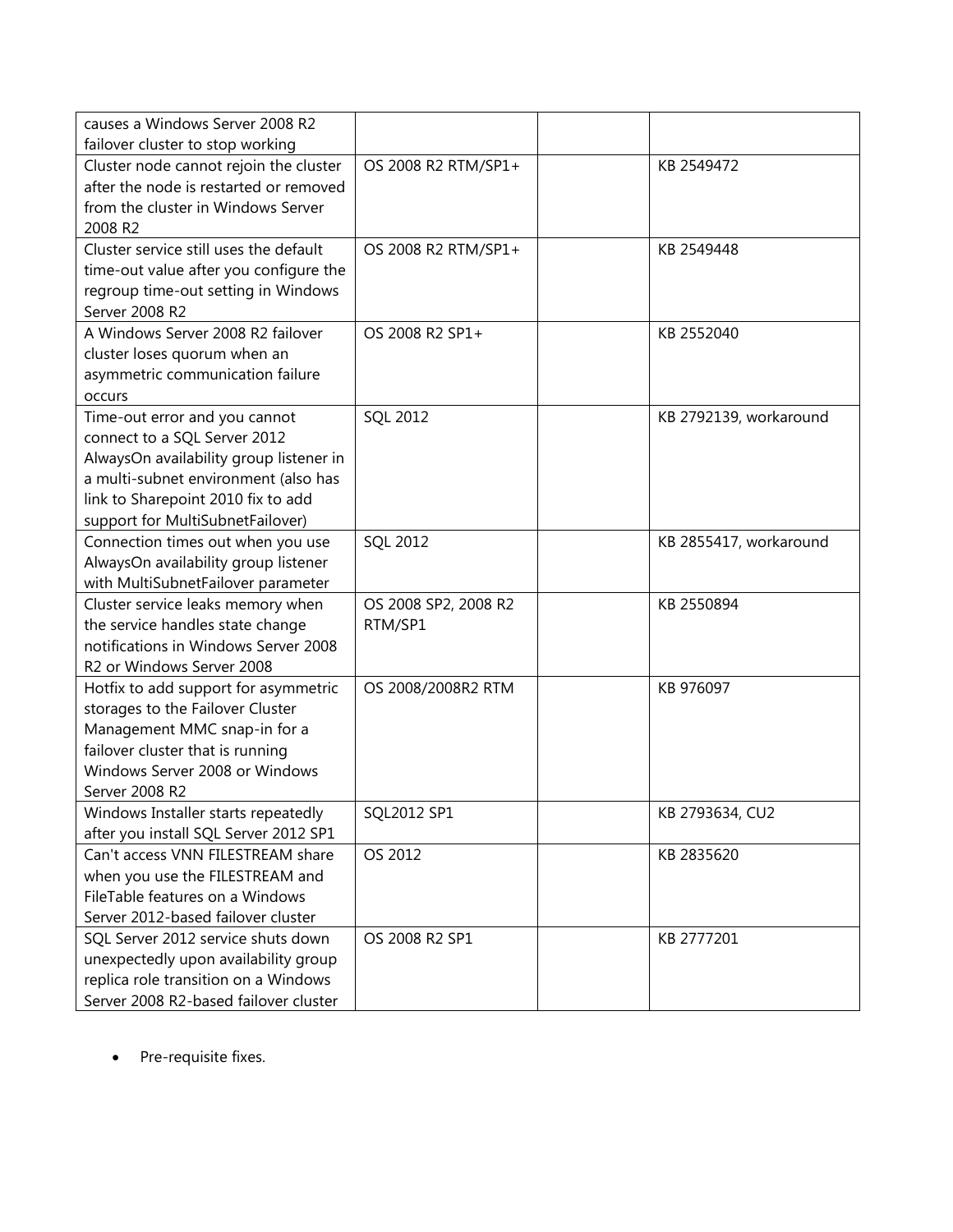Pre-required fixes are indicated in<http://technet.microsoft.com/en-us/library/ff878487.aspx> (Prerequisites, Restrictions, and Recommendations for AlwaysOn Availability Groups (SQL Server)). All fixes should be installed on all cluster nodes (or at least on nodes that will have Availability Group failover).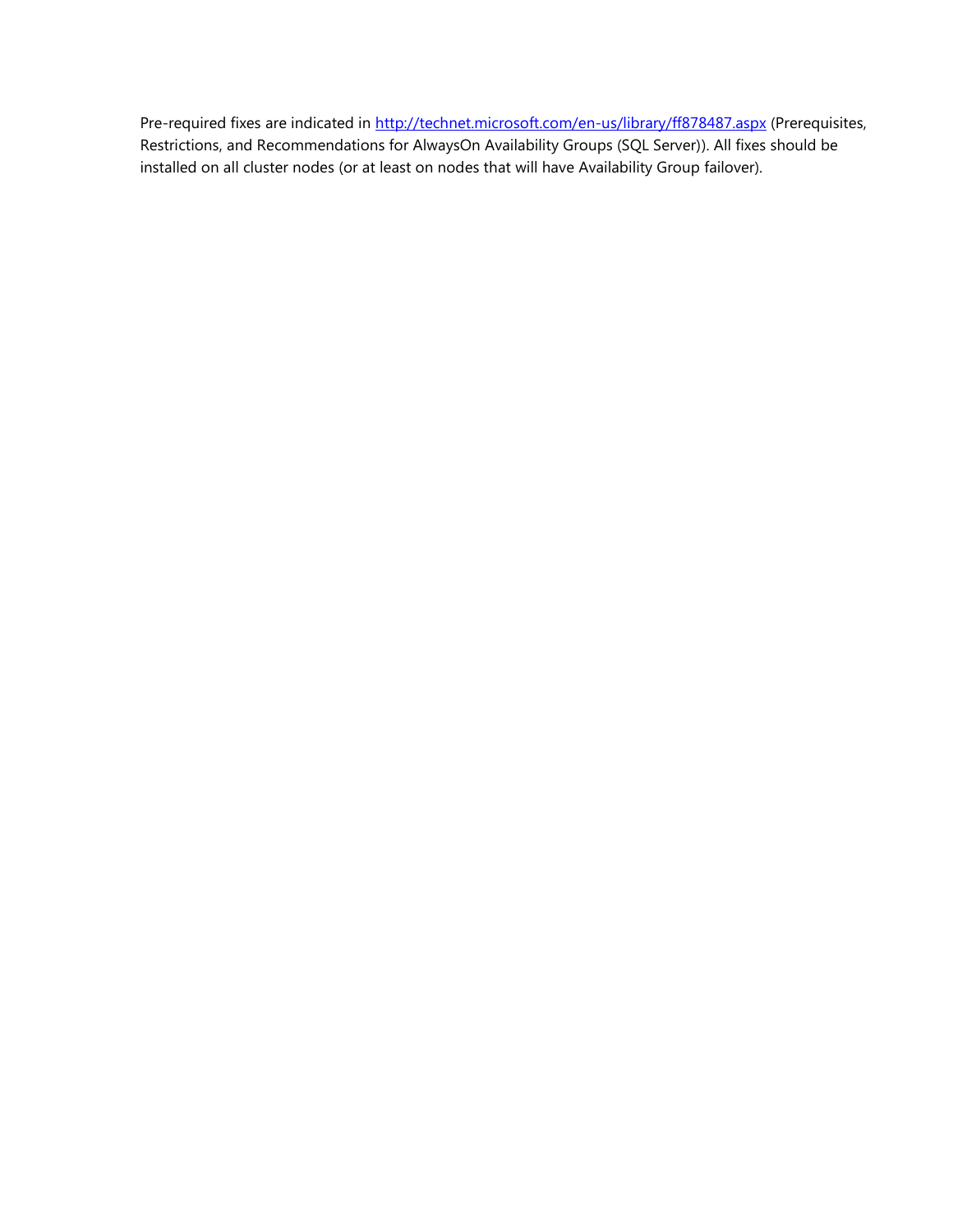## Section f - Reference documents for working of AlwaysOn

### Applications and AlwaysOn

Prerequisites, Restrictions, and Recommendations for AlwaysOn Client **Connectivity** (SQL Server) <http://technet.microsoft.com/en-us/library/hh510238.aspx> Configure a Server to Listen on a Specific TCP Port (SQL Server Configuration Manager) <http://msdn.microsoft.com/en-us/library/ms177440.aspx> The Database Mirroring (and AlwaysOn Availability Group) Endpoint <http://msdn.microsoft.com/en-us/library/ms179511.aspx> sqljdbc DriverManager.getConnection Hangs after mirror failover (infinite timeout scenario) [http://social.msdn.microsoft.com/Forums/sqlserver/en-US/5137ab7b-ced5-4365-8020-5cb821b5a3bc/sqljdbc](http://social.msdn.microsoft.com/Forums/sqlserver/en-US/5137ab7b-ced5-4365-8020-5cb821b5a3bc/sqljdbc-drivermanagergetconnection-hangs-after-mirror-failover)[drivermanagergetconnection-hangs-after-mirror-failover](http://social.msdn.microsoft.com/Forums/sqlserver/en-US/5137ab7b-ced5-4365-8020-5cb821b5a3bc/sqljdbc-drivermanagergetconnection-hangs-after-mirror-failover) DB Failover causes application hang using JDBC [http://social.msdn.microsoft.com/Forums/sqlserver/en-US/03be11ee-653e-48f3-aa78-a312a8b5335f/db-failover](http://social.msdn.microsoft.com/Forums/sqlserver/en-US/03be11ee-653e-48f3-aa78-a312a8b5335f/db-failover-causes-application-hang-using-jdbc)[causes-application-hang-using-jdbc](http://social.msdn.microsoft.com/Forums/sqlserver/en-US/03be11ee-653e-48f3-aa78-a312a8b5335f/db-failover-causes-application-hang-using-jdbc) SqlClient Support for High Availability, Disaster Recovery <http://msdn.microsoft.com/en-us/library/hh205662.aspx> SQL Server Native Client Support [http://msdn.microsoft.com/en-us/library/gg471494\(v=sql.110\).aspx](http://msdn.microsoft.com/en-us/library/gg471494(v=sql.110).aspx) An update introduces support for the AlwaysOn features from SQL Server 2012 to the .NET Framework 3.5 SP1 (needs to be installed on each Reporting Services report server) <http://support.microsoft.com/kb/2654347> Network port (and firewall) requirements for **Windows** http://support.microsoft.com/kb/832017/en-us Configure a Windows Firewall for Database Engine Access <http://msdn.microsoft.com/en-us/library/ms175043.aspx>

Configure and manage SQL Server availability groups for SharePoint Server (Support for SQL 2012 AlwaysOn with SharePoint Foundation 2010 ) (Readable secondaries not supported) [http://technet.microsoft.com/en-us/library/hh913923\(v=office.14\).aspx](http://technet.microsoft.com/en-us/library/hh913923(v=office.14).aspx)

Availability Group listener in SQL 2012

Limitations, using SQL Server Management Studio for listener, CNO permissions/maximum, prestaging <http://msdn.microsoft.com/en-us/library/hh213080.aspx> Troubleshooting listener creation <http://support.microsoft.com/kb/2829783>

Availability Groups in SQL 2012

Script for SQL Agent job alert.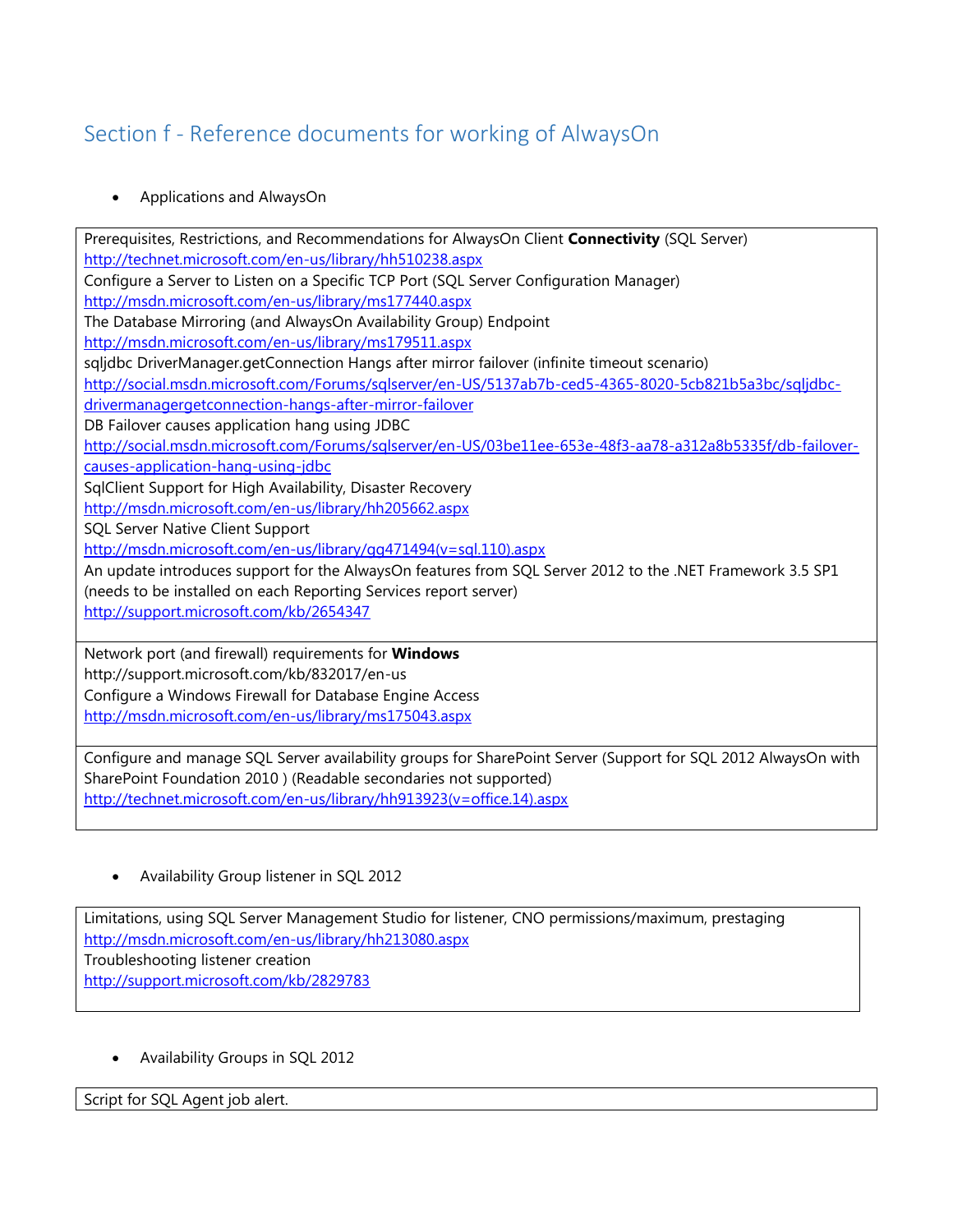Script basically throws exceptions in case of errors so does not check for "Not Synchronizing" state etc. Scripts monitors single Availability Group and should be run on primary replica.

[http://blogs.msdn.com/b/sqlalwayson/archive/2012/02/15/monitoring-alwayson-health-with-powershell-part-](http://blogs.msdn.com/b/sqlalwayson/archive/2012/02/15/monitoring-alwayson-health-with-powershell-part-3.aspx)[3.aspx](http://blogs.msdn.com/b/sqlalwayson/archive/2012/02/15/monitoring-alwayson-health-with-powershell-part-3.aspx)

<http://blogs.msdn.com/b/sqlalwayson/archive/2012/02/15/the-always-on-health-model-part-4.aspx>

<http://gallery.technet.microsoft.com/scriptcenter/AlwaysOn-Availability-23bc88b5> (monitorag.ps1)

Includes steps after creation (sections 'Creating and Configuring a New Availability Group', 'Managing Availability Groups, Replicas, and Databases', **'Monitoring** Availability Groups').

<http://technet.microsoft.com/en-us/library/gg509118.aspx>

GUI steps for custom dashboard conditions

<http://blogs.msdn.com/b/sqlalwayson/archive/2012/02/13/extending-the-alwayson-health-model.aspx>

<http://technet.microsoft.com/en-us/library/hh510235.aspx> (includes predefined policies, policies in Server facet). Monitoring of Availability Groups (SQL Server)

<http://msdn.microsoft.com/en-us/library/ff877954>

**Overview**, planning

[http://download.microsoft.com/download/D/2/0/D20E1C5F-72EA-4505-9F26-](http://download.microsoft.com/download/D/2/0/D20E1C5F-72EA-4505-9F26-FEF9550EFD44/Microsoft%20SQL%20Server%20AlwaysOn%20Solutions%20Guide%20for%20High%20Availability%20and%20Disaster%20Recovery.docx)

[FEF9550EFD44/Microsoft%20SQL%20Server%20AlwaysOn%20Solutions%20Guide%20for%20High%20Availability](http://download.microsoft.com/download/D/2/0/D20E1C5F-72EA-4505-9F26-FEF9550EFD44/Microsoft%20SQL%20Server%20AlwaysOn%20Solutions%20Guide%20for%20High%20Availability%20and%20Disaster%20Recovery.docx)

[%20and%20Disaster%20Recovery.docx](http://download.microsoft.com/download/D/2/0/D20E1C5F-72EA-4505-9F26-FEF9550EFD44/Microsoft%20SQL%20Server%20AlwaysOn%20Solutions%20Guide%20for%20High%20Availability%20and%20Disaster%20Recovery.docx)

Who is using AlwaysOn

<http://blogs.msdn.com/b/sqlalwayson/archive/2012/01/10/who-is-using-alwayson.aspx>

AlwaysOn FAQ, capabilities for SQL Server 2012

<http://msdn.microsoft.com/en-us/sqlserver/gg508768>

Prerequisites, Restrictions, and Recommendations for AlwaysOn Availability Groups (SQL Server) Includes hardware, NIC (network adapter) recommendations, HostRecordTTL, same/different network link, client connectivity

, maximum limits, FCI/database requirements, file path, TDE protected databases

, thread usage.

<http://technet.microsoft.com/en-us/library/edbab896-42bb-4d17-8d75-e92ca11f7abb>

<http://blogs.msdn.com/b/saponsqlserver/archive/2012/02/07/sql-server-2012-alwayson-what-is-it.aspx> [http://blogs.msdn.com/b/saponsqlserver/archive/2012/02/19/sql-server-2012-alwayson-part-2-quorum](http://blogs.msdn.com/b/saponsqlserver/archive/2012/02/19/sql-server-2012-alwayson-part-2-quorum-detection.aspx)[detection.aspx](http://blogs.msdn.com/b/saponsqlserver/archive/2012/02/19/sql-server-2012-alwayson-part-2-quorum-detection.aspx)

[http://blogs.msdn.com/b/saponsqlserver/archive/2012/02/20/sql-server-2012-alwayson-part-3-sap](http://blogs.msdn.com/b/saponsqlserver/archive/2012/02/20/sql-server-2012-alwayson-part-3-sap-configuration-with-two-secondary-replicas.aspx)[configuration-with-two-secondary-replicas.aspx](http://blogs.msdn.com/b/saponsqlserver/archive/2012/02/20/sql-server-2012-alwayson-part-3-sap-configuration-with-two-secondary-replicas.aspx)

[http://blogs.msdn.com/b/saponsqlserver/archive/2012/02/29/sql-server-2012-alwayson-part-4-sap](http://blogs.msdn.com/b/saponsqlserver/archive/2012/02/29/sql-server-2012-alwayson-part-4-sap-configuration-in-geo-cluster-configuration.aspx)[configuration-in-geo-cluster-configuration.aspx](http://blogs.msdn.com/b/saponsqlserver/archive/2012/02/29/sql-server-2012-alwayson-part-4-sap-configuration-in-geo-cluster-configuration.aspx)

[http://blogs.msdn.com/b/saponsqlserver/archive/2012/03/29/sql-server-2012-alwayson-part-5-preparing-to](http://blogs.msdn.com/b/saponsqlserver/archive/2012/03/29/sql-server-2012-alwayson-part-5-preparing-to-build-an-alwayson-availability-group.aspx)[build-an-alwayson-availability-group.aspx](http://blogs.msdn.com/b/saponsqlserver/archive/2012/03/29/sql-server-2012-alwayson-part-5-preparing-to-build-an-alwayson-availability-group.aspx)

[http://blogs.msdn.com/b/saponsqlserver/archive/2012/03/29/sql-server-2012-alwayson-part-6-building-an](http://blogs.msdn.com/b/saponsqlserver/archive/2012/03/29/sql-server-2012-alwayson-part-6-building-an-alwayson-availability-group.aspx)[alwayson-availability-group.aspx](http://blogs.msdn.com/b/saponsqlserver/archive/2012/03/29/sql-server-2012-alwayson-part-6-building-an-alwayson-availability-group.aspx)

**behind the scenes and into the details of what does happen** when creating an Availability Group [http://blogs.msdn.com/b/saponsqlserver/archive/2012/04/24/sql-server-2012-alwayson-part-7-details-behind](http://blogs.msdn.com/b/saponsqlserver/archive/2012/04/24/sql-server-2012-alwayson-part-7-details-behind-an-alwayson-availability-group.aspx)[an-alwayson-availability-group.aspx](http://blogs.msdn.com/b/saponsqlserver/archive/2012/04/24/sql-server-2012-alwayson-part-7-details-behind-an-alwayson-availability-group.aspx)

[http://blogs.msdn.com/b/saponsqlserver/archive/2012/07/10/sql-server-2012-alwayson-part-8-failover](http://blogs.msdn.com/b/saponsqlserver/archive/2012/07/10/sql-server-2012-alwayson-part-8-failover-mechanism-with-sap-netweaver.aspx)[mechanism-with-sap-netweaver.aspx](http://blogs.msdn.com/b/saponsqlserver/archive/2012/07/10/sql-server-2012-alwayson-part-8-failover-mechanism-with-sap-netweaver.aspx)

<http://blogs.msdn.com/b/saponsqlserver/archive/2013/01/24/alwayson-part10-alwayson-and-logshipping.aspx>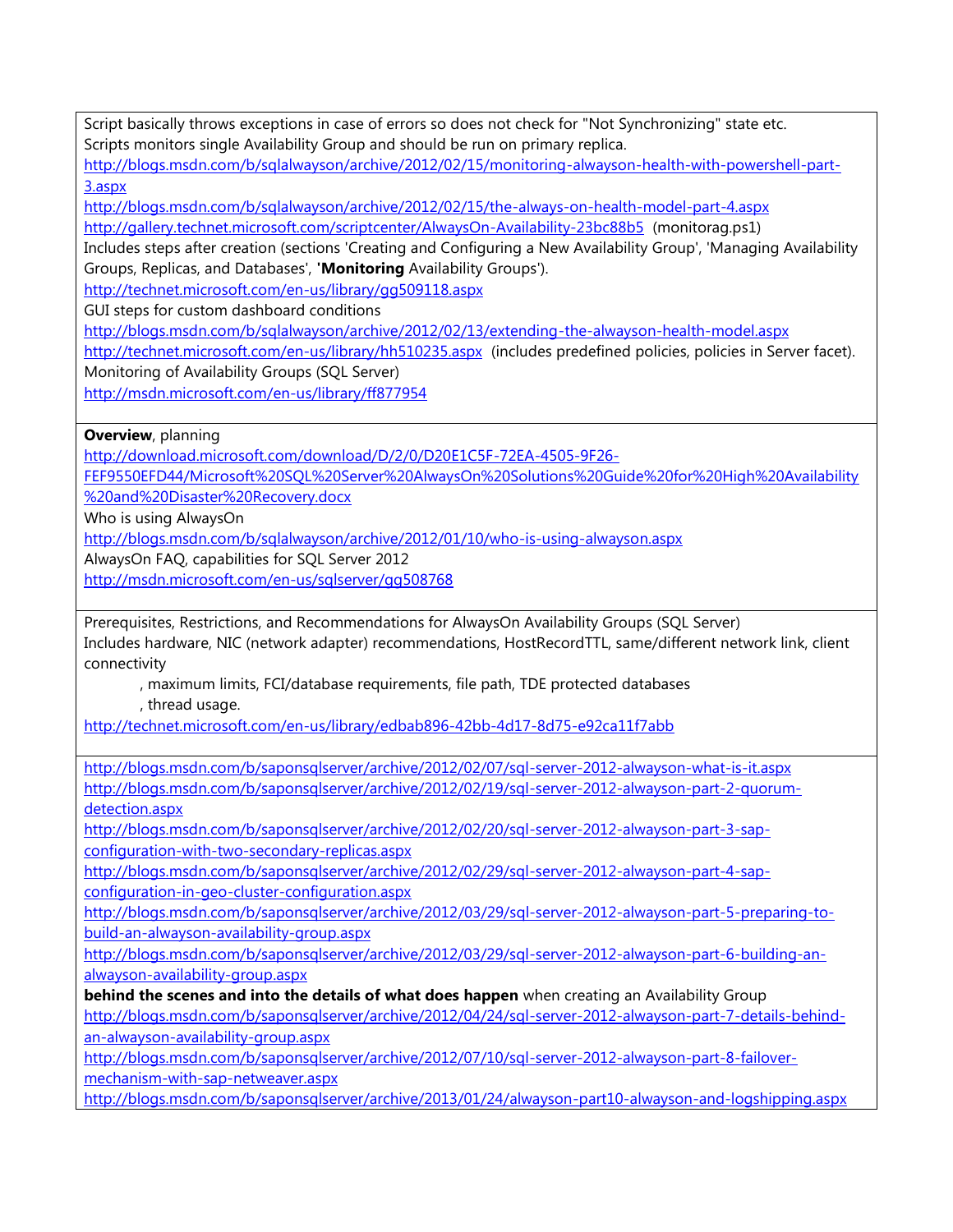| http://blogs.msdn.com/b/saponsqlserver/archive/2013/01/25/alwayson-part-10-switching-scheduled-tasks-                                      |
|--------------------------------------------------------------------------------------------------------------------------------------------|
| automatically.aspx                                                                                                                         |
| http://blogs.msdn.com/b/saponsglserver/archive/2013/04/21/sql-server-2012-alwayson-part-11-performance-                                    |
| aspects-and-performance-monitoring-i.aspx                                                                                                  |
| http://blogs.msdn.com/b/saponsqlserver/archive/2013/04/24/sql-server-2012-alwayson-part-12-performance-                                    |
| aspects-and-performance-monitoring-ii.aspx                                                                                                 |
| AlwaysOn: Minimizing blocking of REDO thread when running reporting workload on Secondary Replica                                          |
| http://blogs.msdn.com/b/sglserverstorageengine/archive/2011/12/22/alwayson-minimizing-blocking-of-redo-                                    |
| thread-when-running-reporting-workload-on-secondary-replica.aspx                                                                           |
| AlwaysOn: Impact of mapping reporting workload on Readable Secondary to Snapshot Isolation                                                 |
| http://blogs.msdn.com/b/sglserverstorageengine/archive/2011/12/22/alwayson-impact-of-mapping-reporting-                                    |
| workload-to-snapshot-isolation-on-readable-secondary.aspx                                                                                  |
| AlwaysOn: Readable Secondary and data latency                                                                                              |
| http://blogs.msdn.com/b/sqlserverstorageengine/archive/2011/12/22/alwayson.aspx                                                            |
| AlwaysOn: I just enabled Readable Secondary but my query is blocked?                                                                       |
| http://blogs.msdn.com/b/sglserverstorageengine/archive/2011/12/22/alwayson-i-just-enabled-readble-                                         |
| secondary-but-my-query-is-blocked.aspx                                                                                                     |
|                                                                                                                                            |
| Active Secondaries: Backup on Secondary Replicas (supported and not supported options)                                                     |
| http://msdn.microsoft.com/en-us/library/hh245119                                                                                           |
| Configure Read-Only Routing                                                                                                                |
| http://msdn.microsoft.com/en-us/library/hh710054.aspx                                                                                      |
| Select Initial Data Synchronization Page                                                                                                   |
| http://technet.microsoft.com/en-us/library/hh231021                                                                                        |
| Enable and Disable AlwaysOn Availability Groups                                                                                            |
| http://msdn.microsoft.com/en-us/library/ff878259.aspx                                                                                      |
| ALTER AVAILABILITY GROUP                                                                                                                   |
| http://msdn.microsoft.com/en-us/library/ff878601.aspx                                                                                      |
| Features Supported by the Editions of SQL Server 2012                                                                                      |
| http://msdn.microsoft.com/en-us/library/cc645993.aspx#High_availability                                                                    |
|                                                                                                                                            |
| DNS settings in a <b>multi-site</b> failover cluster                                                                                       |
| http://technet.microsoft.com/en-us/library/dd197562(WS.10).aspx                                                                            |
| Includes multi-site/subnet FCI for AlwaysOn                                                                                                |
| http://download.microsoft.com/download/D/2/0/D20E1C5F-72EA-4505-9F26-                                                                      |
| FEF9550EFD44/SQLServer2012 MultisiteFailoverCluster%20(2).docx                                                                             |
| Requirements and Recommendations for a Multi-Site (multi-subnet) Failover Cluster                                                          |
| http://technet.microsoft.com/en-us/library/dd197575(WS.10).aspx                                                                            |
| Failover Clustering and AlwaysOn Availability Groups (SQL Server)                                                                          |
| http://msdn.microsoft.com/en-us/library/ff929171.aspx                                                                                      |
| Failover Clustering in Windows Server 2008 R2                                                                                              |
| http://download.microsoft.com/download/5/B/D/5BD5C253-4259-428B-A3E4-                                                                      |
|                                                                                                                                            |
| 1F9C3D803074/WS08%20R2%20Failover%20Clustering%20White%20PaperTDM.docx                                                                     |
| Requirements and Recommendations for a Multi-Site Failover Cluster (Windows 2008)                                                          |
| http://technet.microsoft.com/en-us/library/dd197575(v=ws.10).aspx                                                                          |
| Configuring IP Addresses and Dependencies for Multi-Subnet Clusters<br>http://blogs.msdn.com/b/clustering/archive/2011/01/05/10112055.aspx |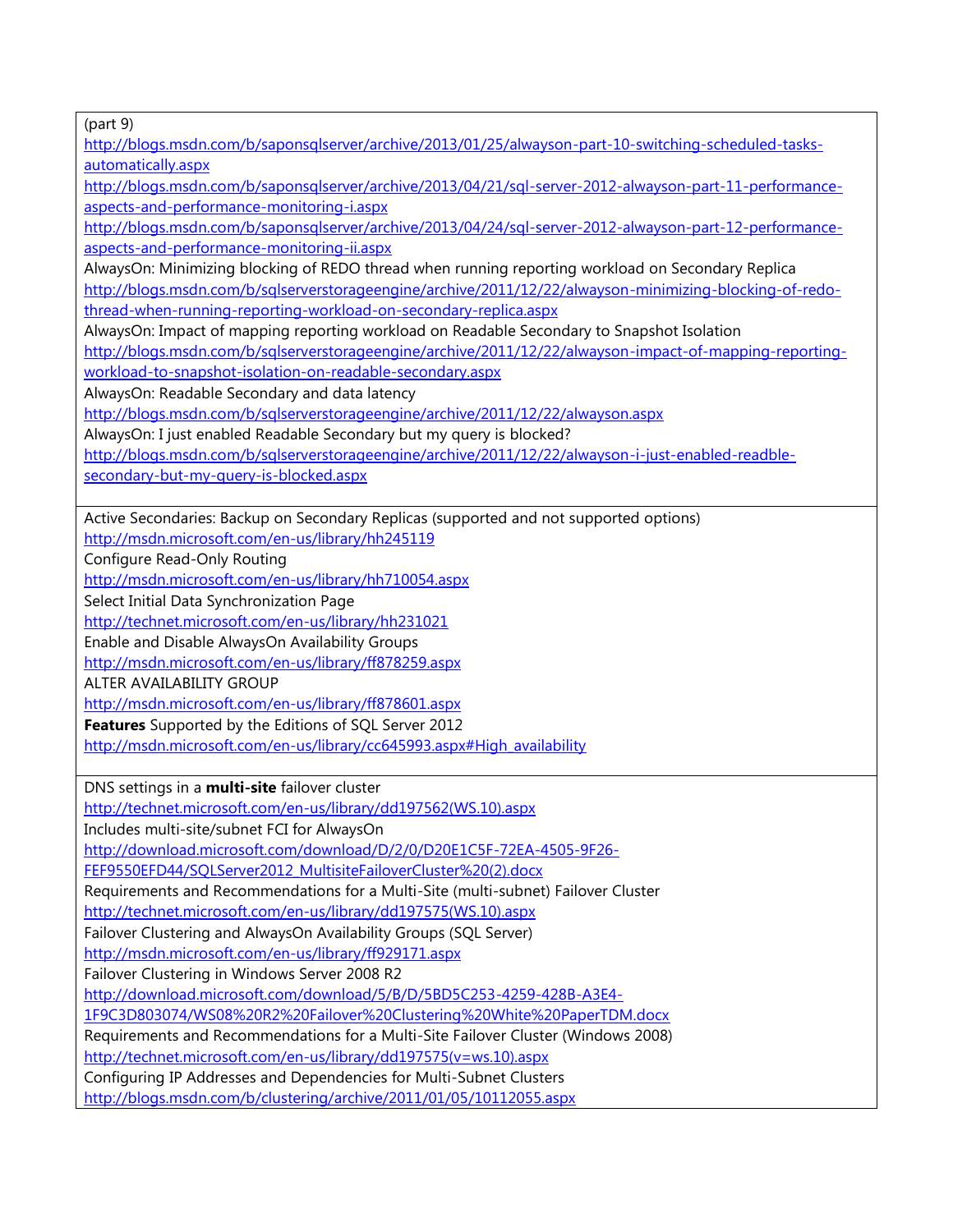<http://blogs.msdn.com/b/clustering/archive/2011/01/19/10117423.aspx>

<http://blogs.msdn.com/b/clustering/archive/2011/08/31/10204142.aspx>

sqlcmd Utility (-M multisubnet failover)

<http://msdn.microsoft.com/en-us/library/ms162773.aspx>

SQL Server Multi-Subnet Clustering (SQL Server)

<http://msdn.microsoft.com/en-us/library/ff878716.aspx>

Time-out error and you cannot connect to a SQL Server 2012 AlwaysOn availability group listener in a multisubnet environment (also mentions Sharepoint 2010 CU)

<http://support.microsoft.com/kb/2792139>

Worker pool usage

[http://blogs.msdn.com/b/psssql/archive/2012/05/17/alwayson-hadron-learning-series-worker-pool-usage-for](http://blogs.msdn.com/b/psssql/archive/2012/05/17/alwayson-hadron-learning-series-worker-pool-usage-for-hadron-enabled-databases.aspx)[hadron-enabled-databases.aspx](http://blogs.msdn.com/b/psssql/archive/2012/05/17/alwayson-hadron-learning-series-worker-pool-usage-for-hadron-enabled-databases.aspx)

HADR\_SYNC\_COMMIT

<http://support.microsoft.com/kb/2723814>

"When the session queries the sys.dm\_exec\_requests dynamic management view, the session performs DML against the availability databases. In this state, the prevalent reported waittype is HADR\_SYNC\_COMMIT." Use the AlwaysOn Dashboard

<http://msdn.microsoft.com/en-us/library/hh213474.aspx>

Availability group is offline

<http://msdn.microsoft.com/en-us/library/hh230829.aspx>

sys.dm\_os\_wait\_stats (Transact-SQL) (HADR waits)

<http://msdn.microsoft.com/en-us/library/ms179984.aspx>

**Windows** Server Catalog (for checking certified configuration especially with respect to virtualization or virtual machines)

<http://www.windowsservercatalog.com/>

Recommended Windows Hotfix for Database Availability Groups running Windows Server 2008 R2 [http://blogs.technet.com/b/exchange/archive/2011/11/20/recommended-windows-hotfix-for-database](http://blogs.technet.com/b/exchange/archive/2011/11/20/recommended-windows-hotfix-for-database-availability-groups-running-windows-server-2008-r2.aspx)[availability-groups-running-windows-server-2008-r2.aspx](http://blogs.technet.com/b/exchange/archive/2011/11/20/recommended-windows-hotfix-for-database-availability-groups-running-windows-server-2008-r2.aspx)

Concurrent ADD NODE operation yields unexpected results in a SQL Server Failover **Cluster** Instance [http://blogs.msdn.com/b/sqlalwayson/archive/2012/03/30/concurrent-add-node-operation-yields-unexpected](http://blogs.msdn.com/b/sqlalwayson/archive/2012/03/30/concurrent-add-node-operation-yields-unexpected-results-in-a-sql-server-failover-cluster-instance.aspx)[results-in-a-sql-server-failover-cluster-instance.aspx](http://blogs.msdn.com/b/sqlalwayson/archive/2012/03/30/concurrent-add-node-operation-yields-unexpected-results-in-a-sql-server-failover-cluster-instance.aspx)

DO NOT use Windows Failover Cluster Manager to perform Availability Group Failover

[http://blogs.msdn.com/b/sqlalwayson/archive/2012/03/30/do-not-use-windows-failover-cluster-manager-to](http://blogs.msdn.com/b/sqlalwayson/archive/2012/03/30/do-not-use-windows-failover-cluster-manager-to-perform-availability-group-failover.aspx)[perform-availability-group-failover.aspx](http://blogs.msdn.com/b/sqlalwayson/archive/2012/03/30/do-not-use-windows-failover-cluster-manager-to-perform-availability-group-failover.aspx)

Asymmetric storage, Quorum voting, changing quorum model, Read-Write and Read-only workloads, 'Recovering from a Disaster'

[http://download.microsoft.com/download/D/2/0/D20E1C5F-72EA-4505-9F26-](http://download.microsoft.com/download/D/2/0/D20E1C5F-72EA-4505-9F26-FEF9550EFD44/Building_a_HA_and_DR_Solution_using_AlwaysON_SQL_FCIs_and_AGs%20v1.docx)

FEF9550EFD44/Building a HA and DR Solution using AlwaysON SOL FCIs and AGs%20v1.docx

How DNS registration happens with network name resource.

<http://blogs.msdn.com/b/clustering/archive/2009/07/17/9836756.aspx>

Understanding Requirements for Failover Clusters

<http://technet.microsoft.com/en-us/library/cc771404.aspx>

Steps for prestaging the cluster name account

[http://technet.microsoft.com/en-us/library/cc731002\(v=ws.10\).aspx#BKMK\\_steps\\_precreating](http://technet.microsoft.com/en-us/library/cc731002(v=ws.10).aspx#BKMK_steps_precreating)

Failover Cluster Step-by-Step Guide: Configuring the Quorum in a Failover Cluster (Windows 2008/2008R2)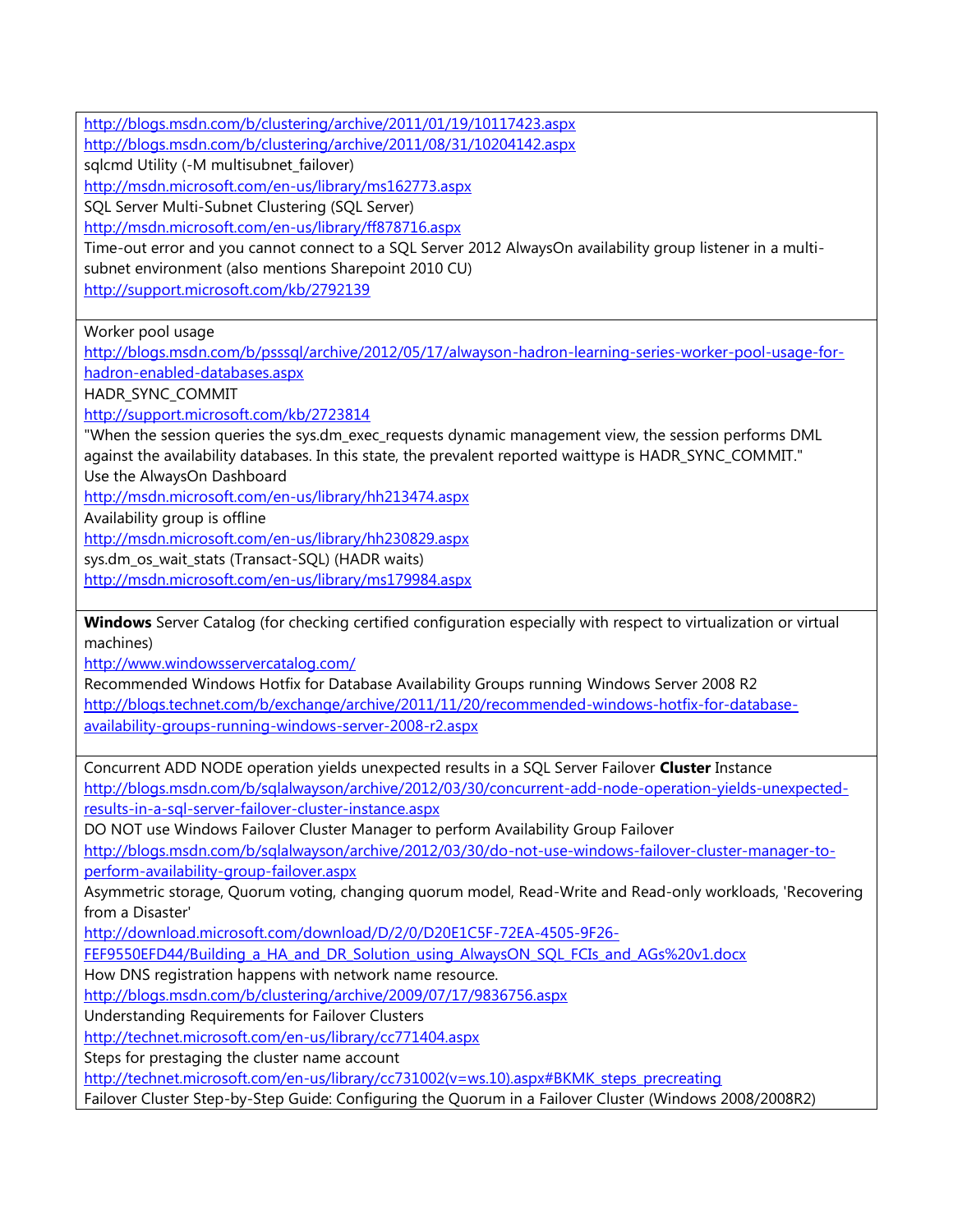[http://technet.microsoft.com/en-us/library/cc770620\(v=ws.10\).aspx](http://technet.microsoft.com/en-us/library/cc770620(v=ws.10).aspx)

Windows Server Failover Clustering (WSFC) with SQL Server

<http://msdn.microsoft.com/en-us/library/hh270278.aspx>

Understanding Quorum Configurations in a Failover Cluster

<http://technet.microsoft.com/en-us/library/cc731739.aspx>

Configure Heartbeat and DNS Settings in a Multi-Site Failover Cluster

<http://technet.microsoft.com/en-us/library/dd197562%28WS.10%29.aspx>

Modifying the Settings for a Clustered Service or Application (The default value for the maximum number of failures is n-1, where n is the number of nodes)

<http://technet.microsoft.com/en-us/library/cc755151.aspx>

Windows cluster

[http://blogs.msdn.com/b/psssql/archive/2011/04/26/alwayson-hadron-leanring-series-maximum-failovers-within](http://blogs.msdn.com/b/psssql/archive/2011/04/26/alwayson-hadron-leanring-series-maximum-failovers-within-specified-period.aspx)[specified-period.aspx](http://blogs.msdn.com/b/psssql/archive/2011/04/26/alwayson-hadron-leanring-series-maximum-failovers-within-specified-period.aspx)

Steps for troubleshooting problems caused by changes in cluster-related Active Directory accounts [http://technet.microsoft.com/en-us/library/cc731002\(v=WS.10\).aspx](http://technet.microsoft.com/en-us/library/cc731002(v=WS.10).aspx)

[http://blogs.msdn.com/b/psssql/archive/2013/09/30/error-during-installation-of-an-sql-server-failover-cluster](http://blogs.msdn.com/b/psssql/archive/2013/09/30/error-during-installation-of-an-sql-server-failover-cluster-instance.aspx)[instance.aspx](http://blogs.msdn.com/b/psssql/archive/2013/09/30/error-during-installation-of-an-sql-server-failover-cluster-instance.aspx)

**Automatic Failover** of an Availability Group

<http://msdn.microsoft.com/en-us/library/hh710061.aspx>

AlwaysON - HADRON Learning Series: Automated Failover Behaviors (Denali - Logging History Information, FCI and Default Health Capture, sp\_server\_diagnostics)

[http://blogs.msdn.com/b/psssql/archive/2012/03/22/alwayson-hadron-learning-series-automated-failover](http://blogs.msdn.com/b/psssql/archive/2012/03/22/alwayson-hadron-learning-series-automated-failover-behaviors-denali-logging-history-information-fci-and-default-health-capture-sp-server-diagnostics.aspx)[behaviors-denali-logging-history-information-fci-and-default-health-capture-sp-server-diagnostics.aspx](http://blogs.msdn.com/b/psssql/archive/2012/03/22/alwayson-hadron-learning-series-automated-failover-behaviors-denali-logging-history-information-fci-and-default-health-capture-sp-server-diagnostics.aspx) Availability Modes

<http://msdn.microsoft.com/en-us/library/ff877931.aspx>

Replication, Change Tracking, Change Data Capture, and AlwaysOn Availability Groups (SQL Server) <http://msdn.microsoft.com/en-us/library/hh403414.aspx>

Troubleshooting automatic failover problems in SQL Server 2012 AlwaysOn environments <http://support.microsoft.com/kb/2833707>

AlwaysOn in SQL 2014

What's New (Database Engine) (section 'AlwaysOn enhancements') [http://msdn.microsoft.com/en-us/library/bb510411\(v=sql.120\).aspx](http://msdn.microsoft.com/en-us/library/bb510411(v=sql.120).aspx)

#### Powershell and AlwaysOn

Powershell optimization "-NoRefresh"

SMO optimizations with SetDefaultInitFields.

[http://blogs.msdn.com/b/sqlalwayson/archive/2012/02/13/monitoring-alwayson-health-with-powershell-part-](http://blogs.msdn.com/b/sqlalwayson/archive/2012/02/13/monitoring-alwayson-health-with-powershell-part-2.aspx)[2.aspx](http://blogs.msdn.com/b/sqlalwayson/archive/2012/02/13/monitoring-alwayson-health-with-powershell-part-2.aspx)

<http://blogs.msdn.com/b/mwories/archive/2005/04/22/smoperf1.aspx>

<http://blogs.msdn.com/b/mwories/archive/2005/04/22/smoperf2.aspx>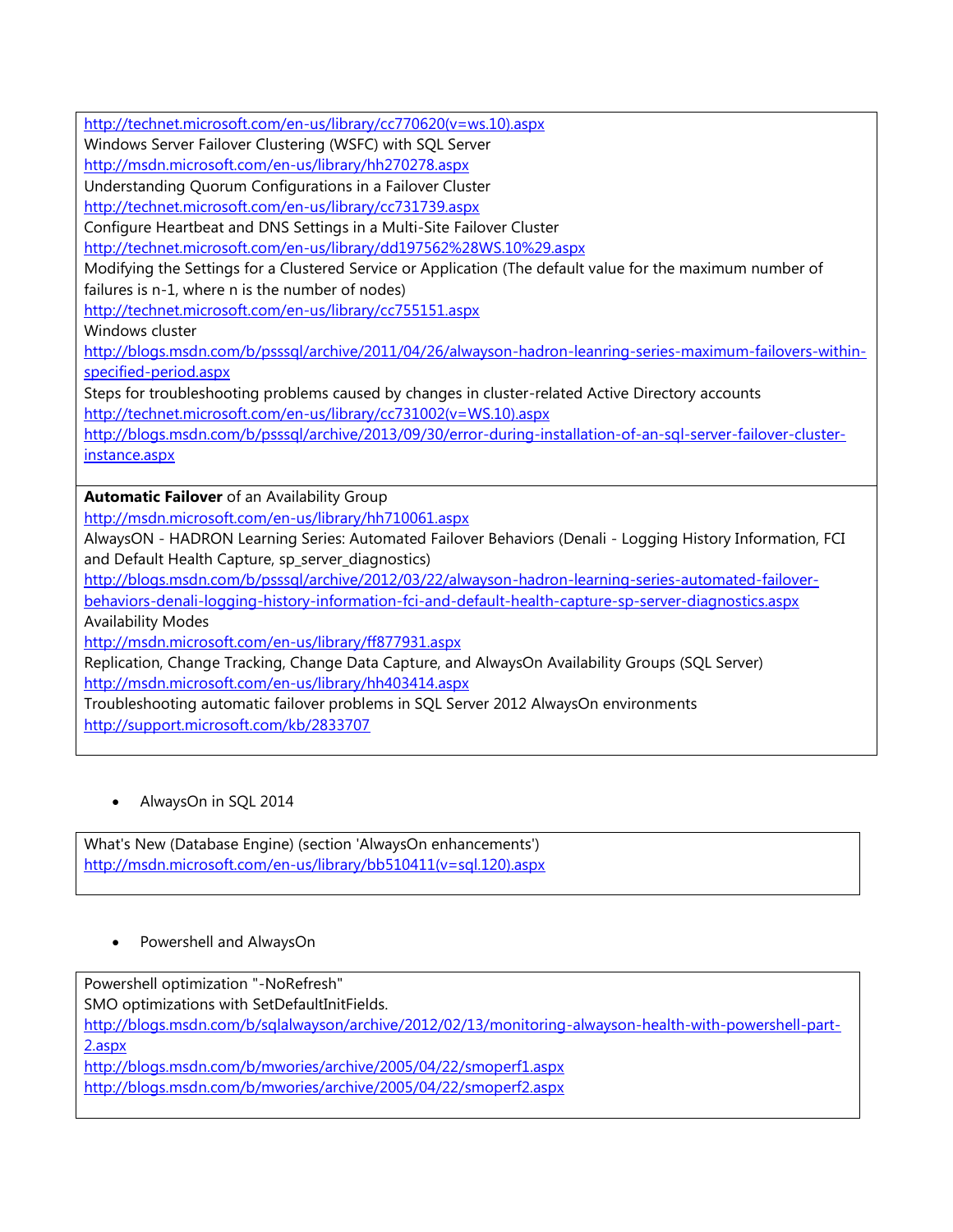View health policy (similar to dashboard information) through Powershell. [http://blogs.msdn.com/b/sqlalwayson/archive/2012/02/13/monitoring-alwayson-health-with-powershell-part-](http://blogs.msdn.com/b/sqlalwayson/archive/2012/02/13/monitoring-alwayson-health-with-powershell-part-1.aspx)[1.aspx](http://blogs.msdn.com/b/sqlalwayson/archive/2012/02/13/monitoring-alwayson-health-with-powershell-part-1.aspx) [http://blogs.msdn.com/b/sqlalwayson/archive/2012/02/13/monitoring-alwayson-health-with-powershell-part-](http://blogs.msdn.com/b/sqlalwayson/archive/2012/02/13/monitoring-alwayson-health-with-powershell-part-2.aspx)[2.aspx](http://blogs.msdn.com/b/sqlalwayson/archive/2012/02/13/monitoring-alwayson-health-with-powershell-part-2.aspx) AvailabilityGroup Class <http://msdn.microsoft.com/en-us/library/microsoft.sqlserver.management.smo.availabilitygroup>

#### Windows Azure (IaaS) and AlwaysOn

GUI steps for AlwaysOn on Windows Azure (IaaS)

Powershell steps at MSDN links.

Blog has details about OS 2012 fix (KB 2854082) to enable Azure listeners, about listener mapped to public VIP of cloud service, about load balancing options in Windows Azure.

[http://blogs.msdn.com/b/sqlalwayson/archive/2013/01/23/test-lab-create-an-alwayson-availability-group-in](http://blogs.msdn.com/b/sqlalwayson/archive/2013/01/23/test-lab-create-an-alwayson-availability-group-in-windows-azure-end-to-end.aspx)[windows-azure-end-to-end.aspx](http://blogs.msdn.com/b/sqlalwayson/archive/2013/01/23/test-lab-create-an-alwayson-availability-group-in-windows-azure-end-to-end.aspx)

<http://msdn.microsoft.com/en-us/library/jj870963.aspx>

<http://msdn.microsoft.com/en-us/library/dn376546.aspx>

[http://blogs.msdn.com/b/igorpag/archive/2013/09/02/sql-server-2012-alwayson-availability-group-and-](http://blogs.msdn.com/b/igorpag/archive/2013/09/02/sql-server-2012-alwayson-availability-group-and-listener-in-azure-vms-notes-details-and-recommendations.aspx)

[listener-in-azure-vms-notes-details-and-recommendations.aspx](http://blogs.msdn.com/b/igorpag/archive/2013/09/02/sql-server-2012-alwayson-availability-group-and-listener-in-azure-vms-notes-details-and-recommendations.aspx)

<http://gallery.technet.microsoft.com/scriptcenter/Create-Availability-Group-fff94cd5> (not tested).

[http://blogs.msdn.com/b/sqlalwayson/archive/2013/08/06/availability-group-listener-in-windows-azure-now-](http://blogs.msdn.com/b/sqlalwayson/archive/2013/08/06/availability-group-listener-in-windows-azure-now-supported-and-scripts-for-cloud-only-configuration.aspx)

[supported-and-scripts-for-cloud-only-configuration.aspx](http://blogs.msdn.com/b/sqlalwayson/archive/2013/08/06/availability-group-listener-in-windows-azure-now-supported-and-scripts-for-cloud-only-configuration.aspx) (similar to the MSDN link steps).

Tutorial: AlwaysOn Availability Groups in Windows Azure

<http://msdn.microsoft.com/en-us/library/jj870963.aspx>

[http://blogs.msdn.com/b/sqlalwayson/archive/2013/01/23/test-lab-create-an-alwayson-availability-group-in](http://blogs.msdn.com/b/sqlalwayson/archive/2013/01/23/test-lab-create-an-alwayson-availability-group-in-windows-azure-end-to-end.aspx)[windows-azure-end-to-end.aspx](http://blogs.msdn.com/b/sqlalwayson/archive/2013/01/23/test-lab-create-an-alwayson-availability-group-in-windows-azure-end-to-end.aspx)

[http://social.technet.microsoft.com/wiki/contents/articles/14776.how-to-configure-windows-failover-cluster-in](http://social.technet.microsoft.com/wiki/contents/articles/14776.how-to-configure-windows-failover-cluster-in-windows-azure-for-alwayson-availability-groups.aspx)[windows-azure-for-alwayson-availability-groups.aspx](http://social.technet.microsoft.com/wiki/contents/articles/14776.how-to-configure-windows-failover-cluster-in-windows-azure-for-alwayson-availability-groups.aspx)

[http://blogs.msdn.com/b/sqlalwayson/archive/2012/12/03/wsfc-cluster-configuration-on-windows-azure](http://blogs.msdn.com/b/sqlalwayson/archive/2012/12/03/wsfc-cluster-configuration-on-windows-azure-virtual-machines.aspx)[virtual-machines.aspx](http://blogs.msdn.com/b/sqlalwayson/archive/2012/12/03/wsfc-cluster-configuration-on-windows-azure-virtual-machines.aspx)

[http://sqlcat.com/sqlcat/b/whitepapers/archive/2013/05/31/performance-guidance-for-sql-server-in-windows](http://sqlcat.com/sqlcat/b/whitepapers/archive/2013/05/31/performance-guidance-for-sql-server-in-windows-azure-virtual-machines.aspx)[azure-virtual-machines.aspx](http://sqlcat.com/sqlcat/b/whitepapers/archive/2013/05/31/performance-guidance-for-sql-server-in-windows-azure-virtual-machines.aspx)

Data Series: SQL Server in Windows Azure Virtual Machine vs. SQL Database

[http://blogs.msdn.com/b/windowsazure/archive/2012/06/26/data-series-sql-server-in-windows-azure-virtual](http://blogs.msdn.com/b/windowsazure/archive/2012/06/26/data-series-sql-server-in-windows-azure-virtual-machine-vs-sql-database.aspx)[machine-vs-sql-database.aspx](http://blogs.msdn.com/b/windowsazure/archive/2012/06/26/data-series-sql-server-in-windows-azure-virtual-machine-vs-sql-database.aspx)

<http://msdn.microsoft.com/library/windowsazure/dn133151.aspx>

<http://www.windowsazure.com/en-us/manage/windows/common-tasks/install-sql-server/>

Related links

Although a SQL database mirroring article, it has downtime scenarios including Recovery point objectives (RPOs) and recovery time objectives (RTOs).

Sections include "Database Storage Protection: SAN and RAID", "Web Server Protection: NLB Clustering", "Data Center Selection", "Data Center Infrastructure" etc.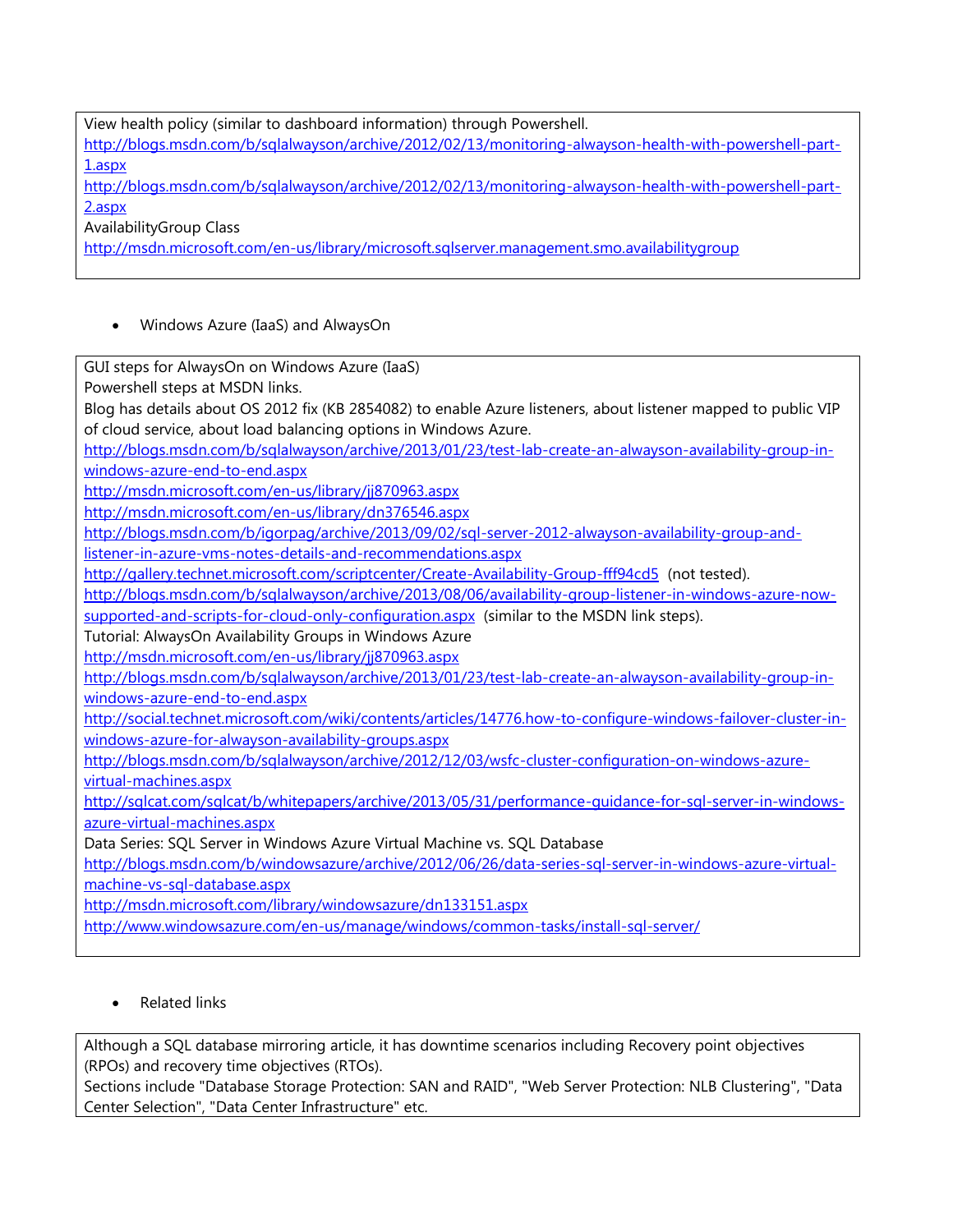[http://technet.microsoft.com/en-us/library/ee355221\(v=SQL.100\).aspx](http://technet.microsoft.com/en-us/library/ee355221(v=SQL.100).aspx) Some 'High Availability' topics include 'SAN data replication', 'GEO cluster'. <http://blogs.msdn.com/b/sqlcat/archive/2013/09/05/sqlcat-com-consolidated-index-of-whitepapers.aspx>

SQL on Windows 8/2012 <http://support.microsoft.com/kb/2681562> SQL 2005/2008/2008R2/2012 checklist <http://www.brentozar.com/archive/2008/03/sql-server-2005-setup-checklist-part-1-before-the-install/>

Useful blogs

saponsqlserver [http://social.msdn.microsoft.com/Search/en-](http://social.msdn.microsoft.com/Search/en-US?query=alwayson&beta=0&rn=Running+SAP+Applications+on+SQL+Server&rq=site:blogs.msdn.com/b/saponsqlserver/&ac=4)[US?query=alwayson&beta=0&rn=Running+SAP+Applications+on+SQL+Server&rq=site:blogs.msdn.com/b/sapo](http://social.msdn.microsoft.com/Search/en-US?query=alwayson&beta=0&rn=Running+SAP+Applications+on+SQL+Server&rq=site:blogs.msdn.com/b/saponsqlserver/&ac=4) [nsqlserver/&ac=4](http://social.msdn.microsoft.com/Search/en-US?query=alwayson&beta=0&rn=Running+SAP+Applications+on+SQL+Server&rq=site:blogs.msdn.com/b/saponsqlserver/&ac=4) psssql [http://social.msdn.microsoft.com/Search/en-](http://social.msdn.microsoft.com/Search/en-US?query=alwayson&beta=0&rn=CSS+SQL+Server+Engineers&rq=site:blogs.msdn.com/b/psssql/&ac=4)[US?query=alwayson&beta=0&rn=CSS+SQL+Server+Engineers&rq=site:blogs.msdn.com/b/psssql/&ac=4](http://social.msdn.microsoft.com/Search/en-US?query=alwayson&beta=0&rn=CSS+SQL+Server+Engineers&rq=site:blogs.msdn.com/b/psssql/&ac=4) Technet Wiki for AlwaysOn <http://social.technet.microsoft.com/wiki/contents/articles/tags/Always+On/default.aspx> CNO Blog Series: Increasing Awareness around the Cluster Name Object (CNO) [http://blogs.technet.com/b/askcore/archive/2012/09/25/cno-blog-series-increasing-awareness-around-the](http://blogs.technet.com/b/askcore/archive/2012/09/25/cno-blog-series-increasing-awareness-around-the-cluster-name-object-cno.aspx)[cluster-name-object-cno.aspx](http://blogs.technet.com/b/askcore/archive/2012/09/25/cno-blog-series-increasing-awareness-around-the-cluster-name-object-cno.aspx) Forum topics <http://social.msdn.microsoft.com/Forums/sqlserver/en-US/home?forum=sqldisasterrecovery> SQL Server AlwaysOn team blog <http://blogs.msdn.com/b/sqlalwayson/> SQL Server Storage Engine blog <http://blogs.msdn.com/b/sqlserverstorageengine/archive/tags/high+availability/> SQL Server AlwaysOn <http://msdn.microsoft.com/en-us/sqlserver/gg490638> SQL Server support lifecycle <http://support.microsoft.com/lifecycle/?c2=1044> AlwaysOn Availability Groups Troubleshooting and Monitoring Guide <http://msdn.microsoft.com/en-us/library/dn135328.aspx> AlwaysOn Availability Groups (SQL Server) <http://technet.microsoft.com/en-us/library/hh510230.aspx> File bugs for SQL Server 2012 <https://connect.microsoft.com/SQLServer/SearchResults.aspx?SearchQuery=SQL+Server+2012>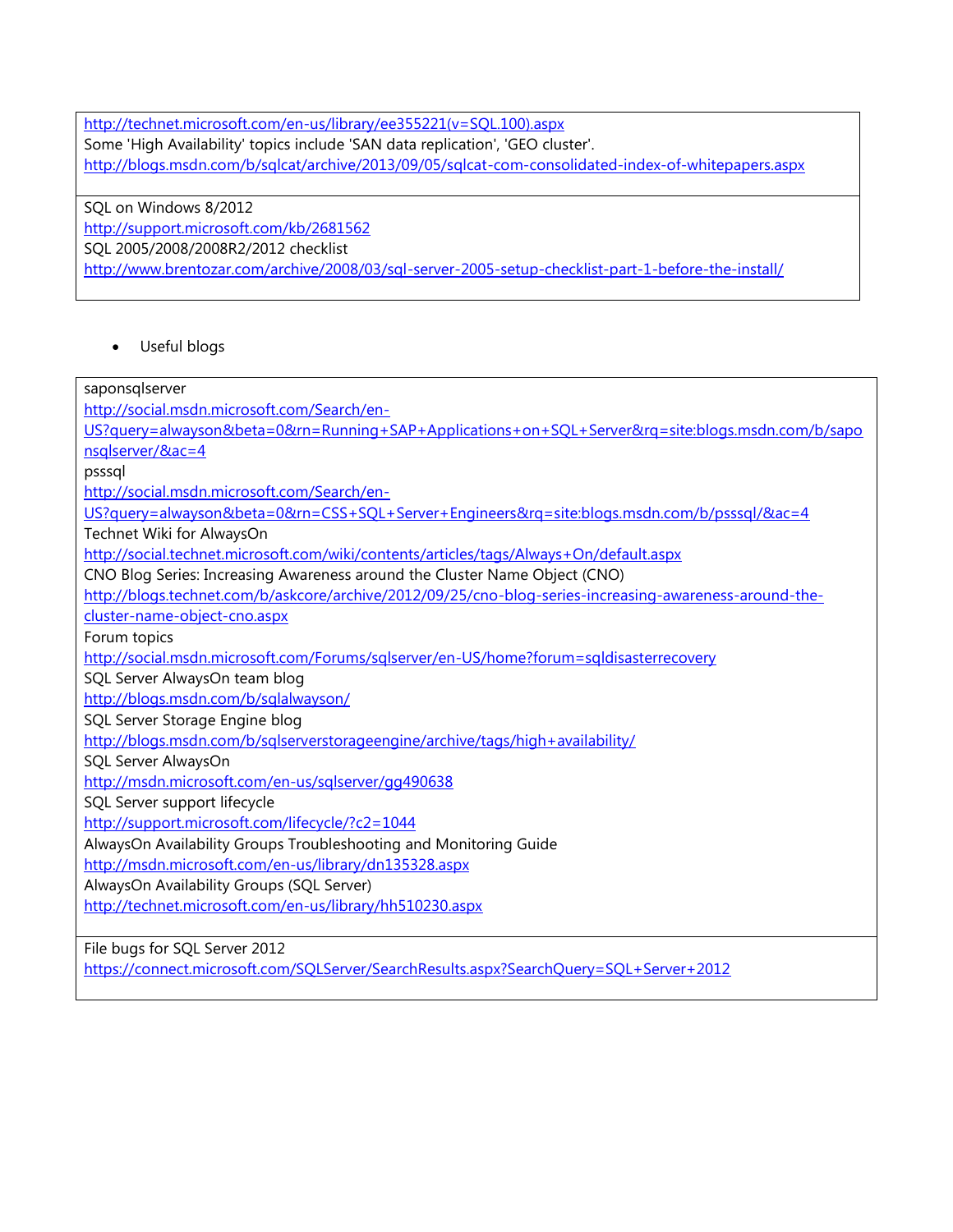## Section g - Similar technologies from other organizations

Please note these are third party links. These links are mentioned only as a reference, and do not indicate support for the respective author's or organization's opinions.

[http://joedantoni.wordpress.com/2012/03/29/alwayson-versus-active-data-guard-a](http://joedantoni.wordpress.com/2012/03/29/alwayson-versus-active-data-guard-a-value-proposition/)[value-proposition/](http://joedantoni.wordpress.com/2012/03/29/alwayson-versus-active-data-guard-a-value-proposition/)

[http://dba.stackexchange.com/questions/20867/sql-server-equivalent-to](http://dba.stackexchange.com/questions/20867/sql-server-equivalent-to-functionality-of-oracle-rac)[functionality-of-oracle-rac](http://dba.stackexchange.com/questions/20867/sql-server-equivalent-to-functionality-of-oracle-rac)

[http://blogs.technet.com/b/sqlman/archive/2012/04/12/what-you-still-think-rac-is](http://blogs.technet.com/b/sqlman/archive/2012/04/12/what-you-still-think-rac-is-the-answer-for-your-high-end-database-platform-requirements-even-with-sql-server-2012-amp-sql-azure-now-released-time-to-think-again.aspx)[the-answer-for-your-high-end-database-platform-requirements-even-with-sql-server-](http://blogs.technet.com/b/sqlman/archive/2012/04/12/what-you-still-think-rac-is-the-answer-for-your-high-end-database-platform-requirements-even-with-sql-server-2012-amp-sql-azure-now-released-time-to-think-again.aspx)[2012-amp-sql-azure-now-released-time-to-think-again.aspx](http://blogs.technet.com/b/sqlman/archive/2012/04/12/what-you-still-think-rac-is-the-answer-for-your-high-end-database-platform-requirements-even-with-sql-server-2012-amp-sql-azure-now-released-time-to-think-again.aspx)

[http://sqlblog.com/blogs/linchi\\_shea/archive/2008/01/22/sql-server-always-on-and](http://sqlblog.com/blogs/linchi_shea/archive/2008/01/22/sql-server-always-on-and-oracle-hard.aspx)[oracle-hard.aspx](http://sqlblog.com/blogs/linchi_shea/archive/2008/01/22/sql-server-always-on-and-oracle-hard.aspx)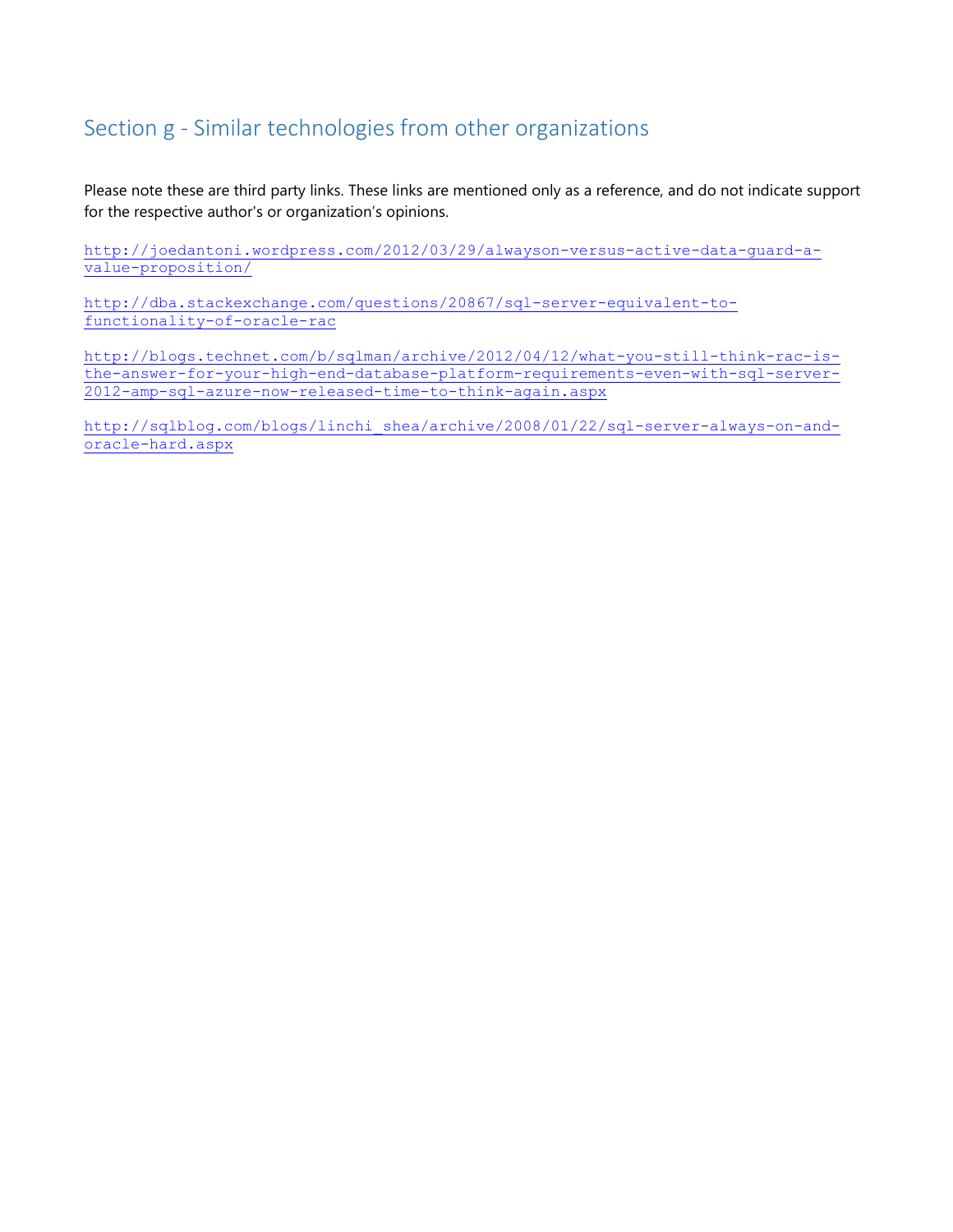## Section h – Data collection

Ideally troubleshooting information is available through below logs:

- Executing TSQL etc. commands through SQL Management Studio.
- SQL ERRORLOG files
- Cluster logs, cluster validation report.
- SQL default traces, system\_health\_\* files (or Output of "EXEC sp\_server\_diagnostics;"), AlwaysOn\_health\_\*.xel (AlwaysOn) files in LOG folder
- Event logs.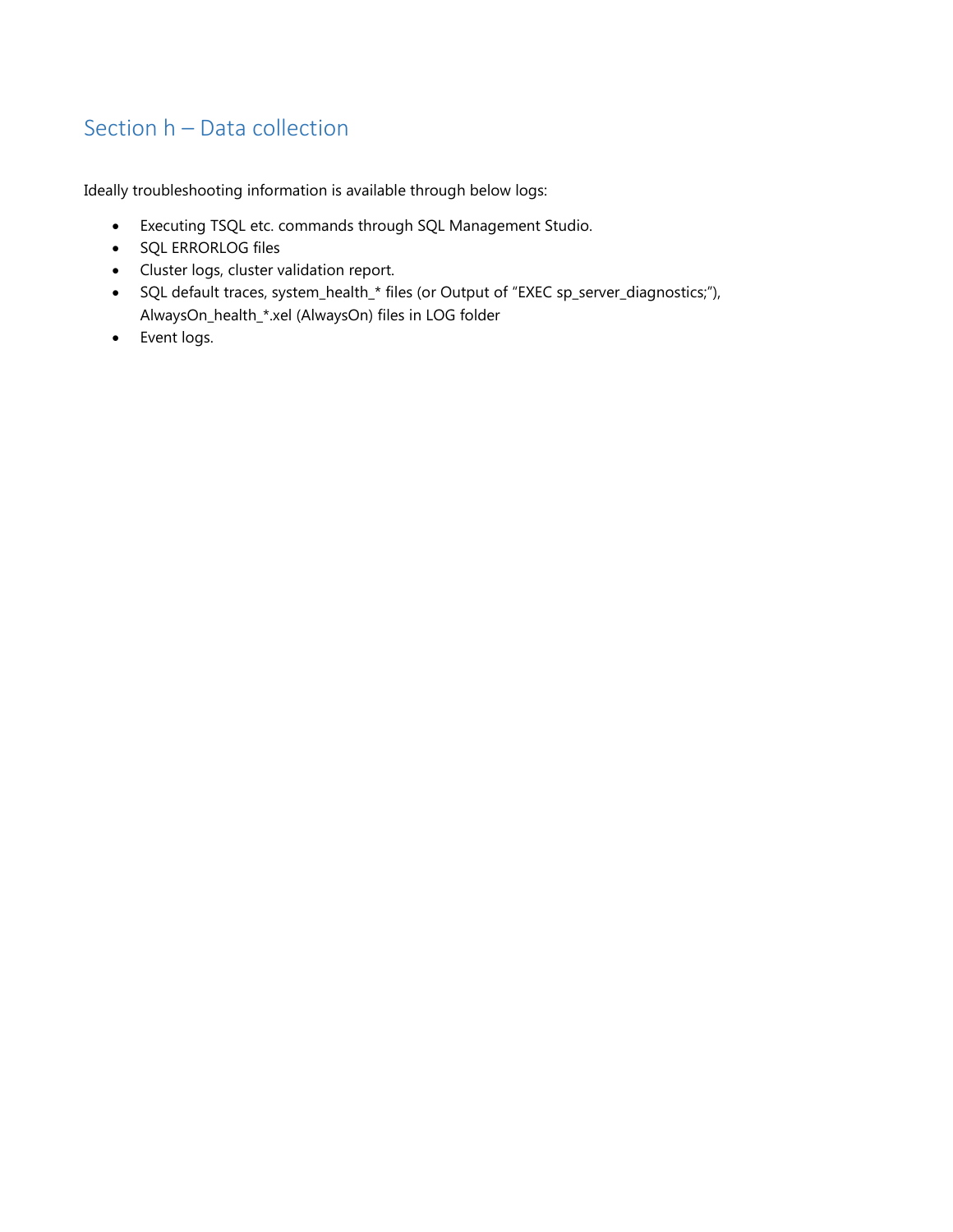## Section i – Errors in SQL Server

Note: There are multiple messages that mention "This is an **informational** message only". These are just informational messages and generally no user action is required, hence most of these are not mentioned in the following section. If there is a problem during occurrence of these messages, then look for additional messages in logs.

| error | severity        | Error message                                                                                                                                                                               |
|-------|-----------------|---------------------------------------------------------------------------------------------------------------------------------------------------------------------------------------------|
|       |                 | The %S_MSG database "%.*Is" is changing roles from "%Is" to "%Is" because the mirroring<br>session or availability group failed over due to %S_MSG. This is an <b>informational</b> message |
| 1480  | 10 <sub>1</sub> | only. No user action is required.                                                                                                                                                           |

Examples of informational messages: Error numbers 1480, 35202, 35262, 35265, 35266, 35267, 35299, 41048, 41049, 41051, 41053, 41054, 41055, 41058, 41059, 41061, 41075, 41076, 41089, 41092, 41093, 41094, 41097, 41098, 41099, 41110, 41111, 41137, 41139, 41141, 41145, 41147, 41149.

#### Error, Severity: Error message Troubleshooting information

 Error 976, Severity 14: The target database, '%.\*ls', is participating in an availability group and is currently not accessible for queries. Either data movement is suspended or the availability replica is not enabled for read access. To allow read-only access to this and other.

If dm hadr availability replica states.role desc=3(INVALID), then check service broker. Because Availability group is using Service Broker to communicate between SQL Server then need to check Service Broker first. Open SSMS>"Server Objects" > "Endpoints", there are two "Service Broker" folder>Expand both, and if the state is Stopped or Disabled, then can change the state to Started.

Similar steps as in error 35250.

 Error 983, Severity 14: Unable to access database '%.\*ls' because its replica role is RESOLVING which does not allow connections. Try the operation again later.

Check SQL ERRORLOGs, event logs, etc. for network, storage related messages etc.

Check for issues as in error 19406. Search for "RESOLVING NORMAL" in this document.

 Error 3402, Severity 10: The database '%ls' is marked %ls and is in a state that does not allow recovery to be run.

If the second %ls is RESTORING, then one option is below. 1) Asked the customer to stop the SQL Server Service. 2) Had the customer rename the actual files on disk with a "old" suffix so that the sql server would not find them and have the db come up suspect. 3) Asked the customer to start the SQL Server Service. Once the server came back up we were able to delete the database. 4) Had the customer create a new database with the same name and location as the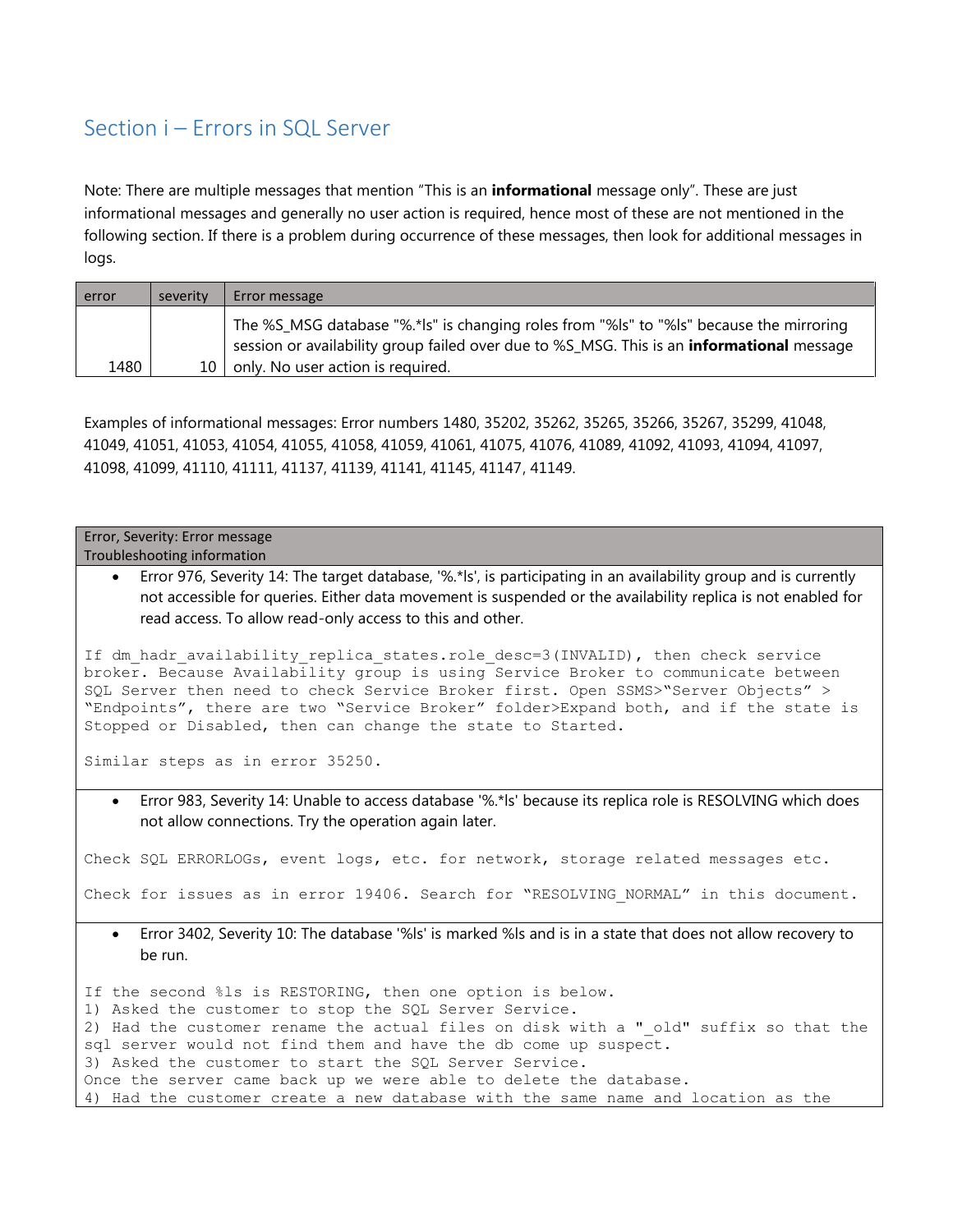original database. Used the output from sysaltfiles to verify this. 5) Had the customer stop the SQL Server Service. 6) Had the customer rename these new database files by appending a " new" on the end of the file. 7) Had the customer take the old database files with the "old" suffix and changed them back to the original name. 8) Had the customer start the SQL Server Service.

 Error 3633, Severity 16: The operating system returned the error '%ls' while attempting '%ls' on '%ls' at '%hs'(%d).

Verify error in %ls at DOS prompt with "net helpmsg". Then proceed depending on this error.

 Error 3752, Severity 16: The database '%.\*ls' is currently joined to an availability group. Before you can drop the database, you need to remove it from the availability group.

Before you can drop the database, you need to remove it from the availability group. If AG exists, try ALTER AVAILABILITY GROUP [AGname] REMOVE DATABASE [DbName]. If AG does not exist, try removing with ALTER DATABASE [DbName] SET HADR OFF.

If replica id and group database id in sys.databases show as null, then this may be due to earlier meta-data when database was part of an AG so stop SQL Server, rename the database files and start SQL Server. Then you should be able to remove the database.

 Error 19405, Severity 16: Failed to create, join or add replica to availability group '%.\*ls', because node '%.\*ls' is a possible owner for both replica '%.\*ls' and '%.\*ls'. If one replica is failover cluster instance, remove the overlapped node from its possible owners and try ag

```
May occur if AG involves two or more SQL failover instances. Check possible owners 
of SQL resource on both/more so as to verify no node name overlap. There should not 
be node-overlap.
TSQL: SELECT * FROM sys.dm os cluster nodes;
Powershell: get-clusterownernode -resource "XXXBSQL"
Powershell: set -clusterownernode -resource "XXXASQL" -owners NODE1, NODE2
```
 Error 19406, Severity 10: The state of the local availability replica in availability group '%.\*ls' has changed from '%ls' to '%ls'. The replica state changed because of either a startup, a failover, a communication issue, or a cluster error. For more information, see the availabi

```
If the "changed to" state is PRIMARY PENDING, then check
sys.dm hadr database replica states. If database state desc = RECOVERY PENDING
(synchronization health desc will be NOT HEALTHY), then try "ALTER DATABASE db SET
HADR RESUME;". Else if this is the only replica (no secondary replica), then
(consider first taking a database snapshot as a backup if required) try "ALTER 
DATABASE db SET HADR OFF;" to remove AlwaysOn so as to then manually recover 
database with SQL service or database restart (ALTER DATABASE ONLINE).
TSQL: ALTER DATABASE DbName SET HADR RESUME;
TSQL: ALTER DATABASE DbName SET ONLINE;
TSQL: RESTORE DATABASE DbName WITH RECOVERY;
```
If the "changed to" state is RESOLVING\_NORMAL, check for additional messages. Also check for issues as in<http://support.microsoft.com/kb/2833707> (Troubleshooting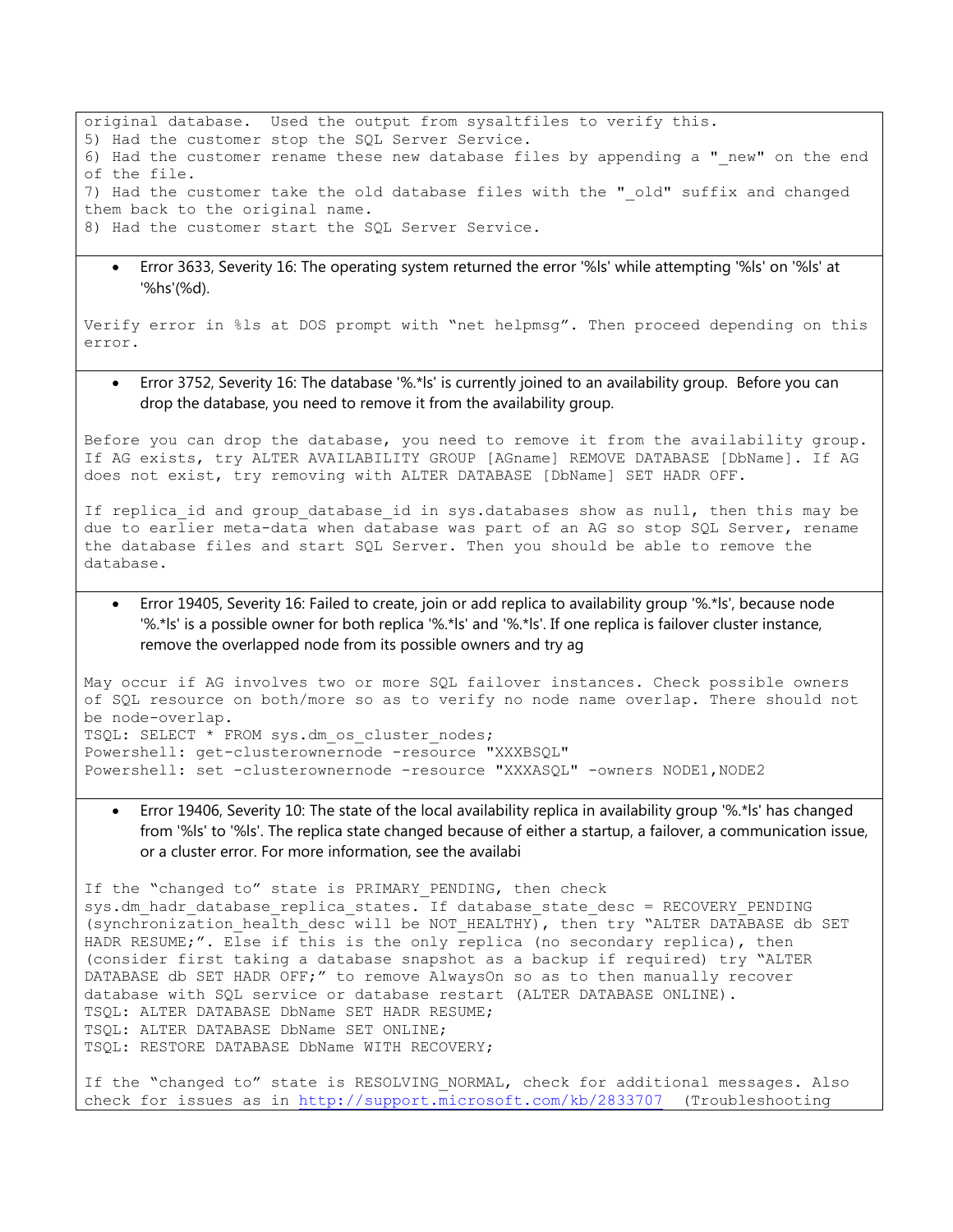automatic failover problems in SQL Server 2012 AlwaysOn environments).

If "change to" state is PRIMARY NORMAL / SECONDARY NORMAL, then this may this indicates successful failover. Check for additional messages if failover was not expected.

 Error 19456, Severity 16: None of the IP addresses configured for the availability group listener can be hosted by the server '%.\*ls'. Either configure a public cluster network on which one of the specified IP addresses can be hosted, or add another listener IP address which can b

Add a new IP address (with different subnet) manually to the existing Listener.

 Error 19471, Severity 16: The WSFC cluster could not bring the Network Name resource with DNS name '%ls' online. The DNS name may have been taken or have a conflict with existing name services, or the WSFC cluster service may not be running or may be inaccessible. Use a different

Verify cluster name has "Create Computer objects" permission in AD. Steps in error 1193.

Check for associated errors like error 19476.

Below steps may be an option.

1. Temporarily move the CNO account into the Computers container [optional]. 2. Log into one of the cluster nodes with a domain account that had the Reset Password right in the domain 3. Take the cluster Network Name offline. If this does not work to solve the problem, simulate failures for the cluster Network Name resource until it is in a permanent failed state 4. Once the resource was in an offline state, right-click on the resource, choose More Actions and then click Repair 5. The previous action caused the password for the CNO to be reset in the domain 6. Restart the cluster service on all nodes.

 Error 19476, Severity 16: The attempt to create the network name and IP address for the listener failed. The WSFC service may not be running or may be inaccessible in its current state, or the values provided for the network name and IP address may be incorrect. Check the state of the WFSC cluster and validate the network name and IP address with the network administrator.

Check for associated errors like error 41009.

 Error 35206, Severity 10: A connection timeout has occurred on a previously established connection to availability replica '%ls' with id [%ls]. Either a networking or a firewall issue exists or the availability replica has transitioned to the resolving role.

If there is a login failed for domain\node\$ account around same time, then it may be because NT AUTHORITY\SYSTEM account lacked the required permissions to failover the availability group. To failover the group to the other node, NT AUTHORITY\SYSTEM must have permission to connect to SQL (CONNECT SQL), failover the availability group (ALTER ANY AVAILABILITY GROUP) and execute sp\_server\_diagnostics (VIEW SERVER STATE). The NT AUTHORITY\SYSTEM account is used to automatically execute sp server diagnostics. Another option is to add the account to sysadmin role in SQL Server. CREATE LOGIN [NT AUTHORITY\SYSTEM] FROM WINDOWS WITH DEFAULT DATABASE=[master], DEFAULT LANGUAGE=[us english];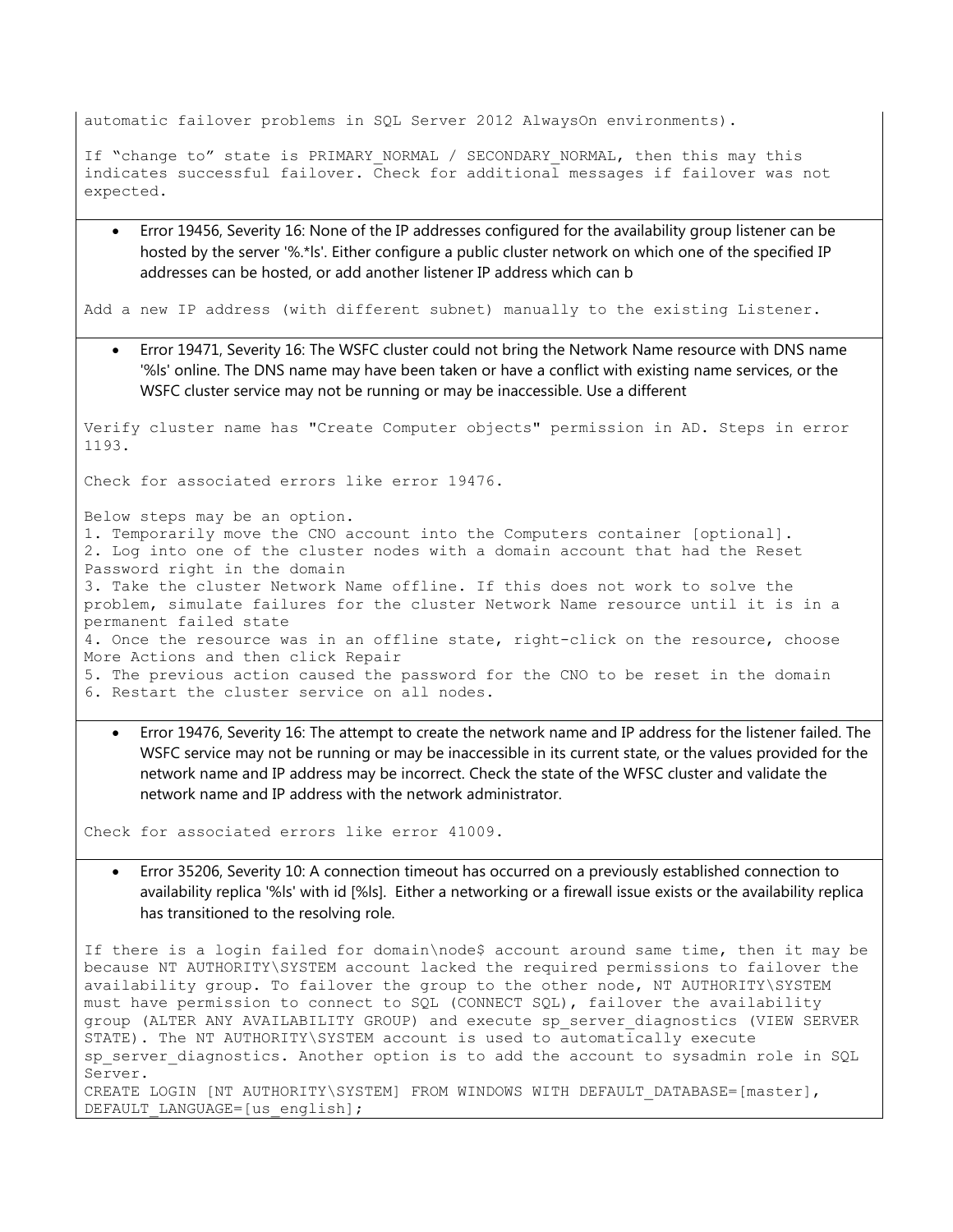ALTER SERVER ROLE [sysadmin] ADD MEMBER [NT AUTHORITY\system];

 Error 35240, Severity 16: Database '%.\*ls' cannot be joined to or unjoined from availability group '%.\*ls'. This operation is not supported on the primary replica of the availability group.

TSQL to unjoin is "ALTER DATABASE db SET HADR OFF". Note that failing over thus making it a secondary, and then retrying ALTER DATABASE HADR is not an option, because the alter database will then give error 921 that database has not been recovered yet.

If this replica can be made a secondary, then fail over thus making it a secondary, and then drop replica when in this secondary role. TSQL is "ALTER AVAILABILITY GROUP AgName REMOVE REPLICA ON 'ReplicaName';".

If no secondary replica for failover and getting this error on primary, then "DROP AVAILABILITY GROUP AgName". This will automatically drop listener. If do not want listener dropped, then create a temporary AG adding same name, then try the "DROP AVAILABILITY GROUP".

 Error 35250, Severity 16: The connection to the primary replica is not active. The command cannot be processed.

Check SQL ERRORLOG to verify SQL is listening on the ports. If SQL is listening on port, check if SQL is listening on all IPs (e.g. not "Server is listening on [ 192.192.192.192 <ipv4> 5022]") (should ideally be "Server is listening on [ 'any'  $\langle$ ipv4> 1433]"). If not listening on any/all IPs for port, then two options. One option is to recreate hadr endpoint to listen on ALL ip. Second option is to enter the replication adapter IP in DNS for the configured endpoint).

Check ping, telnet, nslookup to replica(s). If firewall exception is required, then create new inbound rule for TCP port 5022.

 Error 35264, Severity 10: AlwaysOn Availability Groups data movement for database '%.\*ls' has been suspended for the following reason: "%S\_MSG" (Source ID %d; Source string: '%.\*ls'). To resume data movement on the database, you will need to resume the database manually. For infor

Link redirects to<http://msdn.microsoft.com/en-us/library/ff877956.aspx> and the mention steps should be followed to resume data movement. SSMS: AlwaysOn High Availability node>Availability Groups node>expand availability group>Availability Databases node>right-click database>Resume Data Movement>OK. TSQL on secondary: ALTER DATABASE database name SET HADR RESUME;

 Error 41009, Severity 16: The Windows Server Failover Clustering (WSFC) resource control API returned error code %d. The WSFC service may not be running or may not be accessible in its current state, or the specified arguments are invalid. For information about this error code,

Net helpmsg on the %d value, and proceed accordingly. May also be accompanied by Microsoft-Windows-FailoverClustering messages in event log. Check cluster log.

If the error is in cluster in Windows Azure, then it may be because Windows Azure currently does not support more than one IP address per VM, which is required by the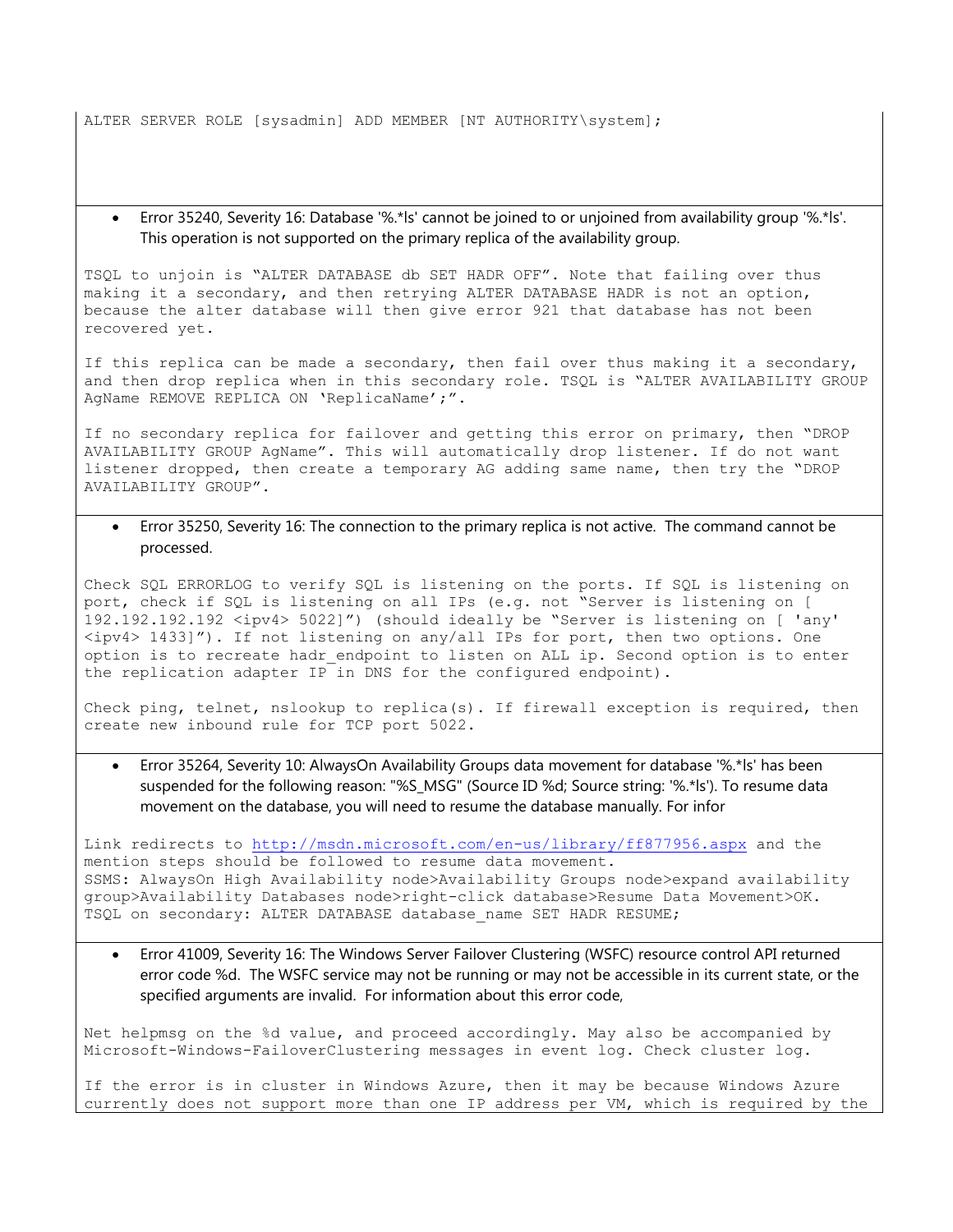availability group listener to resolve to the availability group owner node. This is documented in<http://msdn.microsoft.com/en-us/library/jj870962.aspx> (High Availability and Disaster Recovery for SQL Server in Windows Azure Virtual Machines).

 Error 41015, Severity 16: Failed to obtain the Windows Server Failover Clustering (WSFC) node handle (Error code %d). The WSFC service may not be running or may not be accessible in its current state, or the specified cluster node name is invalid. For information about this erro

Check if Windows cluster service is running.

Net helpmsg on the %d value, and proceed accordingly.

 Error 41042, Severity 16: The availability group '%.\*ls' already exists. This error **could be caused by a previous failed CREATE AVAILABILITY GROUP or DROP AVAILABILITY GROUP operation**. If the availability group name you specified is correct, try dropping the availability group a

If AG still exists, DROP AVAILABILITY GROUP.

Open regedit, backup the entry from the old Availability Group that starts with HADR Ag ???? key, then delete this key [to be tested].

Try with new name for Availability Group.

 Error 41050, Severity 10: AlwaysOn Availability Groups: Waiting for local Windows Server Failover Clustering **service** to start. This is an **informational** message only. No user action is required.

Notice this error says cluster "service" not node.

Check services.msc if cluster service is started on that node. If not started, then start the service.

This is an informational message only. If there is a problem, then look for additional messages.

 Error 41052, Severity 10: AlwaysOn Availability Groups: Waiting for local Windows Server Failover Clustering **node** to start. This is an **informational** message only. No user action is required.

Notice this error says cluster "node" not service.

If node is paused in Failover Cluster Manager, resume it.

This is an informational message only. If there is a problem, then look for additional messages.

 Error 41066, Severity 16: Cannot bring the Windows Server Failover Clustering (WSFC) resource (ID '%.\*ls') online (Error code %d). The WSFC service may not be running or may not be accessible in its current state, or the WSFC resource may not be in a state that could accept the r

In DOS prompt, run "Net helpmsg" on the %d value, and proceed accordingly.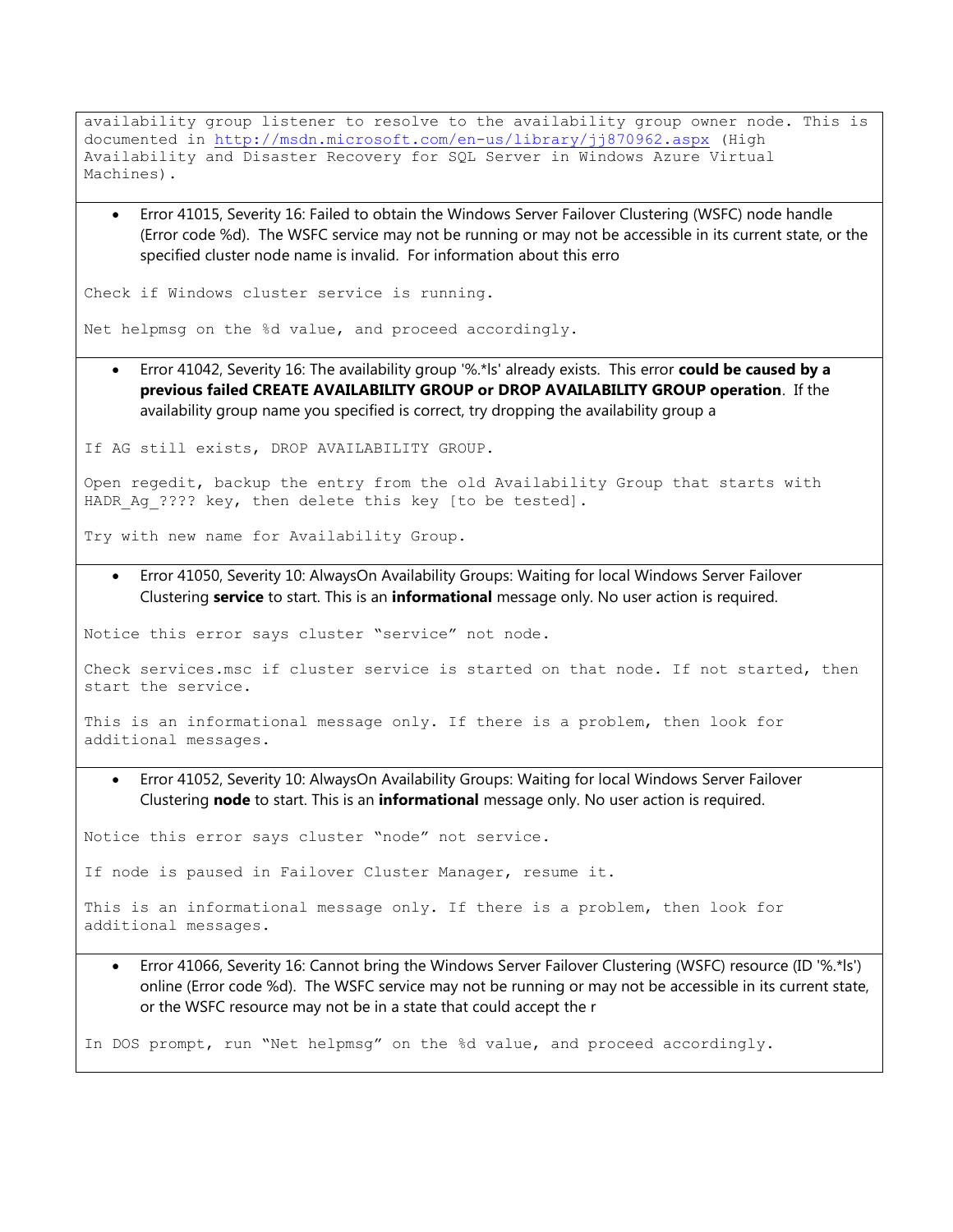Error 41074, Severity 10: AlwaysOn: The local replica of availability group '%.\*ls' is preparing to transition to the primary role **in response to a request from the Windows Server Failover Clustering (WSFC) cluster**. This is an **informational** message only. No user action is required

This is an informational message only. If there is a problem, then look for additional messages.

 Error 41091, Severity 10: AlwaysOn: The local replica of availability group '%.\*ls' is going offline because either the lease expired or lease renewal failed. This is an **informational** message only. No user action is required.

Lease expired event from the cluster. Lease cannot be renewed maybe because the SQL Server was busy. Will need to checks default traces etc. General suggestions include updating statistics, index rebuild, set max memory if not set.

Possible causes include loss of lease, possible network issues and sp server diagnostic query timeout.

This is an informational message only. If there is a problem, then look for additional messages.

 Error 41095, Severity 10: AlwaysOn: Explicitly transitioning the state of the Windows Server Failover Clustering (WSFC) resource that corresponds to availability group '%.\*ls' to Failed. The resource state is not consistent with the availability group state in the instance of SQL

Verify pre-requisite (for AlwaysOn) Windows fixes are installed.

 Error 41131, Severity 10: Failed to bring availability group '%.\*ls' online. The operation timed out. Verify that the local Windows Server Failover Clustering (WSFC) node is online. Then verify that the availability group resource exists in the WSFC cluster. If the problem persis

Check logs for additional errors.

 Error 41142, Severity 16: The availability replica for availability group '%.\*ls' on this instance of SQL Server cannot become the primary replica. One or more databases are not synchronized or have not joined the availability group, or the WSFC cluster was started in Force Quorum

Select availability group databases and select option to resume data movement. This will work if cluster was not started in forced quorum mode.

Check if  $*$  FailoverCluster health XeLogs confirm that the cluster was started in forced\_quorum mode (forced\_quorum True in

availability replica automatic failover validation event).

- o When a cluster is started in forced\_quorum mode (net.exe start clussvc /forcequorum, OR Failover Cluster Manager>left pane>right-click Windows cluster>choose Force Cluster Start>Confirm by clicking Yes.) on primary replica, the availability group is required to be started by issuing command ALTER AVAILABILITY GROUP <AGNAME> FORCE FAILOVER ALLOW DATA LOSS;. Because this is the original primary, despite issuing force allow data loss, NO data loss occurs
- o When a cluster is started in forced\_quorum mode on secondary replica, first check sys.dm hadr database replica cluster states.is failover ready on secondary. If this value is 1, and be assured no data loss will occur. If this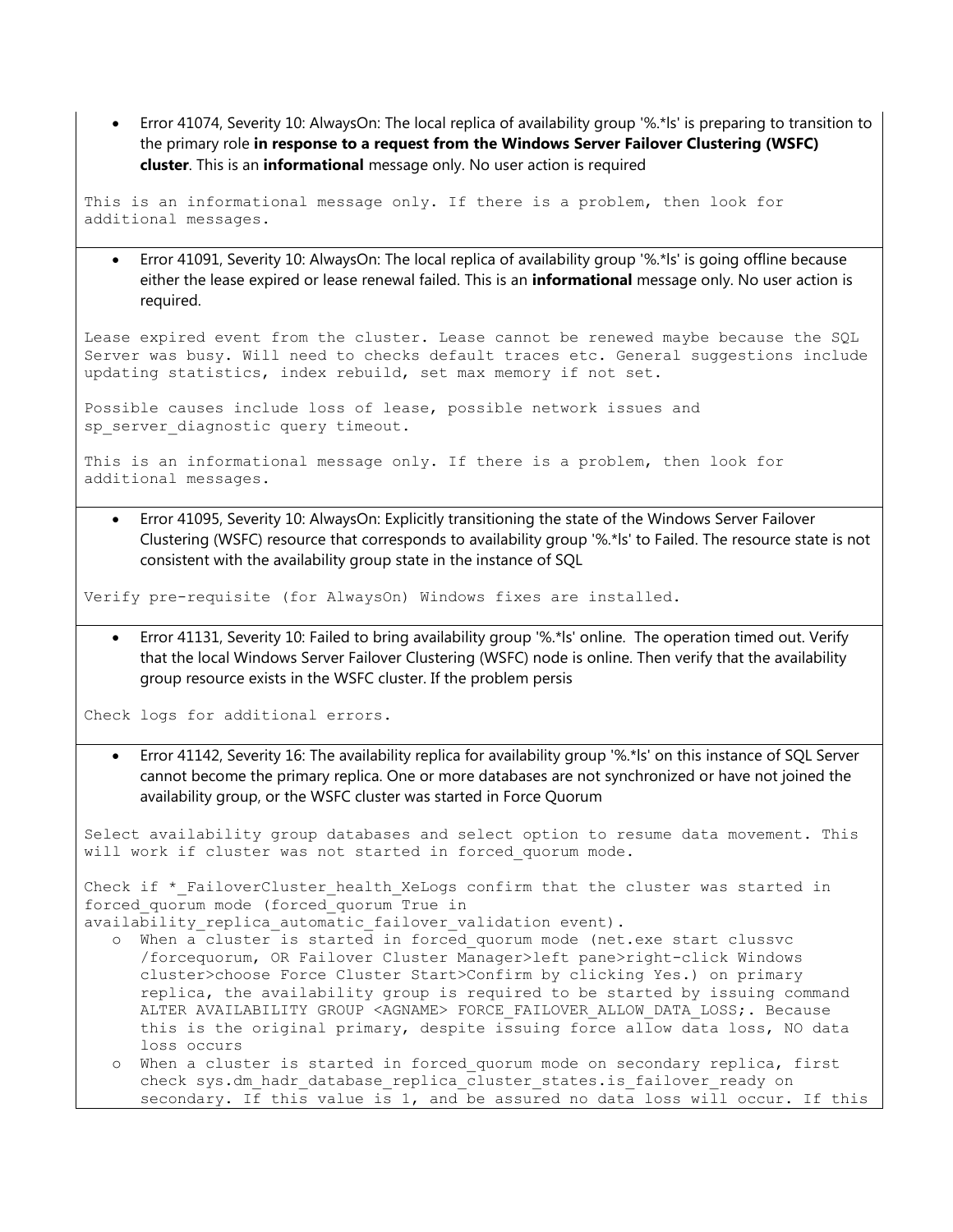value is not 1 (for example because it's asynchronous commit), then can check sys.dm hadr database replica states.last commit time, so as to know estimate start time of data loss. The sys.dm hadr database replica states.last hardened lsn value may be used to consider other secondaries for failover. Then can initiate failover with ALTER AVAILABILITY GROUP <AGNAME> FORCE FAILOVER ALLOW DATA LOSS; on secondary. o TSQL: SELECT database name, is failover ready FROM sys.dm hadr database replica cluster states WHERE replica  $id = (SELECT \nreplica_id$ FROM sys.availability replicas WHERE replica server name = '<Replica server name>') Otherwise, once all local secondary databases are joined /synchronized, a planned manual failover can be performed to this secondary replica (without data loss). Error 41152, Severity 16: Failed to create availability group '%.\*ls'. The operation encountered SQL Server error %d and has been rolled back. Check the SQL Server error log for more details. When the cause of the error has been resolved, retry CREATE AVAILABILITY GROUP command Check this document for error number mentioned in %d and proceed accordingly. Check sys.messages for error number mentioned in %d and proceed accordingly Error 41158, Severity 16: Failed to join local availability replica to availability group '%.\*ls'. The operation encountered SQL Server error %d and has been rolled back. Check the SQL Server error log for more details. When the cause of the error has been resolved, retry the A Check for SQL/Windows messages around same time. Error 41160, Severity 16: Failed to designate the local availability replica of availability group '%.\*ls' as the primary replica. The operation encountered SQL Server error %d and has been terminated. Check the preceding error and the SQL Server error log for more details about Checks logs for additional messages. Error 41172, Severity 16: An error occurred while dropping availability group '%.\*ls' from Windows Server Failover Clustering (WSFC) cluster and from the local metadata. The operation encountered SQL OS error %d, and has been terminated. Verify that the specified availability gr In DOS prompt, run "Net helpmsg" on the %d value, and proceed accordingly. Error 41195, Severity 16: Availability group '%.\*ls' failed to process the WSFC lease-renewal command. The local availability replica lease is no longer valid to process the lease renewal command. Availability replica lease expired. This is an **informational** message only. No user a This is an informational message only. If there is a problem, then look for additional messages.

 Error 41406, Severity 16: The availability group is not ready for automatic failover. The primary replica and a secondary replica are configured for automatic failover, however, the secondary replica is not ready for an automatic failover. Possibly the secondary replica is unavail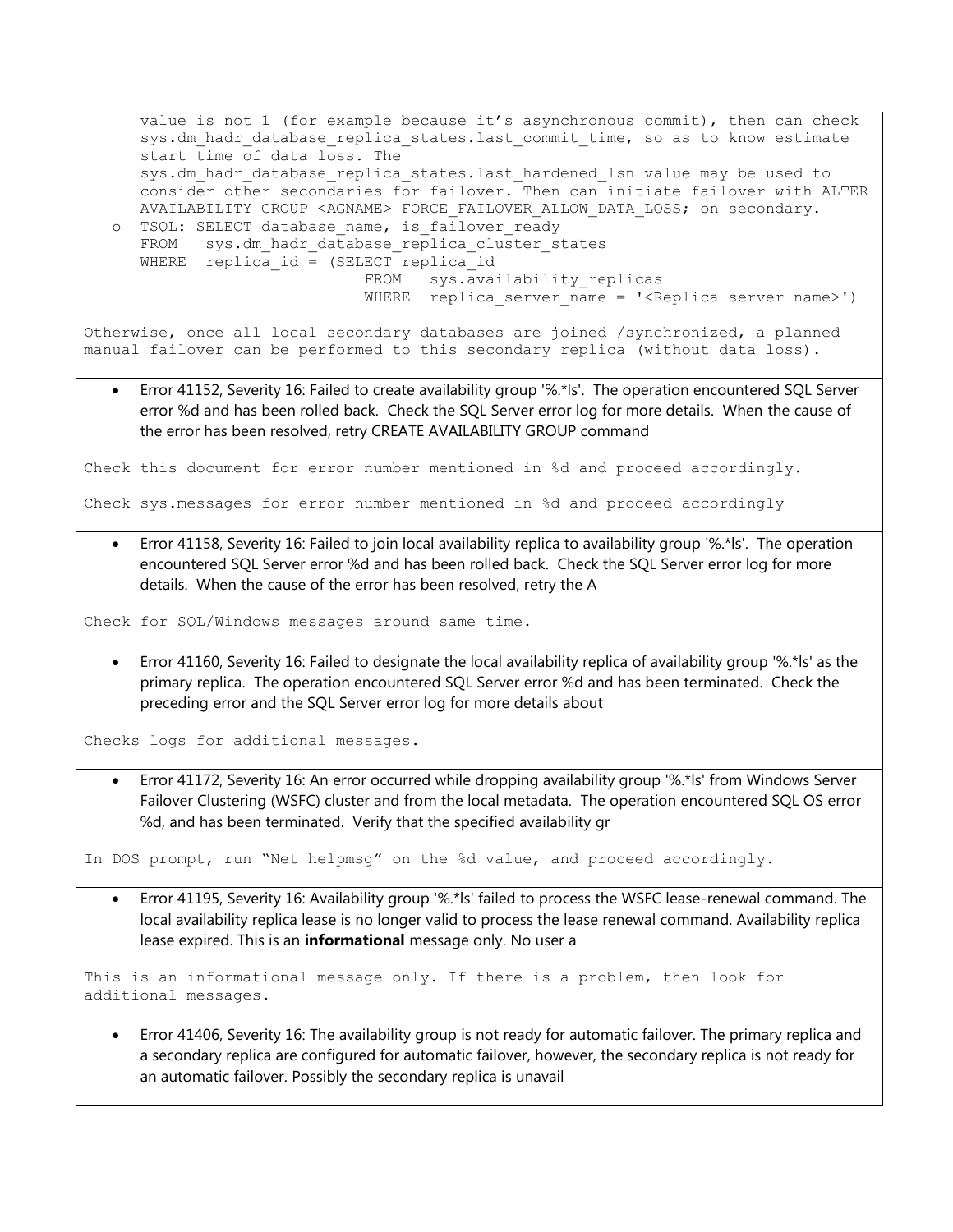Check for additional messages on secondary replica(s).

 Error 41414, Severity 16: In this availability group, at least one secondary replica is not connected to the primary replica. The connected state is DISCONNECTED.

Check connectivity as in error 35250.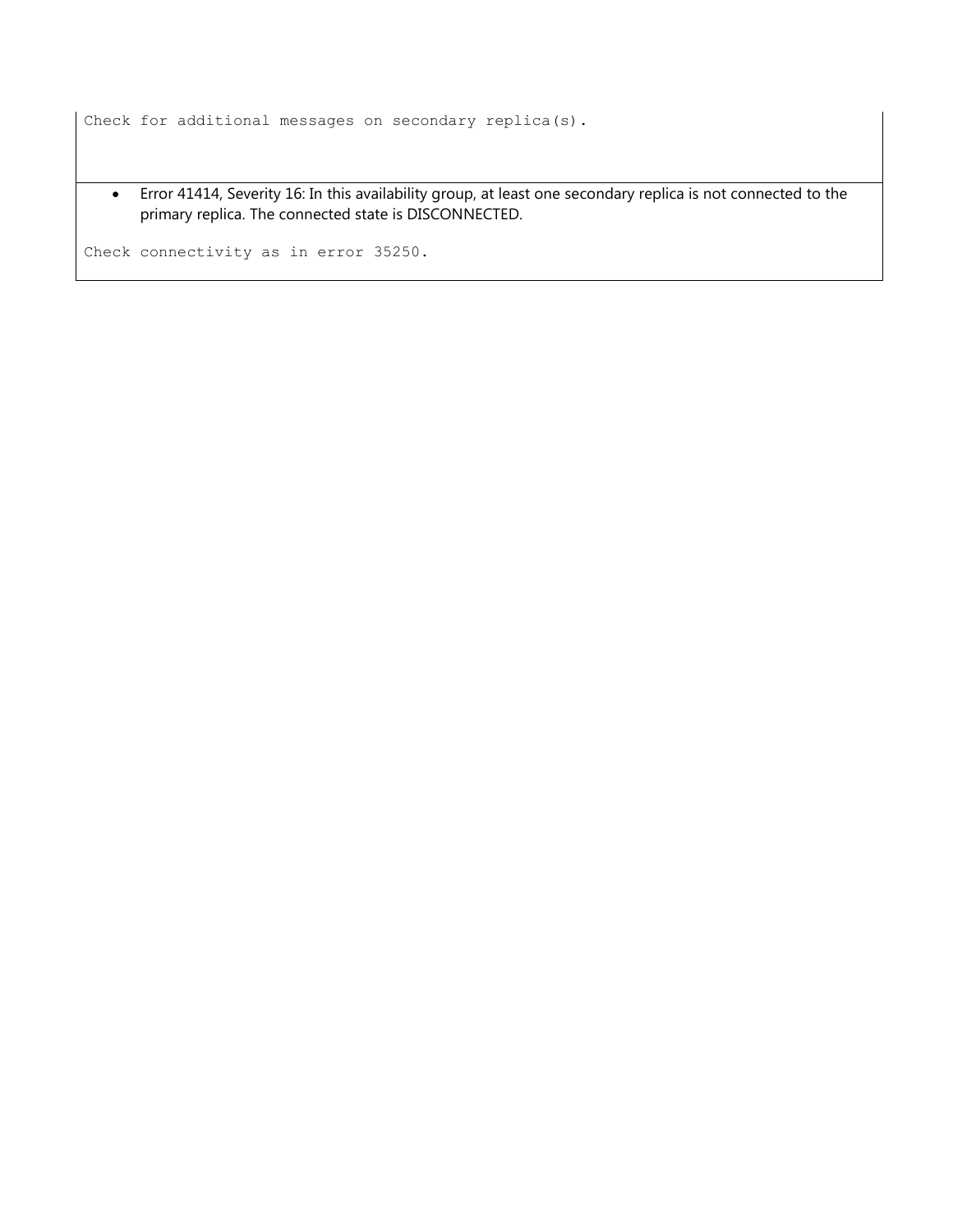## Section j - Errors in user interface (SSCM, wizard, SSMS)

#### Errors in SQL Server Configuration Manager (SSCM)

Error message Troubleshooting information An error occurred while loading the AlwaysOn High Availability properties [return code: 0x80070005]. May get this error if don't have the appropriate permission. Try right click 'SQL Server Configuration Manager' and select 'Run as Administrator'. Unable to save the AlwaysOn High Availability settings [return code: 0x80041033]. Proceed depending on error code. This is generally a WMI code e.g. 0x80041033. The AlwaysOn Availability Groups feature requires the x86(non-WOW) or x64 Enterprise Edition of SQL Server 2012 (or later version) running on Windows Server 2008 (or later version) with WSFC hotfix KB 2494036 installed. This SQL Server edition and/or Windows Server System does not meet one or more of the requirements Verify OS is Windows 2008 or later version. If OS is Windows 2008 or Windows 2008 R2, install Windows hotfix KB 2494036, if not already installed. Unable to retrieve cluster name [return code: (0x800706d9)]. Verify cluster service is started.

One option may be to EVICT and ADD again that node. Steps: Right click node in failover cluster manager > More Actions... > Evict.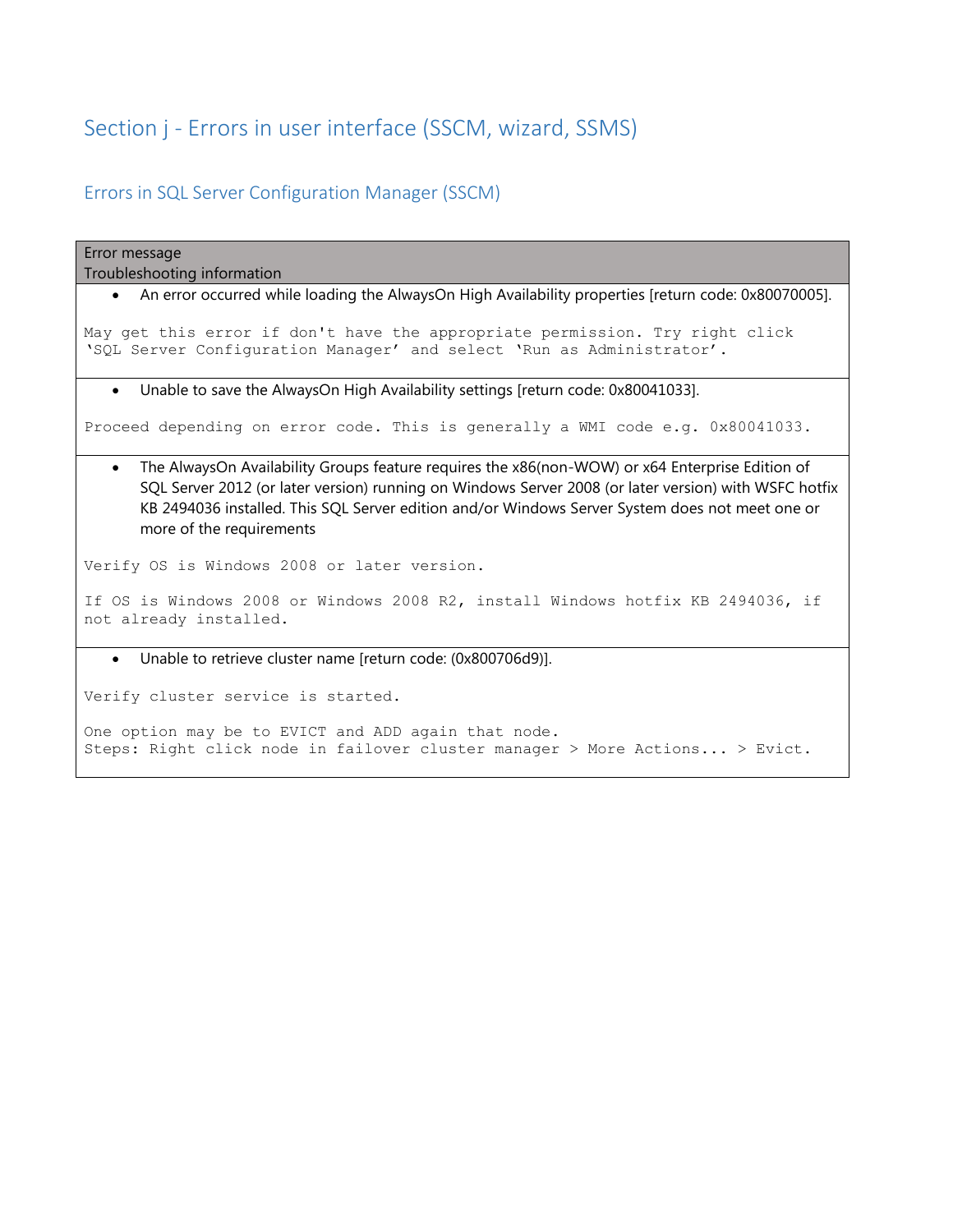## Errors in New Availability Group wizard in SSMS

| Error message<br>Troubleshooting information                                                                                                                                                                                                                                                                                                                                                                                                                                                                                                                                                                                                                                                                                                                                                                                                                                                                                                                                                                                                                                                                                                                                                                                                                                                                                                                            |  |  |  |
|-------------------------------------------------------------------------------------------------------------------------------------------------------------------------------------------------------------------------------------------------------------------------------------------------------------------------------------------------------------------------------------------------------------------------------------------------------------------------------------------------------------------------------------------------------------------------------------------------------------------------------------------------------------------------------------------------------------------------------------------------------------------------------------------------------------------------------------------------------------------------------------------------------------------------------------------------------------------------------------------------------------------------------------------------------------------------------------------------------------------------------------------------------------------------------------------------------------------------------------------------------------------------------------------------------------------------------------------------------------------------|--|--|--|
| The current WSFC cluster quorum vote configuration is not recommended for this availability group.                                                                                                                                                                                                                                                                                                                                                                                                                                                                                                                                                                                                                                                                                                                                                                                                                                                                                                                                                                                                                                                                                                                                                                                                                                                                      |  |  |  |
| $\bullet$                                                                                                                                                                                                                                                                                                                                                                                                                                                                                                                                                                                                                                                                                                                                                                                                                                                                                                                                                                                                                                                                                                                                                                                                                                                                                                                                                               |  |  |  |
| For more information, see the following topic in SQL Server Books Online:                                                                                                                                                                                                                                                                                                                                                                                                                                                                                                                                                                                                                                                                                                                                                                                                                                                                                                                                                                                                                                                                                                                                                                                                                                                                                               |  |  |  |
| http://go.microsoft.com/fwlink/?LinkId=224159.                                                                                                                                                                                                                                                                                                                                                                                                                                                                                                                                                                                                                                                                                                                                                                                                                                                                                                                                                                                                                                                                                                                                                                                                                                                                                                                          |  |  |  |
| When validating WSFC quorum vote configuration, the AlwaysOn Availability Group<br>Wizard shows a warning if any of the following conditions are true:<br>The cluster node that hosts the primary replica does not have a vote.<br>$\circ$<br>If this vote is not required for that environment, then this message<br>may be ignored. Powershell command to check vote is "Get-ClusterNode  <br>f1 Name, Nodeweight".<br>A secondary replica is configured for automatic failover and its<br>$\circ$<br>cluster node does not have a vote. If this vote is not required for<br>that environment, then this message may be ignored.<br>KB2494036 is not installed on all cluster nodes that host availability<br>$\circ$<br>replicas. This patch is required to add or remove votes for cluster<br>nodes in multi-site deployments. However, in single-site deployments,<br>it is usually not required and you may safely ignore the warning.<br>While setting up the availability group in the wizard, you configured<br>$\circ$<br>a replica to asynchronous availability mode. This warning is only<br>reported in SQL 2012 RTM, not in SP1 of SQL 2012 RTM.<br>While setting up the availability group in the wizard, you configured<br>$\circ$<br>a replica for manual failover mode. This warning is only reported in<br>SQL 2012 RTM, not in SP1 of SQL 2012 RTM. |  |  |  |
| Check the link. Redirects to http://msdn.microsoft.com/en-us/library/hh270280.aspx                                                                                                                                                                                                                                                                                                                                                                                                                                                                                                                                                                                                                                                                                                                                                                                                                                                                                                                                                                                                                                                                                                                                                                                                                                                                                      |  |  |  |
| Checking for the database files on the secondary replica resulted in an error.                                                                                                                                                                                                                                                                                                                                                                                                                                                                                                                                                                                                                                                                                                                                                                                                                                                                                                                                                                                                                                                                                                                                                                                                                                                                                          |  |  |  |
| (Microsoft.SqlServer.Management.HadrTasks)                                                                                                                                                                                                                                                                                                                                                                                                                                                                                                                                                                                                                                                                                                                                                                                                                                                                                                                                                                                                                                                                                                                                                                                                                                                                                                                              |  |  |  |
|                                                                                                                                                                                                                                                                                                                                                                                                                                                                                                                                                                                                                                                                                                                                                                                                                                                                                                                                                                                                                                                                                                                                                                                                                                                                                                                                                                         |  |  |  |
| Program Location:                                                                                                                                                                                                                                                                                                                                                                                                                                                                                                                                                                                                                                                                                                                                                                                                                                                                                                                                                                                                                                                                                                                                                                                                                                                                                                                                                       |  |  |  |
| at Microsoft.SqlServer.Management.Hadr.TestDatabaseFileExisting.DoWork()                                                                                                                                                                                                                                                                                                                                                                                                                                                                                                                                                                                                                                                                                                                                                                                                                                                                                                                                                                                                                                                                                                                                                                                                                                                                                                |  |  |  |
| at Microsoft.SqlServer.Management.TaskForms.SimpleWorkItem.Run()                                                                                                                                                                                                                                                                                                                                                                                                                                                                                                                                                                                                                                                                                                                                                                                                                                                                                                                                                                                                                                                                                                                                                                                                                                                                                                        |  |  |  |
| =====================================                                                                                                                                                                                                                                                                                                                                                                                                                                                                                                                                                                                                                                                                                                                                                                                                                                                                                                                                                                                                                                                                                                                                                                                                                                                                                                                                   |  |  |  |
| The following database files already exist on the server instance that hosts secondary replica HA-<br>VM3\TEST1:<br>\\path\file.mdf                                                                                                                                                                                                                                                                                                                                                                                                                                                                                                                                                                                                                                                                                                                                                                                                                                                                                                                                                                                                                                                                                                                                                                                                                                     |  |  |  |
| \\path\file_log.ldf                                                                                                                                                                                                                                                                                                                                                                                                                                                                                                                                                                                                                                                                                                                                                                                                                                                                                                                                                                                                                                                                                                                                                                                                                                                                                                                                                     |  |  |  |
| (Microsoft.SqlServer.Management.HadrTasks)                                                                                                                                                                                                                                                                                                                                                                                                                                                                                                                                                                                                                                                                                                                                                                                                                                                                                                                                                                                                                                                                                                                                                                                                                                                                                                                              |  |  |  |
| Program Location:                                                                                                                                                                                                                                                                                                                                                                                                                                                                                                                                                                                                                                                                                                                                                                                                                                                                                                                                                                                                                                                                                                                                                                                                                                                                                                                                                       |  |  |  |
| at Microsoft.SqlServer.Management.Hadr.TestDatabaseFileExisting.DoWork()                                                                                                                                                                                                                                                                                                                                                                                                                                                                                                                                                                                                                                                                                                                                                                                                                                                                                                                                                                                                                                                                                                                                                                                                                                                                                                |  |  |  |
| Check if database-file paths are identical on source and on destination servers.<br>If different, manual (rather than using AG wizard) restore may be required with                                                                                                                                                                                                                                                                                                                                                                                                                                                                                                                                                                                                                                                                                                                                                                                                                                                                                                                                                                                                                                                                                                                                                                                                     |  |  |  |

ir different, manual (rathe<br>WITH MOVE syntax.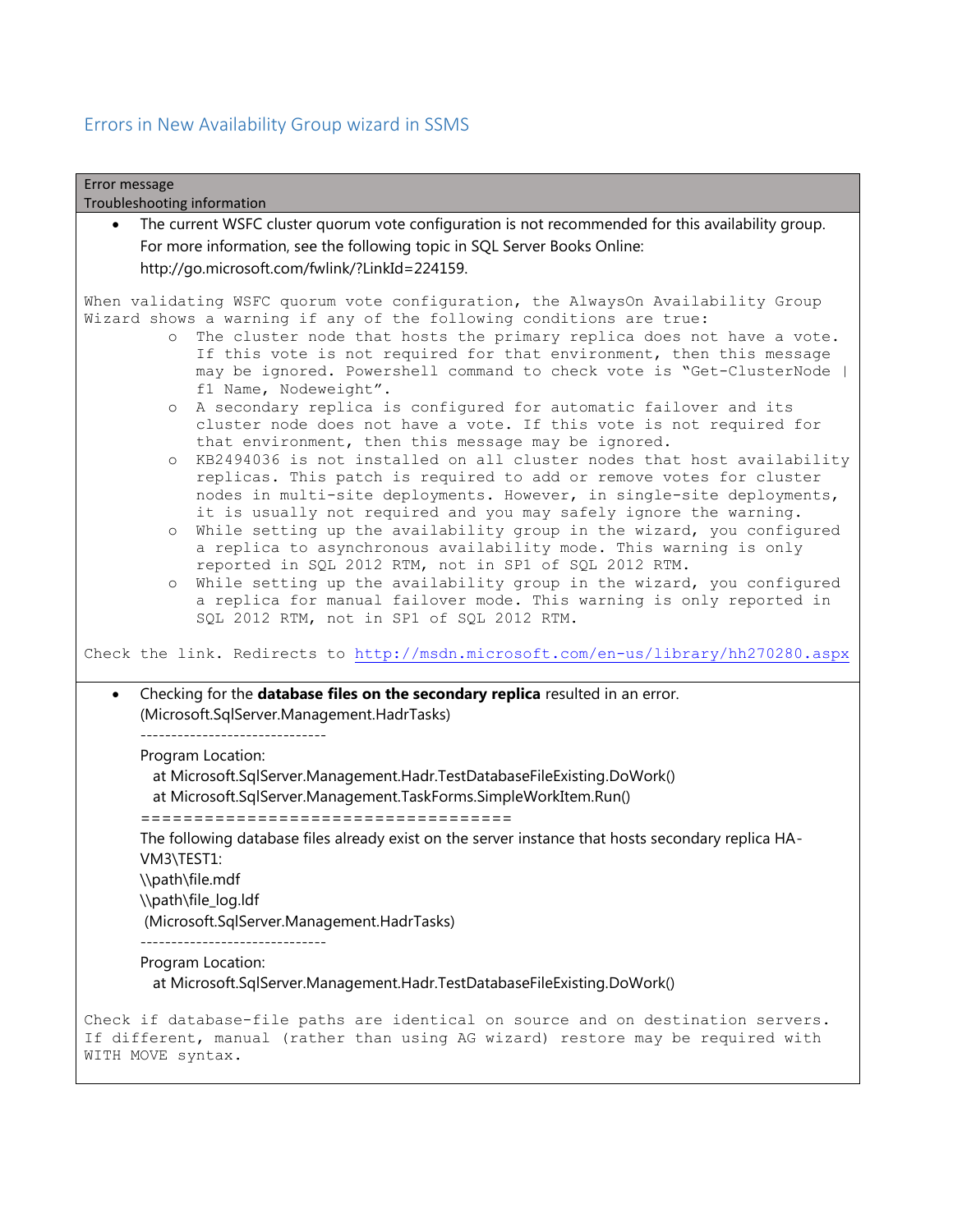| $\bullet$ | An error was encountered while modifying the quorum settings.                                                                                                                                                                                                                                            |
|-----------|----------------------------------------------------------------------------------------------------------------------------------------------------------------------------------------------------------------------------------------------------------------------------------------------------------|
|           | Your cluster quorum settings have not been changed.                                                                                                                                                                                                                                                      |
|           | There was an error configuring the file share witness '\\XXX\ABC'.                                                                                                                                                                                                                                       |
|           | Unable to save property changes for 'File Share Witness'.                                                                                                                                                                                                                                                |
|           | File share associated with file share witness resource cannot be hosted by this cluster or any of its                                                                                                                                                                                                    |
|           | nodes                                                                                                                                                                                                                                                                                                    |
|           |                                                                                                                                                                                                                                                                                                          |
|           | Run cluster validation report and ensure there are no errors.                                                                                                                                                                                                                                            |
| $\bullet$ | The Endpoints tab lists at least one endpoint that uses only Windows Authentication. However, the<br>server instance might be running under a nondomain account. To use the listed endpoint, change the<br>corresponding SQL Server service account to a domain account. To continue using the nondomain |
|           | account, alter the endpoint to use a certificate. Do you want to use the listed endpoints?                                                                                                                                                                                                               |
| user.     | Check SQL Server Configuration Manager to see if SQL startup account is domain                                                                                                                                                                                                                           |
| $\bullet$ |                                                                                                                                                                                                                                                                                                          |
|           | TITLE: Microsoft SQL Server Management Studio                                                                                                                                                                                                                                                            |
|           |                                                                                                                                                                                                                                                                                                          |
|           | The primary server 'XXX' cannot write to '\\XXX\e\$\mssql\data'.<br>(Microsoft.SqlServer.Management.HadrTasks)                                                                                                                                                                                           |
|           | -------------------------<br>ADDITIONAL INFORMATION:                                                                                                                                                                                                                                                     |
|           | Backup failed for Server 'XXX'. (Microsoft.SqlServer.SmoExtended)                                                                                                                                                                                                                                        |
|           | For help, click:                                                                                                                                                                                                                                                                                         |
|           | http://go.microsoft.com/fwlink?ProdName=Microsoft+SQL+Server&ProdVer=11.0.3000.0+((SQL11_PC                                                                                                                                                                                                              |
|           | U_Main).121019-                                                                                                                                                                                                                                                                                          |
|           | 1325+)&EvtSrc=Microsoft.SqlServer.Management.Smo.ExceptionTemplates.FailedOperationExceptionTe                                                                                                                                                                                                           |
|           | xt&EvtID=Backup+Server&LinkId=20476                                                                                                                                                                                                                                                                      |
|           | --------------------------                                                                                                                                                                                                                                                                               |
|           | An exception occurred while executing a Transact-SQL statement or batch.<br>(Microsoft.SqlServer.ConnectionInfo)                                                                                                                                                                                         |
|           | Cannot open backup device '\\XXX\e\$\mssql\data\HADR Test.bak'. Operating system error 5(Access is<br>denied.).                                                                                                                                                                                          |
|           | BACKUP DATABASE is terminating abnormally. (Microsoft SQL Server, Error: 3201)                                                                                                                                                                                                                           |
|           | For help, click:                                                                                                                                                                                                                                                                                         |
|           | http://go.microsoft.com/fwlink?ProdName=Microsoft%20SQL%20Server&ProdVer=11.00.3000&EvtSrc                                                                                                                                                                                                               |
|           | =MSSQLServer&EvtID=3201&LinkId=20476                                                                                                                                                                                                                                                                     |
|           | --------------------------<br><b>BUTTONS:</b>                                                                                                                                                                                                                                                            |
|           | OK                                                                                                                                                                                                                                                                                                       |
|           | ----------------------------                                                                                                                                                                                                                                                                             |
|           |                                                                                                                                                                                                                                                                                                          |
|           | Check SQL startup account to see if its domain account.                                                                                                                                                                                                                                                  |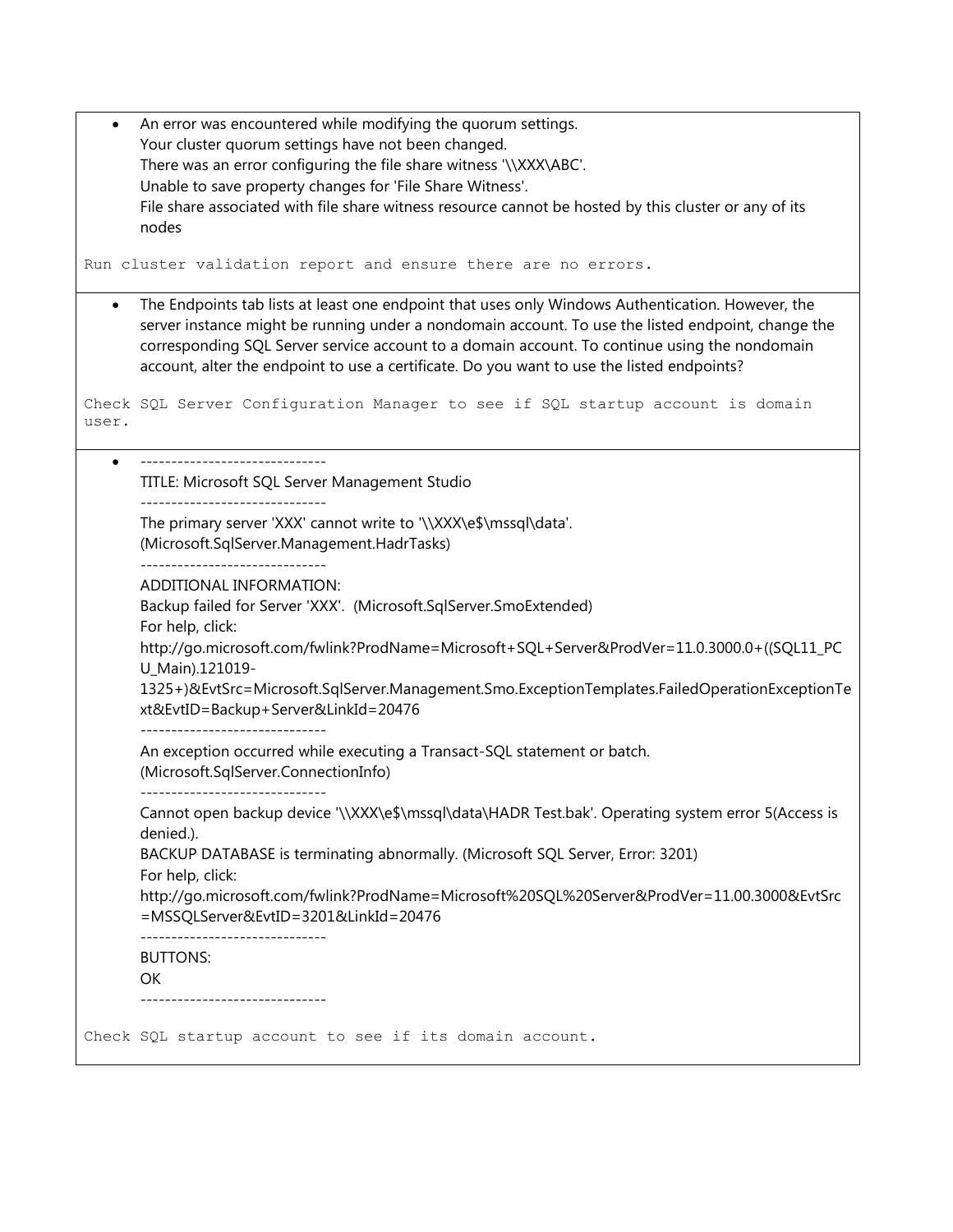#### Errors in SQL Management Studio (SSMS)

```
Error message
Troubleshooting information
       SSMS shows Availability Group state as Resolving.
Check that cluster service is started on that node. Also check for issues as in 
error 19406.
    Back up database task backs up the database availability groups contained in the set, you receive a 
      warning message like the one below.
      This backup type is not supported in the secondary this task will fail if executed on the secondary.
GoTo SQL Server Management Studio, in Object Explorer, expand the availability of 
high-availability – availability – AlwaysOn group – group – properties. Note the 
Backup preferences section.
Consider using the maintenance plan Wizard to create a backup job since it checks 
the sys.fn hadr backup is preferred replica function call and automatically
includes the following script logic. This logic is if the default backup the 
current replica replica (the return value to 1) grants the COPY_ONLY option in 
your backup and not backup default backup replicas. The maintenance plan Wizard 
when you create a database backup using the scripts are automatically added.
IF (NOT sys.fn hadr backup is preferred replica(@DBNAME))
BEGIN
Select 'This is not the preferred replica, exiting with success';
RETURN 0 – This is a normal, expected condition, so the script returns success
END
BACKUP DATABASE @DBNAME TO DISK=<disk>
WITH COPY ONLY;
       AlwaysOn. 'ApplcationIntent=ReadOnly' doesn't work for registered server.
This is a known issue. Consider specifying "ApplicationIntent=ReadOnly" everytime 
you make connection to SQL server 2012.
```
- The local node is not part of quorum and is therefore unable to process this operation. This may be due to one of the following reasons:
	- o The local node is not able to communicate with the WSFC cluster.
	- o No quorum set across the WSFC cluster.

For more information on recovering from quorum loss, refer to SQL Server Books Online. (Microsoft.SqlServer.Management.HadrTasks)

Start cluster service. If it's not started due to quorum, last option may be start without a quorum. After cluster is running, check cluster nodes/votes are appropriate.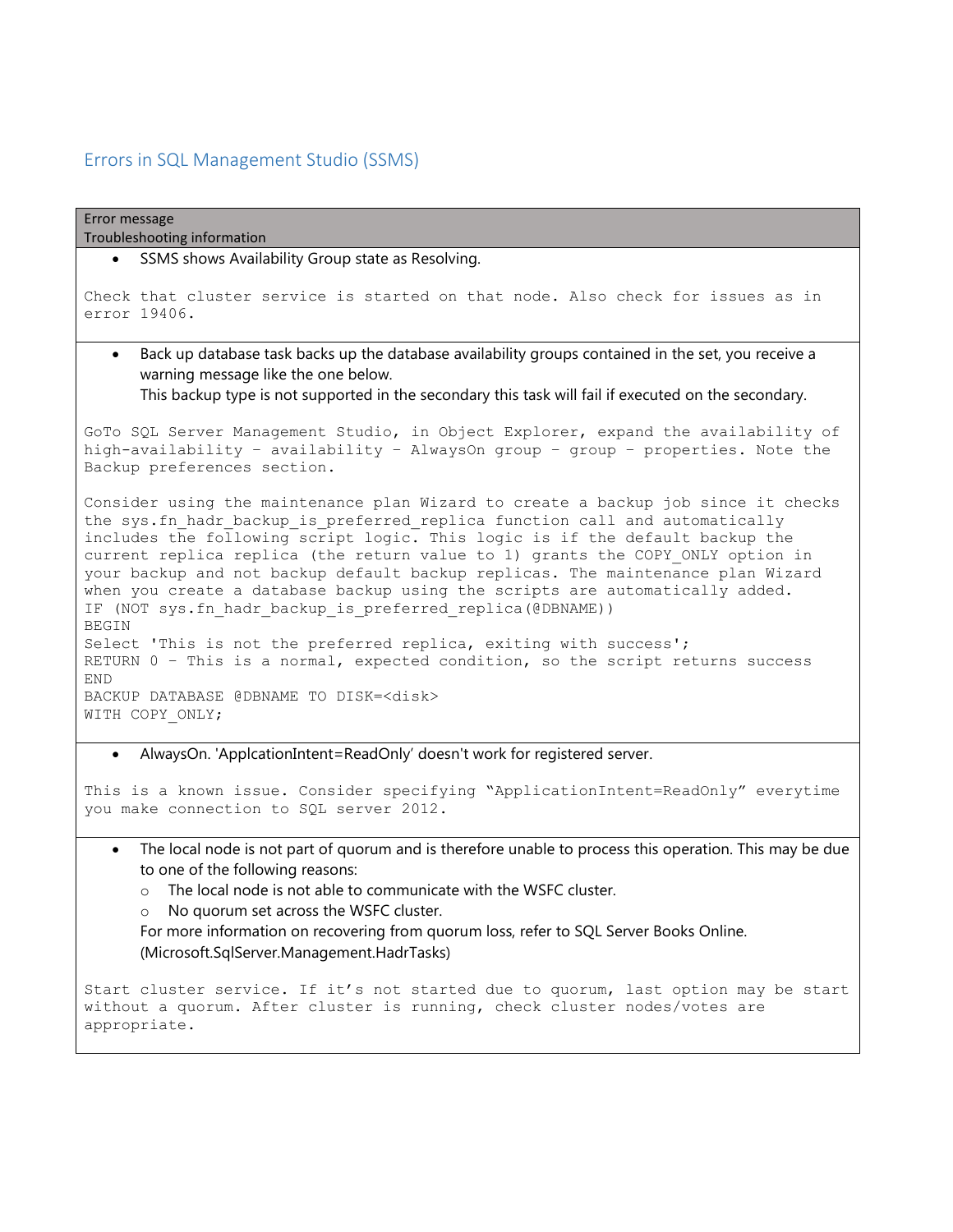## Section k - Additional Windows related errors

### Errors in Windows cluster log

| Error message<br>Troubleshooting information                                                                                                                                                                                                                                                                                                                                      |
|-----------------------------------------------------------------------------------------------------------------------------------------------------------------------------------------------------------------------------------------------------------------------------------------------------------------------------------------------------------------------------------|
| [RES] Network Name <spepd_tier2>: Unable to update password for computer account DCR-SPEPD<br/>on DC \\ DC-04.xxxx.org, status 5.<br/>[RHS] Online for resource SPEPD_Tier2 failed.</spepd_tier2>                                                                                                                                                                                 |
| Status 5 is Access Denied                                                                                                                                                                                                                                                                                                                                                         |
| In Windows AD, check for CNO (cluster network object) permissions.<br>For example, below to grant the "create computer objects" to the cluster virtual<br>host (virtual cluster name) for the OU in Active Directory on "Computers" and<br>"DomainServer" OU that was created. [To be tested, steps in event 1193]<br>Instructions:<br>1) Log into the Domain Controller machine. |
| 2) Select Start - Administrative Tools - Active Directory users and computer.<br>--> Active Directory users and computer screen displays.<br>3) Display-select advanced features.                                                                                                                                                                                                 |
| 4) Select the appropriate domain - Computers.<br>5) Verify that the cluster virtual hosts.<br>6) Select the appropriate domain - Computers - right click - Properties.                                                                                                                                                                                                            |
| --> Computers Properties screen appears.<br>7) Security tab-click the Advanced button.<br>--> Advanced Security for Computers "screen appears.                                                                                                                                                                                                                                    |
| 8) If you have access permissions tab - cluster virtual host registration<br>registration no "Edit" button if you choose the "add" button.                                                                                                                                                                                                                                        |
| + Case "add": conducted a check in the "computer", click the "object type" button,<br>search for cluster virtual hosts.<br>--> [Permission entries on Computers] screen is displayed.                                                                                                                                                                                             |
| 9) Target: Select this object and all child objects check the permission "create<br>computer objects" and click the "OK" button.<br>--> Returns to the advanced security for Computers "screen.                                                                                                                                                                                   |
| 10) Click "OK" button after clicking "the apply" button.<br>--> Returns to the Computers Properties screen.                                                                                                                                                                                                                                                                       |
| 11) And click the "OK" button and exit the Active Directory users and computer<br>screen.                                                                                                                                                                                                                                                                                         |

• INFO [RES] Network Name: [NNLIB] **NetUserAdd** object aglisten11 on DC: \\DC.contoso.com, result: **8557**

ERR [RES] Network Name: [NNLIB] **Failed to create Computer Object** aglisten11 **in the Active Directory**, error **8557**

net helpmsg 8557 says "Your computer could not be joined to the domain. You have exceeded the maximum number of computer accounts you are allowed to create in this domain. Contact your system administrator to have this limit reset or increased."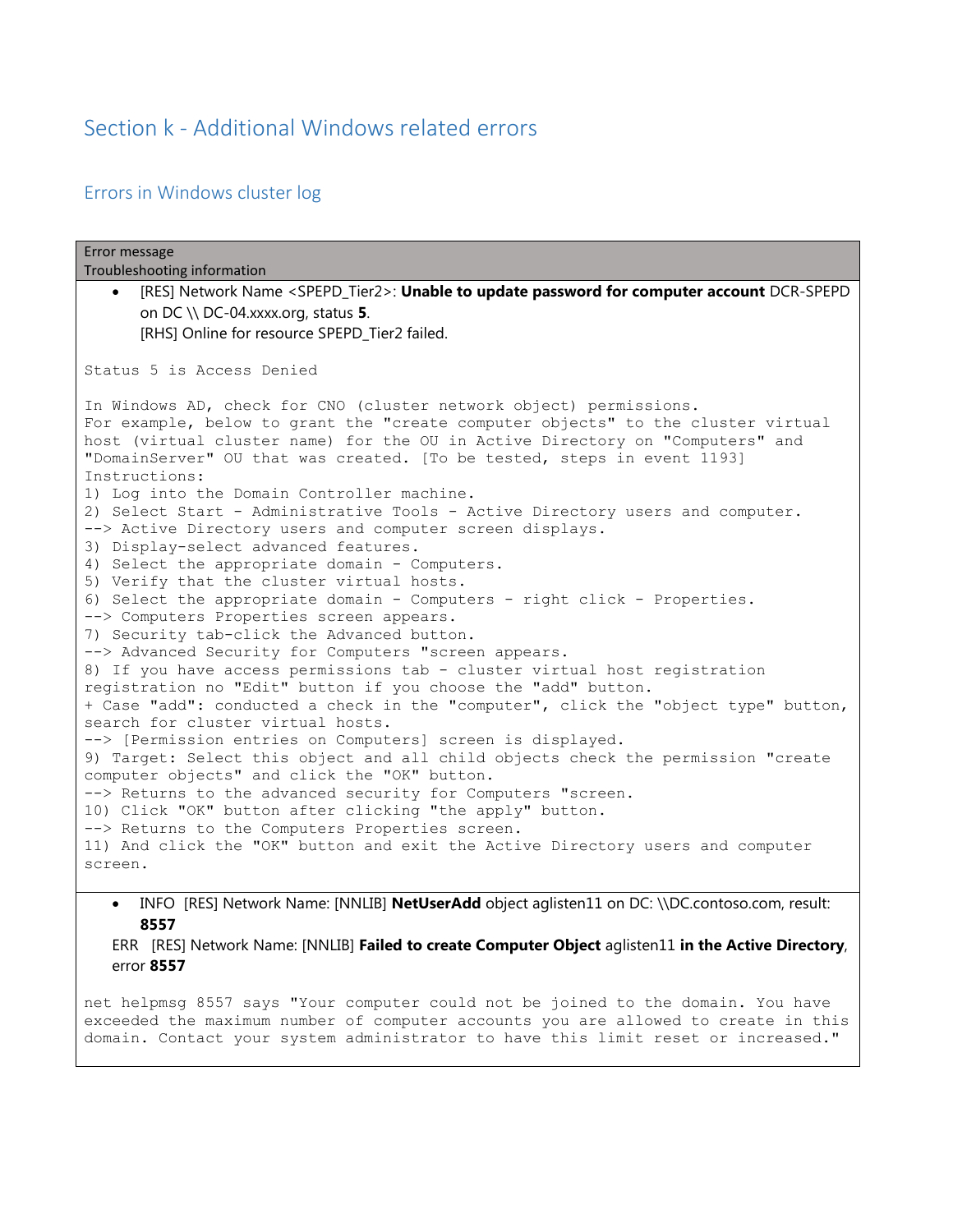Cluster log has "[RES] SQL Server Availability Group: [hadrag] Run 'EXEC sp\_server\_diagnostics 10' returns following information" "ERR [RES] SQL Server Availability Group: [hadrag] ODBC Error: [42000] [Microsoft][SQL Server Native Client 11.0][SQL Server]The user does not have permission to perform this action. (297)"

NT AUTHORITY\SYSTEM account lacked the required permissions to failover the availability group. To failover the group to the other node, NT AUTHORITY\SYSTEM must have permission to connect to SQL (CONNECT SQL), failover the availability group (ALTER ANY AVAILABILITY GROUP) and execute sp\_server\_diagnostics (VIEW SERVER STATE).

Please view error 35206 for additional details.

Lease renewal failed with timeout error

Check this document for "lease" related errors/troubleshooting. This may be a performance issue.

 ERR [RES] SQL Server Availability Group <WSDBMEMAVG>: [hadrag] Availability Group is not healthy with given HealthCheckTimeout and FailureConditionLevel ERR [RES] SQL Server Availability Group <WSDBMEMAVG>: [hadrag] Resource Alive result 0. ERR [RES] SQL Server Availability Group: [hadrag] Failure detected, diagnostics heartbeat is lost

This may be a performance issue.

#### Errors in Windows event log

| Event ID, Source: Error message                                                                                |
|----------------------------------------------------------------------------------------------------------------|
| Troubleshooting information                                                                                    |
| Event ID 1193, Microsoft-Windows-FailoverClustering: Cluster network name resource '%1' failed to<br>$\bullet$ |
| create its associated computer object in domain '%2' for the following reason: %3.                             |
| The associated error code is: %5                                                                               |
| Please work with your domain administrator to ensure that:                                                     |
| - The cluster identity '%4' can create computer objects. By default all computer objects are created in        |
| the 'Computers' container; consult the domain administrator if this location has been changed.                 |
| - The quota for computer objects has not been reached.                                                         |
| - If there is an existing computer object, verify the Cluster Identity '%4' has 'Full Control' permission to   |
| that computer object using the Active Directory Users and Computers tool.                                      |
|                                                                                                                |
| If %5 says "Access is denied", then verify "Create Computer objects permission"                                |
| for cluster network name resource (CNO).                                                                       |
| Steps:<br>1. On a domain controller, click Start, click Administrative Tools, and then click                   |
| Active Directory Users and Computers. If the User Account Control dialog box                                   |
| appears, confirm that the action it displays is what you want, and then click                                  |
| Continue.                                                                                                      |
| 2. Expand the default Computers container or the folder in which the cluster name                              |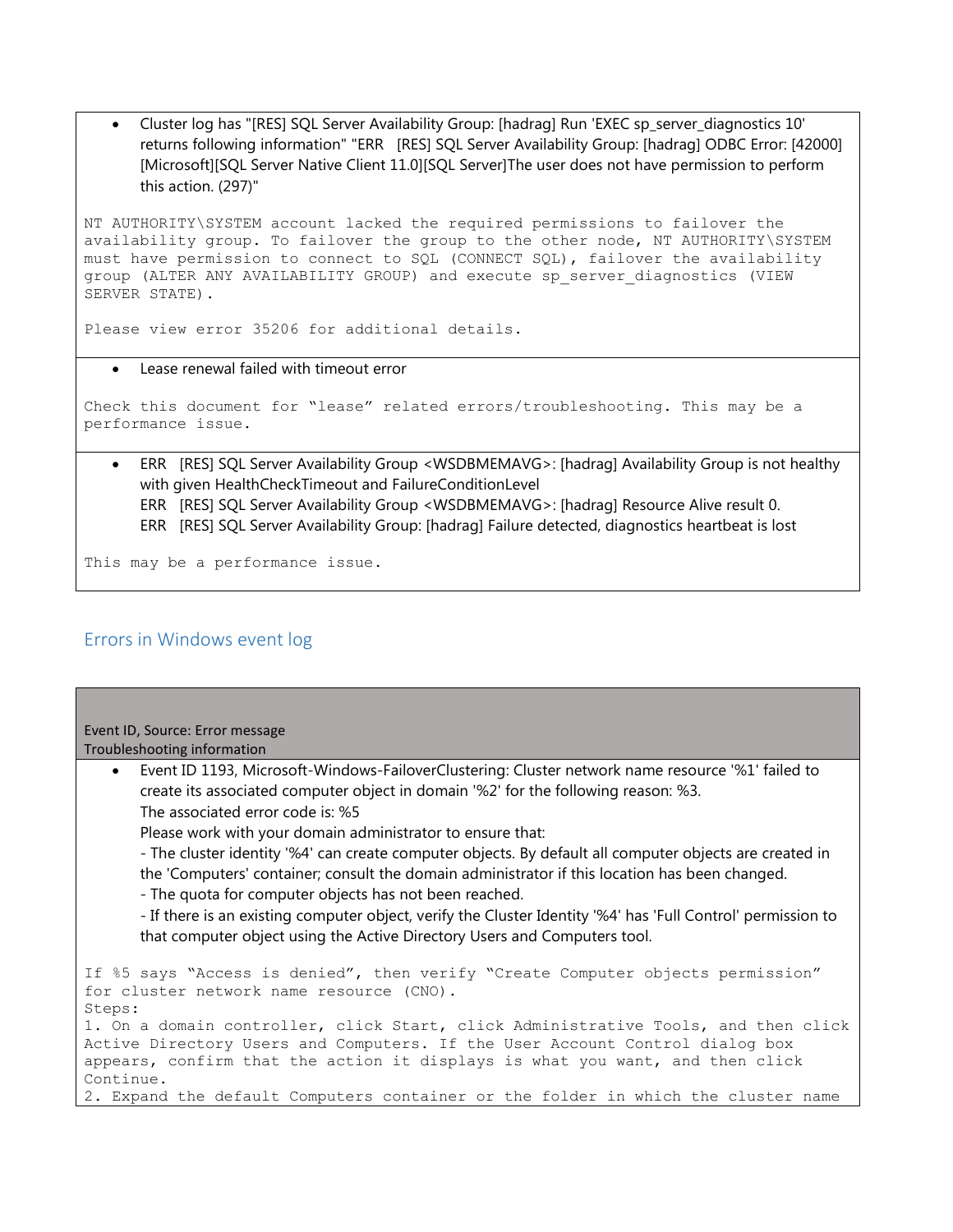account (the computer account for the cluster) is located. Computers is located in Active Directory Users and Computers/domain node/Computers. 3. Examine the icon for the cluster name account. It must not have a downwardpointing arrow on it, that is, the account must not be disabled. If it appears to be disabled, right-click it and look for the command Enable Account. If you see the command, click it. 4. On the View menu, make sure that Advanced Features is selected. When Advanced Features is selected, you can see the Security tab in the properties of accounts (objects) in Active Directory Users and Computers. 5. Right-click the default Computers container or the folder in which the cluster name account is located. 6. Click Properties. 7. On the Security tab, click Advanced. 8. In the list of accounts with permissions, click the cluster name account, and then click Edit. Note If the cluster name account is not listed, click Add and add it to the list. 9. For the cluster name account, ensure that Allow is selected for the """Create Computer objects permission. """ 10. Click OK until you have returned to the Active Directory Users and Computers snap-in.

 Event ID 1194, Microsoft-Windows-FailoverClustering: Cluster network name resource '%1' failed to create its associated computer object in domain '%2' for the following reason: %3. The text for the associated error code is: %4

Please work with your domain administrator to ensure that:

- The cluster identity '%5' can create computer objects. By default all computer objects are created in the 'Computers' container; consult the domain administrator if this location has been changed.

- The quota for computer objects has not been reached.

- If there is an existing computer object, verify the Cluster Identity '%5' has 'Full Control' permission to that computer object using the Active Directory Users and Computers tool.

Like in event 1193, verify "Create Computer objects permission" for cluster network name resource (CNO).

Try creating Client Access Point (CAP) with same name and IP to try to reproduce the issue outside SQL.

Try pre-staging the name in AD (also add node name \$ to the ACL with full control). Now re-try creating CAP. More details in [http://technet.microsoft.com/en](http://technet.microsoft.com/en-us/library/cc731002(WS.10).aspx#BKMK_steps_precreating)us/library/cc731002(WS.10).aspx#BKMK steps precreating .

Run Cluster validation.

#### Windows messages through "net helpmsg"

Error (Error message obtained through "net helpmsg" at command prompt) Troubleshooting information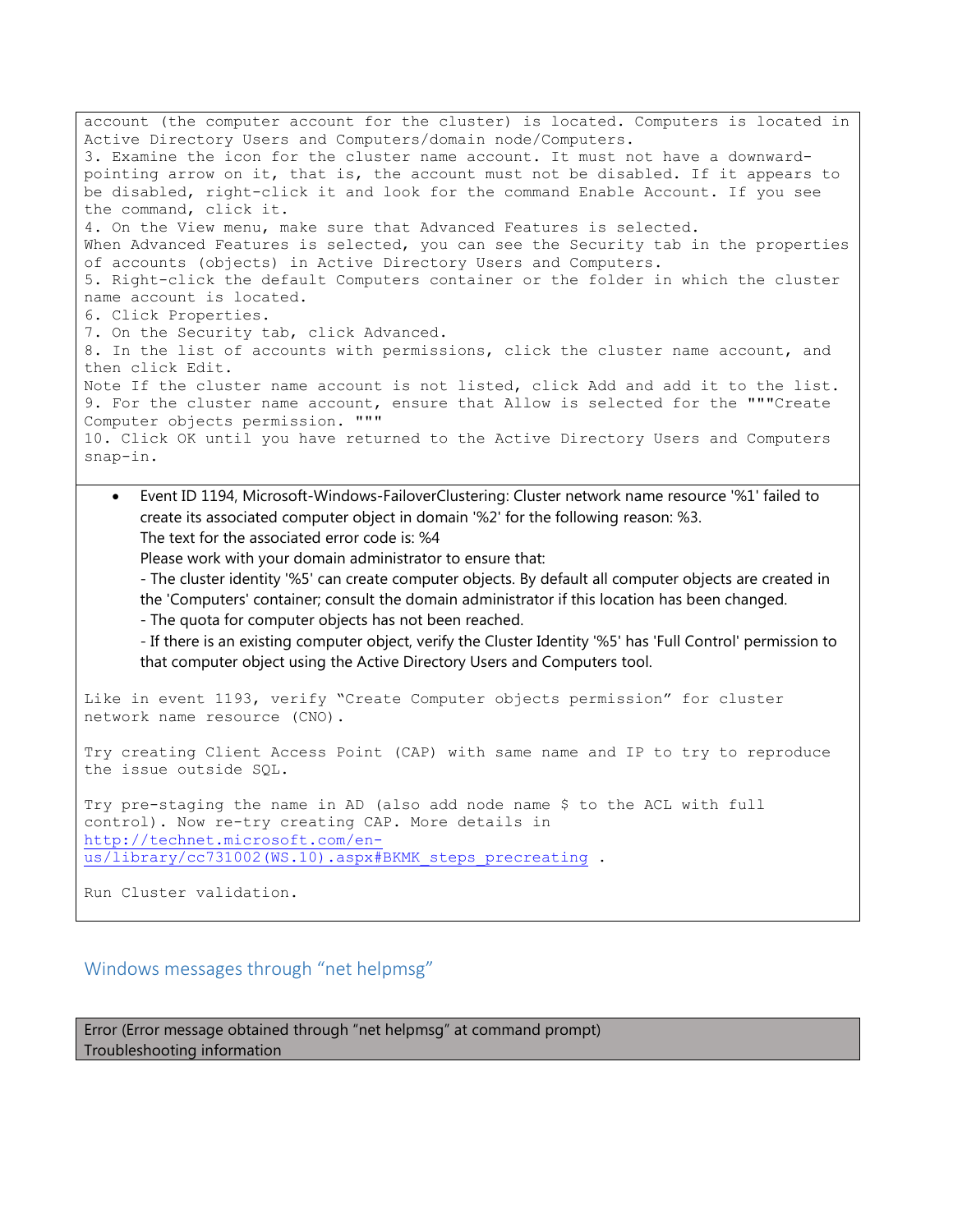Error 665 (The requested operation could not be completed due to a file system limitation)

If database has FILESTREAM/FileTable, then check if 8dot3 name creation is enabled for applicable drive(s). If it is enabled, disable it. DOS command1: fsutil 8dot3name query C: DOS command2: fsutil 8dot3name set C: 1

#### Error 5057 (The cluster IP address is already in use.)

Checked if IP is already in use. May require a new/unused IP depending on what is being done.

Check permission for cluster network object CNO.

Error 5942 (The resource failed to come online due to the failure of one or more provider resources.)

Check for additional messages in logs.

Depending on the resource type, this generally requires involvement of Windows team.

For multi-subnet cluster, check the HostRecordTTL property for network name. If it's set to 1200 (20 minutes), suggested value is 300 (5 minutes).

Try to remove SQL from this issue. For example, if this is a network name or an IP address resource, then try creating a Client Access Point with same name and IP if possible, and see it comes online. If it does not come online, then this requires investigation by Windows team.

 Error 8557 (Your computer could not be joined to the domain. You have exceeded the maximum number of computer accounts you are allowed to create in this domain. Contact your system administrator to have this limit reset or increased.)

For example, when a listener is created, a Computer Object is automatically created in Active Directory. Even after Listener is dropped, that Computer Object may remain in Active Directory. The other thing to know is that by default, authenticated (domain) users are limited to create 10 Computer Objects in the domain. Once they hit the limit, attempting to create the 11th will fail with this error. User needs permission to create more than 10 Computer Objects or, more likely, user needs to engage the Windows network team to clean up these Computer Objects.

#### Errors in Windows Management Instrumentation (WMI)

Error: Error message Troubleshooting information

Error 0x80070005

May get this error if don't have the appropriate permission. Try right click 'SQL Server Configuration Manager' and select 'Run as Administrator'.